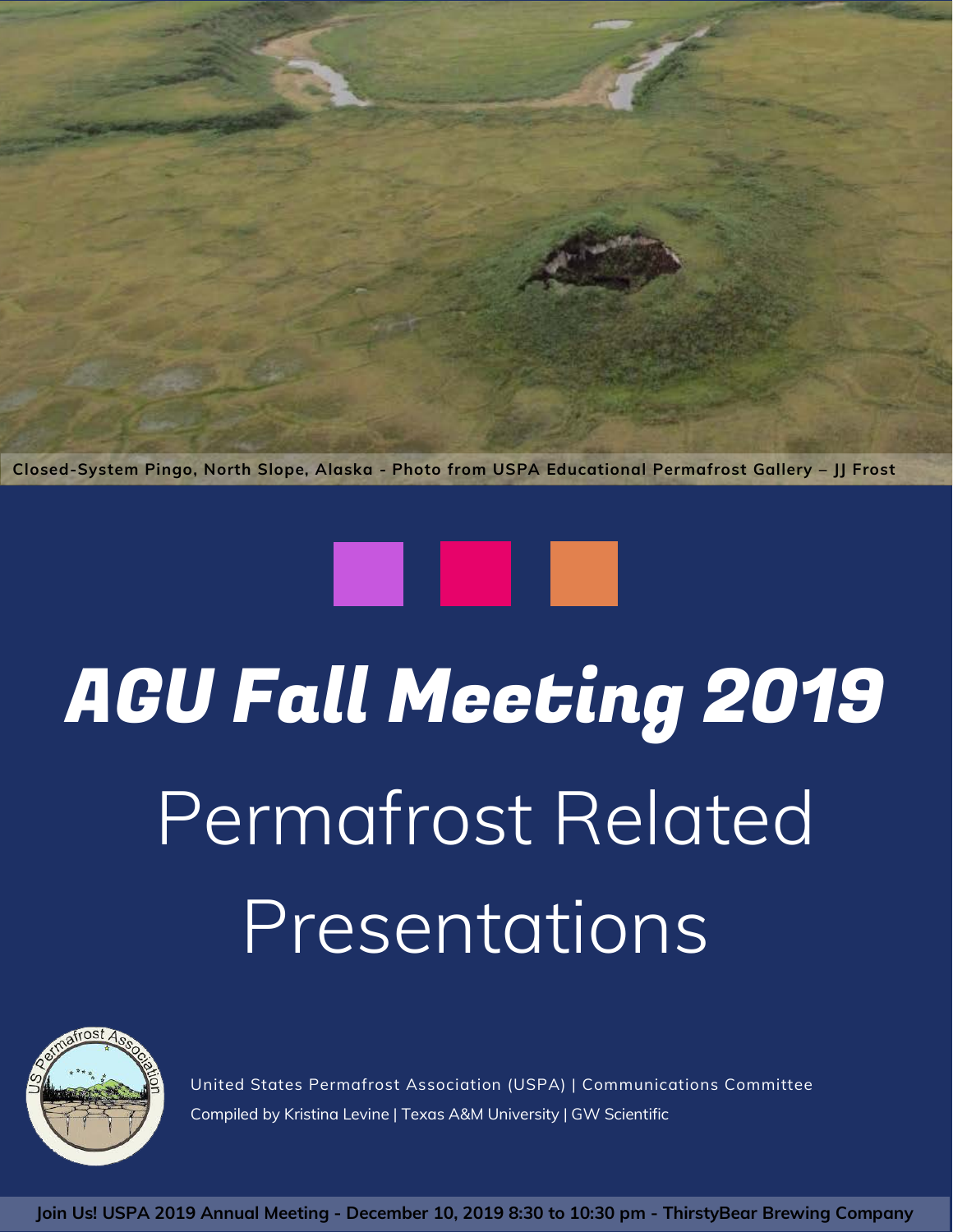#### Introduction MT W Th F References

## **Table of Contents**

#### Includes 314 presentations

| 49 |
|----|
|    |
|    |
| 2  |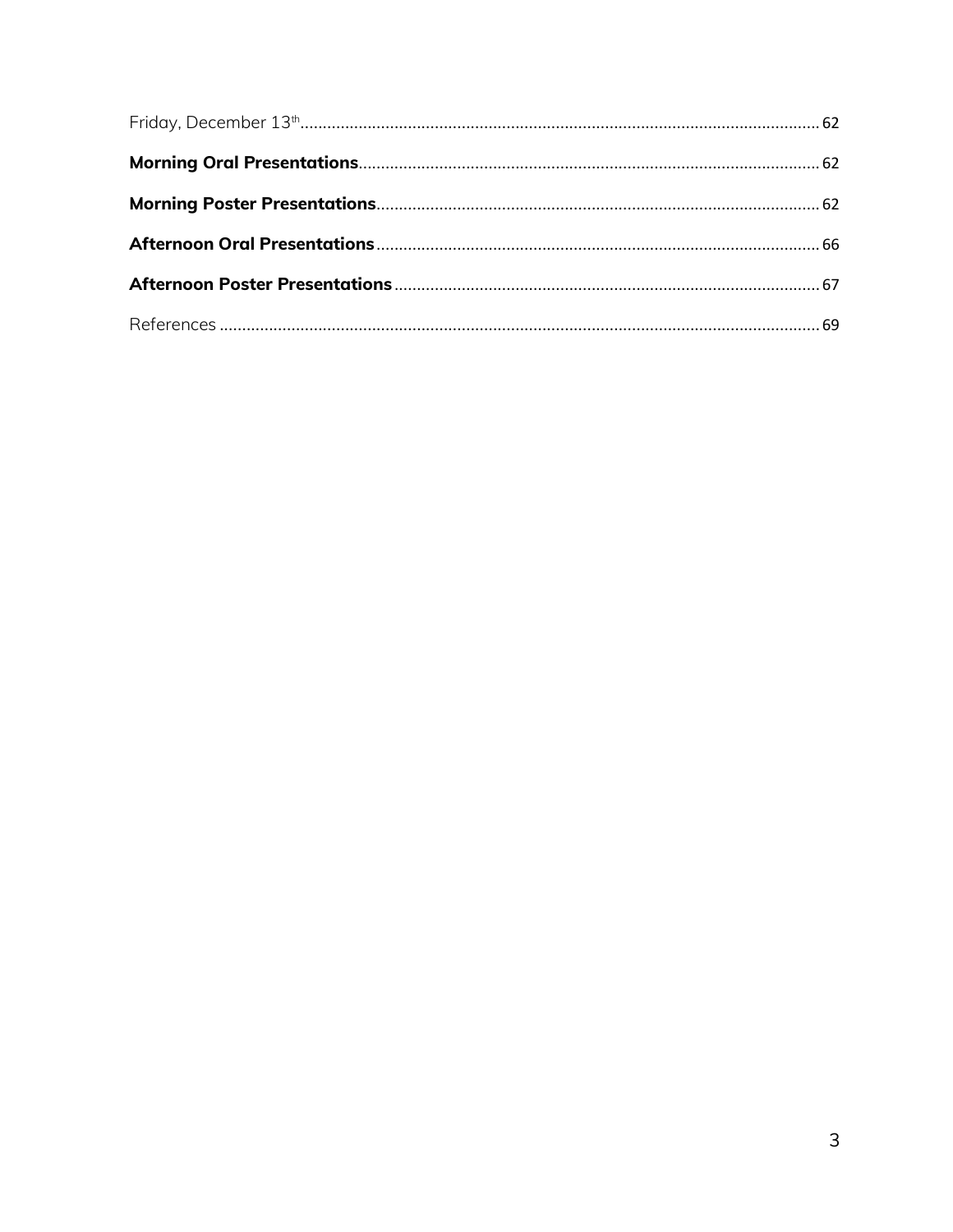## Introduction

<span id="page-3-0"></span>This is a collection of all AGU Fall 2019 Conference Presentations that are related to permafrost. Presentations are in chronological order and were searched for on the [AGU Fall 2019 Meeting website](https://agu.confex.com/agu/fm19/meetingapp.cgi/Search/0?sort=Relevance&size=10&page=1) using the search terms listed below. The section, "First Author," is sometimes represented by the presenting author if the first author is not presenting. This document is searchable for other key terms of interest (i.e. groundwater) using "Ctrl+F". These permafrost related presentations will be included in future updates of the [Permafrost Monthly Alert \(PMA\) Program.](https://uspermafrost.org/monthly-alerts.shtml)

## **Search terms**

.

- permafrost
- frozen ground
- frost action
- ground ice
- ice level
- ice wedge
- solifluction
- tundra soil
- cryosol
- periglacial
- cryoplanation
- permafrost + carbon

#### **Complied by the USPA Communications Committee, Kristina Levine (lead author)**



#### **2019 Annual USPA Meeting Sponsors**







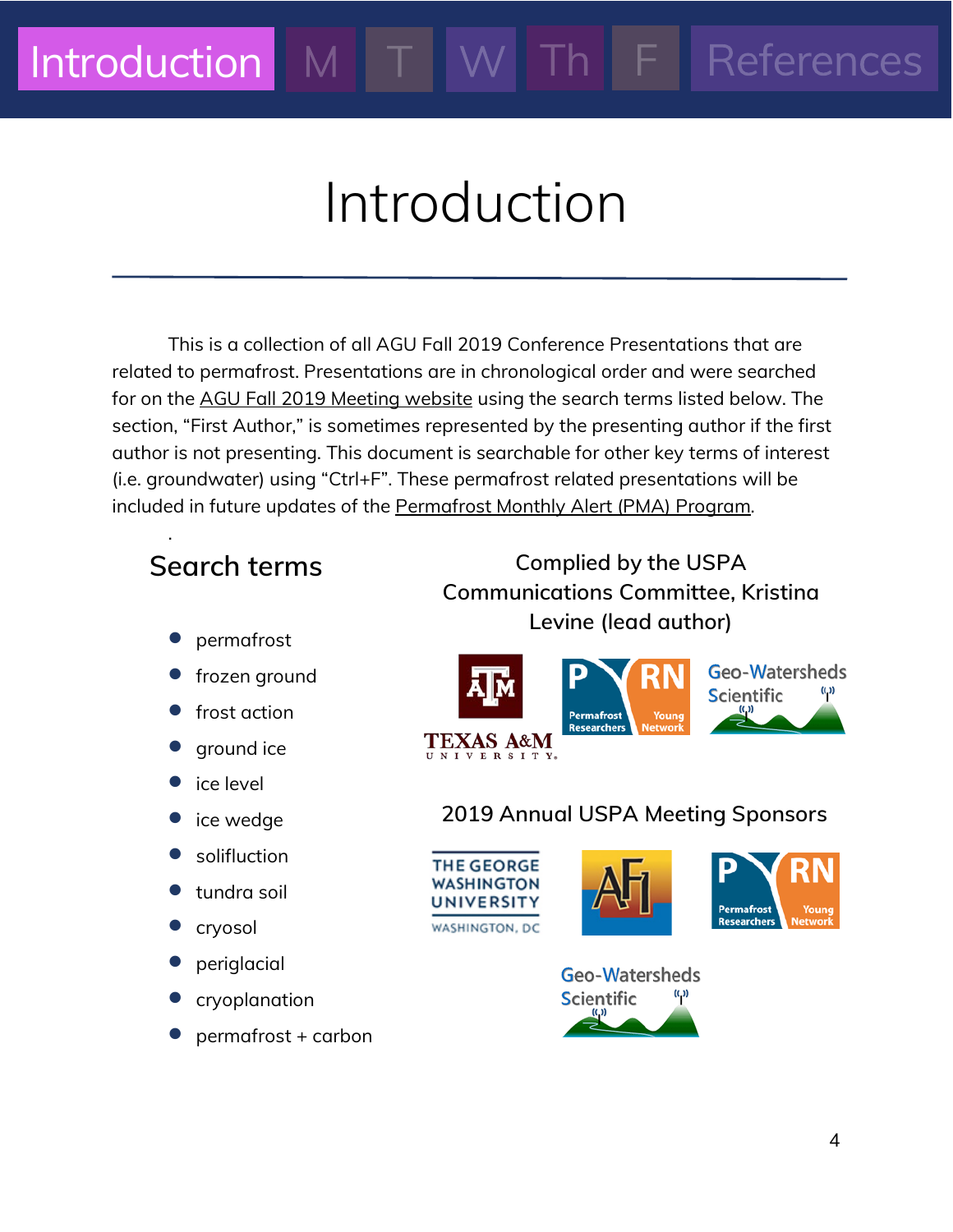## <span id="page-4-0"></span>Monday, December 9th

#### **Morning Oral Presentations**

#### <span id="page-4-1"></span>**EP11B-01 [Submarine Permafrost Dynamics Along the Arctic](https://agu.confex.com/agu/fm19/meetingapp.cgi/Paper/491053)  [Shelf Edge](https://agu.confex.com/agu/fm19/meetingapp.cgi/Paper/491053)**

First Author: Charles K Paull (Oral Presentation) 08:00 - 08:20, Moscone West - 3009, L3

M

**Introduction** 

#### **C12B-03 [Coastal dynamics in the Kara Sea: spatial and](https://agu.confex.com/agu/fm19/meetingapp.cgi/Paper/533828)  [temporal variability from small to large scales](https://agu.confex.com/agu/fm19/meetingapp.cgi/Paper/533828)**

First Author: Alisa Baranskaya (Oral Presentation) 10:50 - 11:05, Moscone West - 2006, L2

#### **C12B-04 [Development of a Tightly Coupled Multi-Physics](https://agu.confex.com/agu/fm19/meetingapp.cgi/Paper/498902)  [Numerical Model for an Event-Based Understanding of Arctic](https://agu.confex.com/agu/fm19/meetingapp.cgi/Paper/498902)  [Coastal Erosion](https://agu.confex.com/agu/fm19/meetingapp.cgi/Paper/498902)**

First Author: Diana L Bull (Oral Presentation) 11:05 - 11:20, Moscone West - 2006, L2

#### **GC12C-04 [Investigation of Boundary Layer Inversions, Urban](https://agu.confex.com/agu/fm19/meetingapp.cgi/Paper/587795)  [Heat Island and Human Thermal Comfort Trends in Big Cities](https://agu.confex.com/agu/fm19/meetingapp.cgi/Paper/587795)  [of Eastern Arctic: First Results \(in Connection with UHIARC-](https://agu.confex.com/agu/fm19/meetingapp.cgi/Paper/587795)[Network Measurements\)](https://agu.confex.com/agu/fm19/meetingapp.cgi/Paper/587795)**

First Author: Pavel Konstantinov (Oral Presentation) 11:05 - 11:20, Moscone West - 2007, L2

References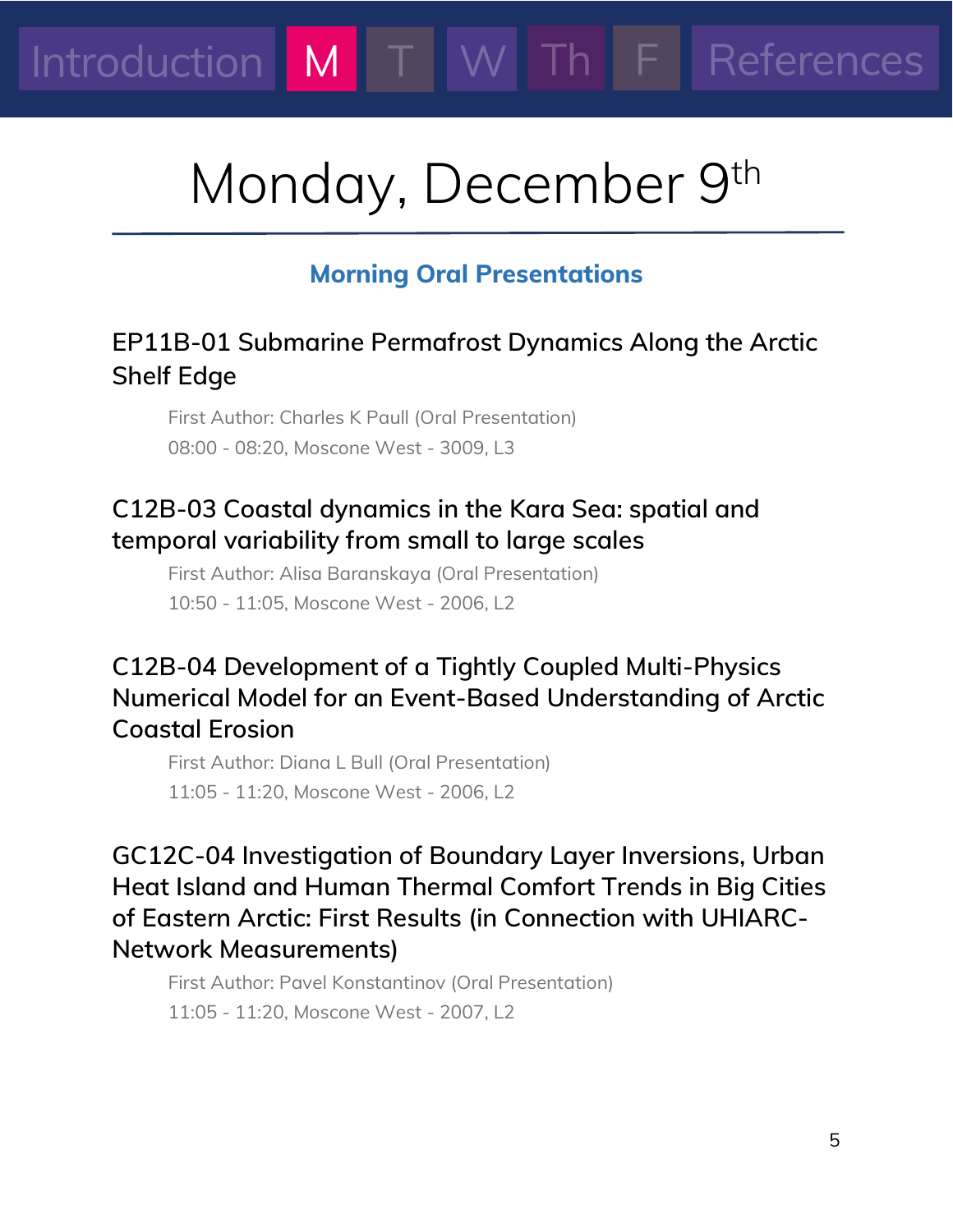#### **Morning Poster Presentations**

#### <span id="page-5-0"></span>**B11P-2315 Deriving a More Detailed Vegetation Classification from NALCMS for Anchorage, Alaska**

First Author: Monika P Calef (Poster Presentation) 08:00 - 12:20, Moscone South - Poster Hall

## **EP11C-2133 Using UAV imagery to characterize boulder distributions on hillslopes and in channels in the Appalachian Valley and Ridge to assess the role of resistant boulders in topographic preservation**

First Author: Kristin Chilton (Poster Presentation) 08:00 - 12:20, Moscone South - Poster Hall

## **EP11C-2135 Annual Dynamics of Surface Morphology of Alluvial and Colluvial Fans in Central Svalbard and SE Iceland: Application of Time-series of UAV Images**

First Author: Aleksandra Tomczyk (Poster Presentation) 08:00 - 12:20, Moscone South - Poster Hall

## **GC11L-1101 Adaptation of the Arctic limnosystems to the climate change**

First Author: Irina Fedorova (Poster Presentation) 08:00 - 12:20, Moscone South - Poster Hall

#### **GC11G-1135 Warming-induced Release of Greenhouse Gases From the Soil into the Atmosphere: How Consequential Can It Be?**

First Autor: Mariia Alex Romanovskaya (Poster Presentation)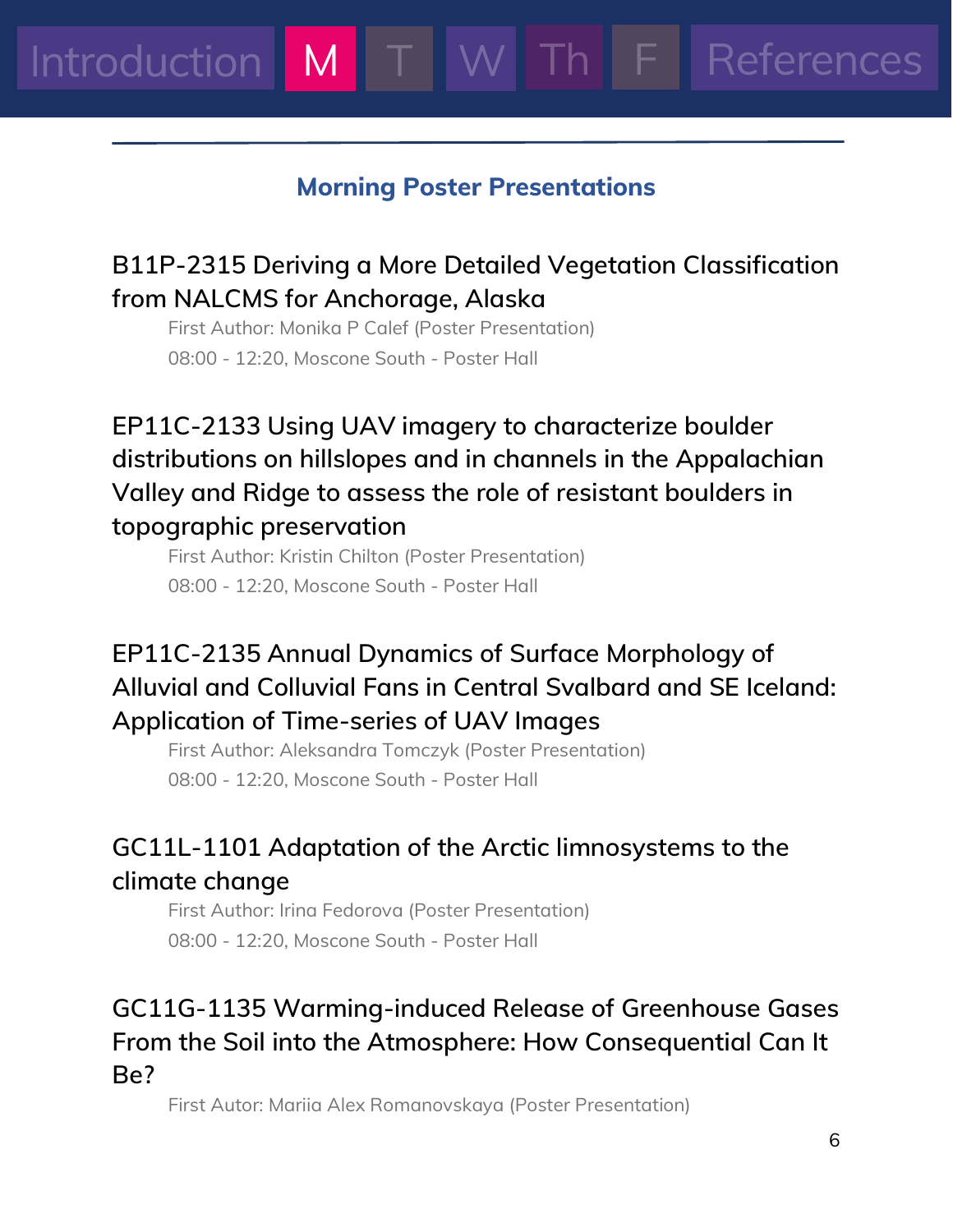08:00 - 12:20, Moscone South - Poster Hall

#### **H11H-1574 A Landslide Inventory for British Columbia (Canada) using SAR Interferometry**

First Author: Manuele Pichierri (Poster Presentation) 08:00 - 12:20, Moscone South - Poster Hall

#### **PA11C-0956 The Niwot Ridge Long Term Ecological Research Site: Over 30 years of alpine observations**

First Author: John T Crawford (Poster Presentation) 08:00 - 12:20, Moscone South - Poster Hall

#### **NS11B-0626 Geophysical Observations of Drained Permafrost Lake Taliks, North Slope, Alaska**

First Author: Andy Parsekian (Poster Presentation) 08:00 - 12:20, Moscone South - Poster Hall

## **NS11B-0627 Geophysical Observations of Organic Matter and Soil Moisture Interactions during Freezing and Thawing of Alaskan Boreal Permafrost**

First Author: Taylor D Sullivan (Poster Presentation) 08:00 - 12:20, Moscone South - Poster Hall

## **NS11B-0628 Improved Quantification of Soil Thermal and Physical Properties from Time-Series of Soil Temperature in Permafrost Environment**

First Author: Carlotta Brunetti (Poster Presentation) 08:00 - 12:20, Moscone South - Poster Hall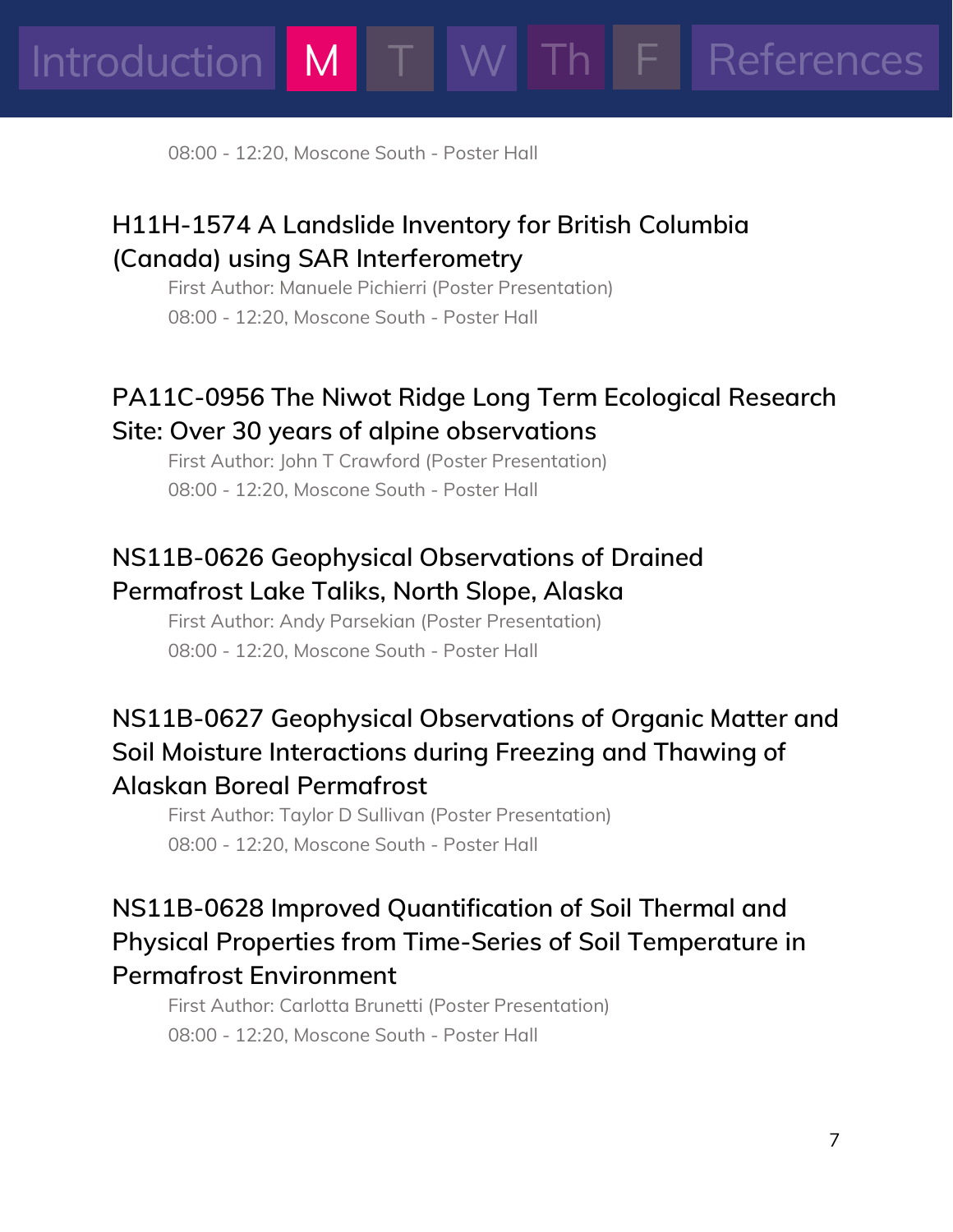#### **NS11B-0633 Passive Seismic Monitoring of Arctic Environment.**

First Author: Angelina Egorova (Poster Presentation) 08:00 - 12:20, Moscone South - Poster Hall

#### **Afternoon Oral Presentations**

#### <span id="page-7-0"></span>**H13H-05 [Rock Glaciers: Un\(der\)-Explored Hydrologic](https://agu.confex.com/agu/fm19/meetingapp.cgi/Paper/493671)  [Reservoirs and Climate Refugia](https://agu.confex.com/agu/fm19/meetingapp.cgi/Paper/493671)**

First Author: Connie Millar (Oral Presentation) 14:40 - 14:55, Moscone West - 3016, L3

#### **PP14A-05 [Miocene Climate-Carbon Cycle Dynamics: A Key to](https://agu.confex.com/agu/fm19/meetingapp.cgi/Paper/538498)  [Understand Future Trends?](https://agu.confex.com/agu/fm19/meetingapp.cgi/Paper/538498)**

First Author: Ann Holbourn (Oral Presentation) 17:00 - 17:15, Moscone West - 2002, L2

#### **B14B-08 [Natural wetlands and the global methane cycle: Five](https://agu.confex.com/agu/fm19/meetingapp.cgi/Paper/554236)  [decades of research presents interesting and surprising](https://agu.confex.com/agu/fm19/meetingapp.cgi/Paper/554236)  [challenges for the future](https://agu.confex.com/agu/fm19/meetingapp.cgi/Paper/554236)**

First Author: Elaine Matthews (Oral Presentation) 17:10 - 17:20, Moscone West - 3003, L3

#### **B14B-09 [Whither Soil Carbon?](https://agu.confex.com/agu/fm19/meetingapp.cgi/Paper/540714)**

First Author: Eric A Davidson (Oral Presentation) 17:20 - 17:30, Moscone West - 3003, L3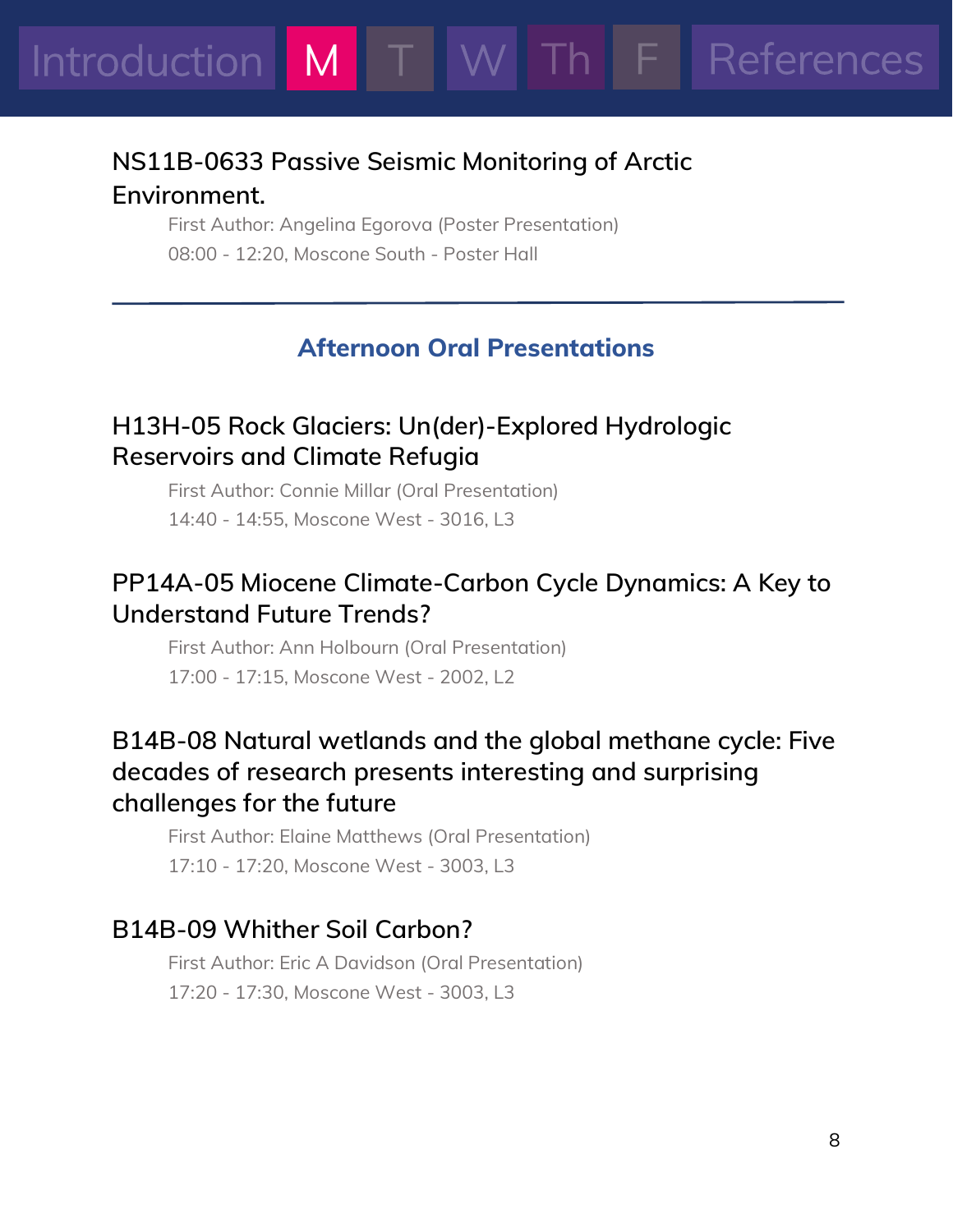#### **Afternoon Poster Presentations**

#### <span id="page-8-0"></span>**A13R-3100 Evaluation of ERA5 Atmospheric Reanalysis Datasets for Surface Climatology over the Tibetan Plateau**

First Author: Yan Chen (Poster Presentation) 13:40 - 18:00, Moscone South - Poster Hall

#### **A13R-3110 The freeze/thaw process and the surface energy budget of the seasonally frozen ground in the source region of the Yellow River**

First Author: Jingyuan Wang (Poster Presentation) 13:40 - 18:00, Moscone South - Poster Hall

#### **B13E-2552 An Unrecognized Greenhouse Gas Emissions Feedback Loop: Nitrous Oxide Inhibits Microbial Methane Production**

First Author: Yongchao Yin (Poster Presentation) 13:40 - 18:00, Moscone South - Poster Hall

#### **B13G-2562 Sunlight and iron control the oxidation of DOC leached from permafrost soils**

First Author: Jennifer C Bowen (Poster Presentation)

13:40 - 18:00, Moscone South - Poster Hall

#### **B13G-2576 Extraction efficiency and molecular characterization of organic matter from soils and sediments using high resolution mass spectrometry**

First Author: Jason Toyoda (Poster Presentation) 13:40 - 18:00, N/A (but probably Moscone South - Poster Hall)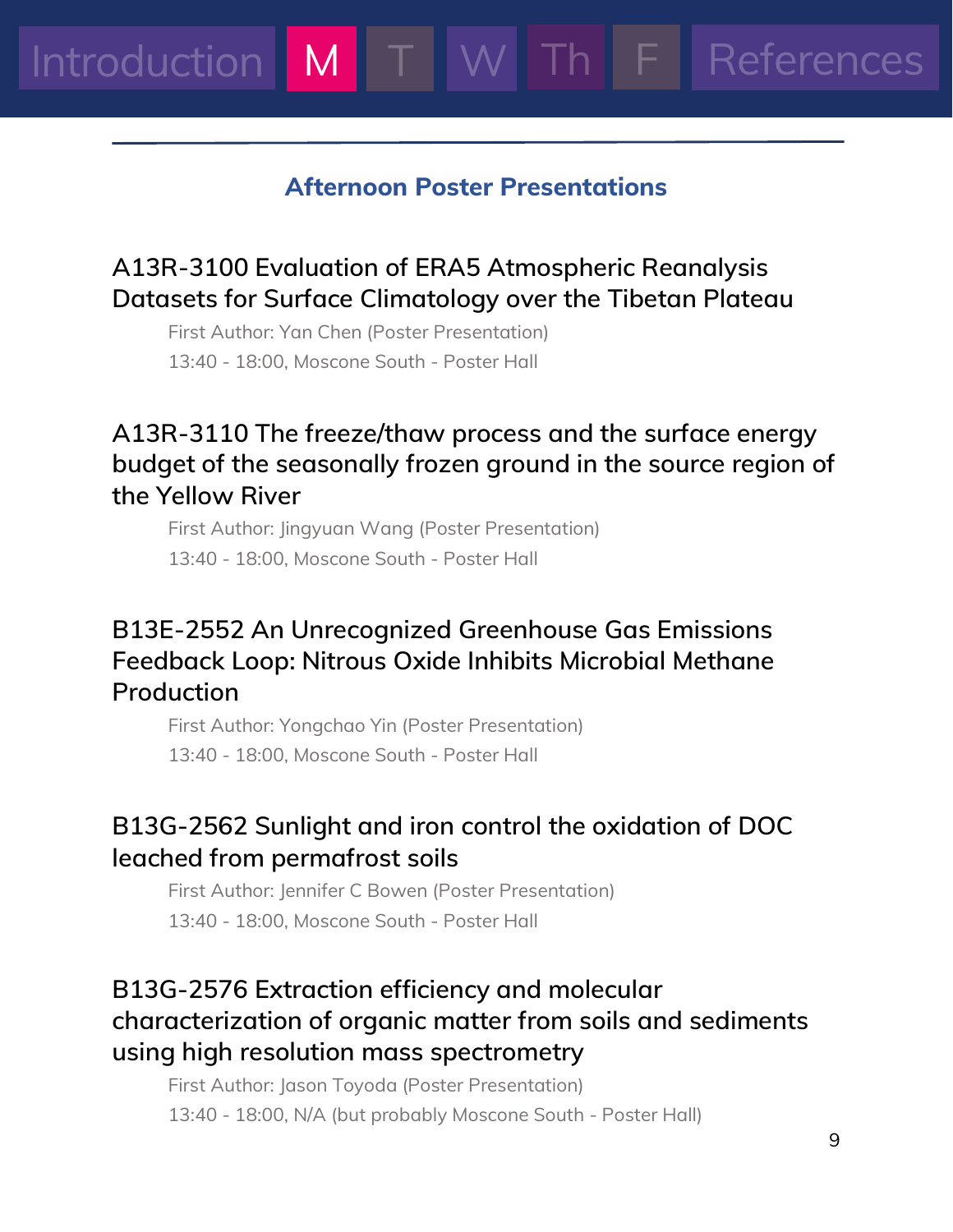## **References**

## **B13J-2420 New Global Datasets for Methane Modeling: Natural Wetlands, Lakes and Reservoirs**

First Author: Vanessa B Genovese (Poster Presentation) 13:40 - 18:00, Moscone South - Poster Hall

M

Introduction

#### **B13K-2610 Energy and water balances in boreal forest with discontinuous permafrost: Implementation of a physicallybased hydrological model at sites with varying disturbance histories**

First Author: Adrienne Michelle Marshall (Poster Presentation) 13:40 - 18:00, Moscone South - Poster Hall

#### **B13K-2611 Fine-scale Observations of Permafrost After Repeat Fires in Interior Alaska**

First Author: Kristin Olson (Poster Presentation) 13:40 - 18:00, Moscone South - Poster Hall

#### **B13K-2612 Fire, ice, and the battle for lake dominance: Competing aquatic invertebrates in lakes with watersheds affected by forest fire, peat, and permafrost**

First Author: Thomas Pretty (Poster Presentation) 13:40 - 18:00, Moscone South - Poster Hall

#### **B13K-2619 Simulating soil carbon pools and fluxes in the boreal forests of Alaska using a new hybrid model of LANDIS-II and DAMM-MCNiPP**

First Author: Melissa Sue Lucash (Poster Presentation) 13:40 - 18:00, Moscone South - Poster Hall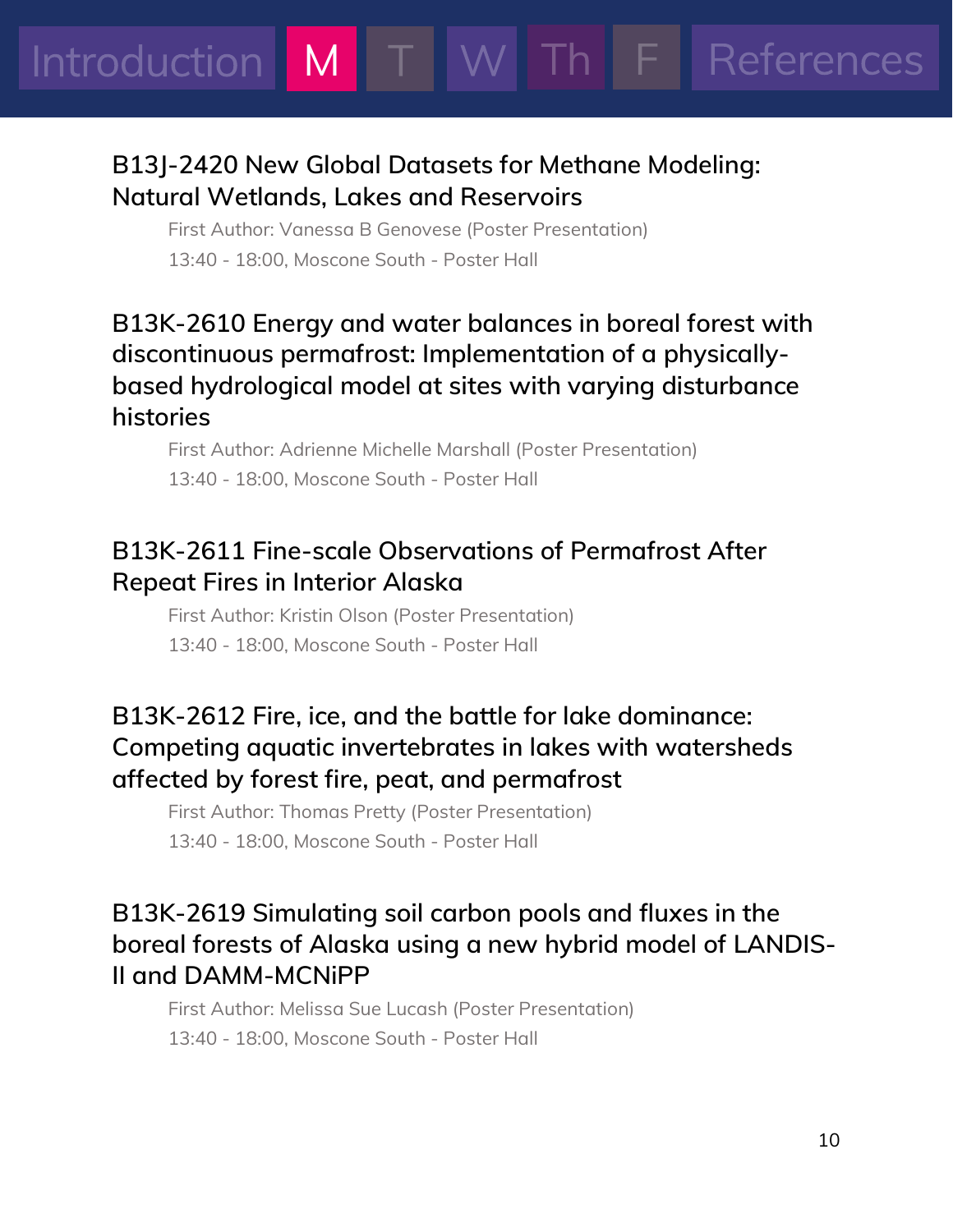### **B13K-2621 Soil Respiration in very High Frequency Boreal wildfires as a Function of Species**

First Author: Vishnu Kodicherla (Poster Presentation) 13:40 - 18:00, Moscone South - Poster Hall

#### **B13L-2472 Investigating Global Scale Wetland and Non-Wetland Soil Methane Emissions and Sinks Using a Land Surface Model**

First Author: Shijie Shu (Poster Presentation) 13:40 - 18:00, Moscone South - Poster Hall

## **B13L-2473 Mapping and Cataloging Geologic Sources of Greenhouse Gases Across the United States**

First Author: Marc L Buursink (Poster Presentation) 13:40 - 18:00, Moscone South - Poster Hall

#### **B13N-2528 Spatially-explicit Estimate of Tibetan Permafrost Nitrogen Stock and Its Implication for Land Model**

First Author: Dan Kou (Poster Presentation) 13:40 - 18:00, Moscone South - Poster Hall

#### **C13D-1342 Forecasting coastal hazards, risks, and impacts in Arctic Alaska - to promote sustainable adaptation**

First Author: Thomas Ravens (Poster Presentation) 13:40 - 18:00, Moscone South - Poster Hall

**C13E-1357 Assessment of nitrogen dynamics in soil, vegetation, and surface water across successional stages of ice-wedge degradation and stabilization in the tundra of northern Alaska**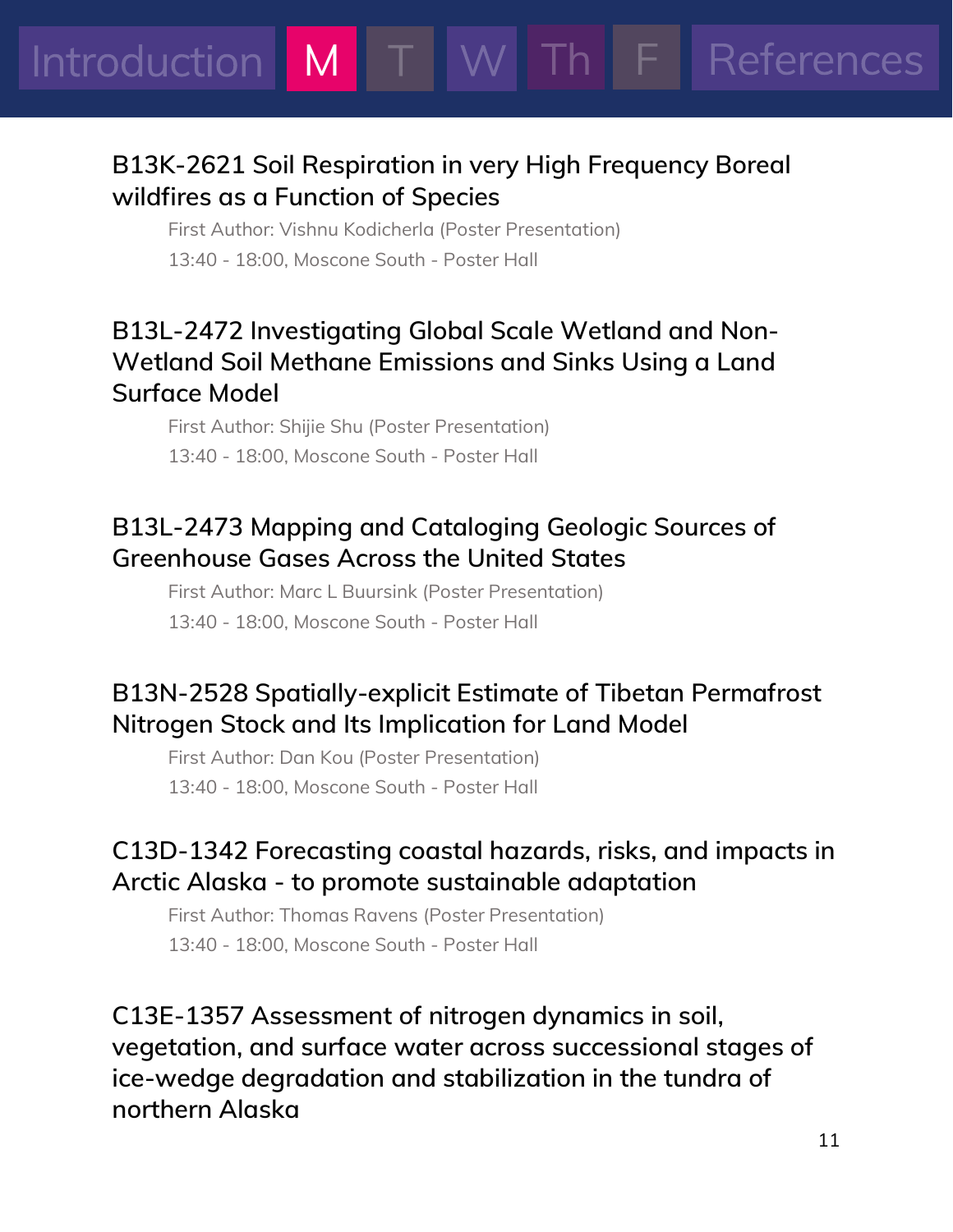#### References Introduction M

First Author: Kelcy Kent (Poster Presentation) 13:40 - 18:00, Moscone South - Poster Hall

#### **C13E-1358 Dissolved organic matter dynamics across a gradient of ice-wedge degradation and stabilization, northern Alaska**

First Author: Claire Griffin (Poster Presentation) 13:40 - 18:00, Moscone South - Poster Hall

#### **C13E-1360 Environmental interactions and feedbacks of degrading ice wedges and impacts on shallow ground temperatures in a high Arctic polar desert system**

First Author: Melissa Karine Ward (Poster Presentation)

13:40 - 18:00, Moscone South - Poster Hall

#### **C13E-1361 Causes and Consequences of Catastrophic Lake Drainage in an Evolving Arctic System: First Year Activities and Initial Results**

First Author: Kenneth M Hinkel (Poster Presentation) 13:40 - 18:00, Moscone South - Poster Hall

#### **C13E-1362 Groundwater Discharge in the Lagoons of Alaskan Beaufort Sea**

First Author: Cansu Demir (Poster Presentation) 13:40 - 18:00, Moscone South - Poster Hall

#### **C13E-1372 Evaluation of Wildfire Initiated Thermokarst Degradation Using in-situ and Remotely Sensed Data at a site on the Seward Peninsula of Alaska**

First Author: Robert Busey (Poster Presentation)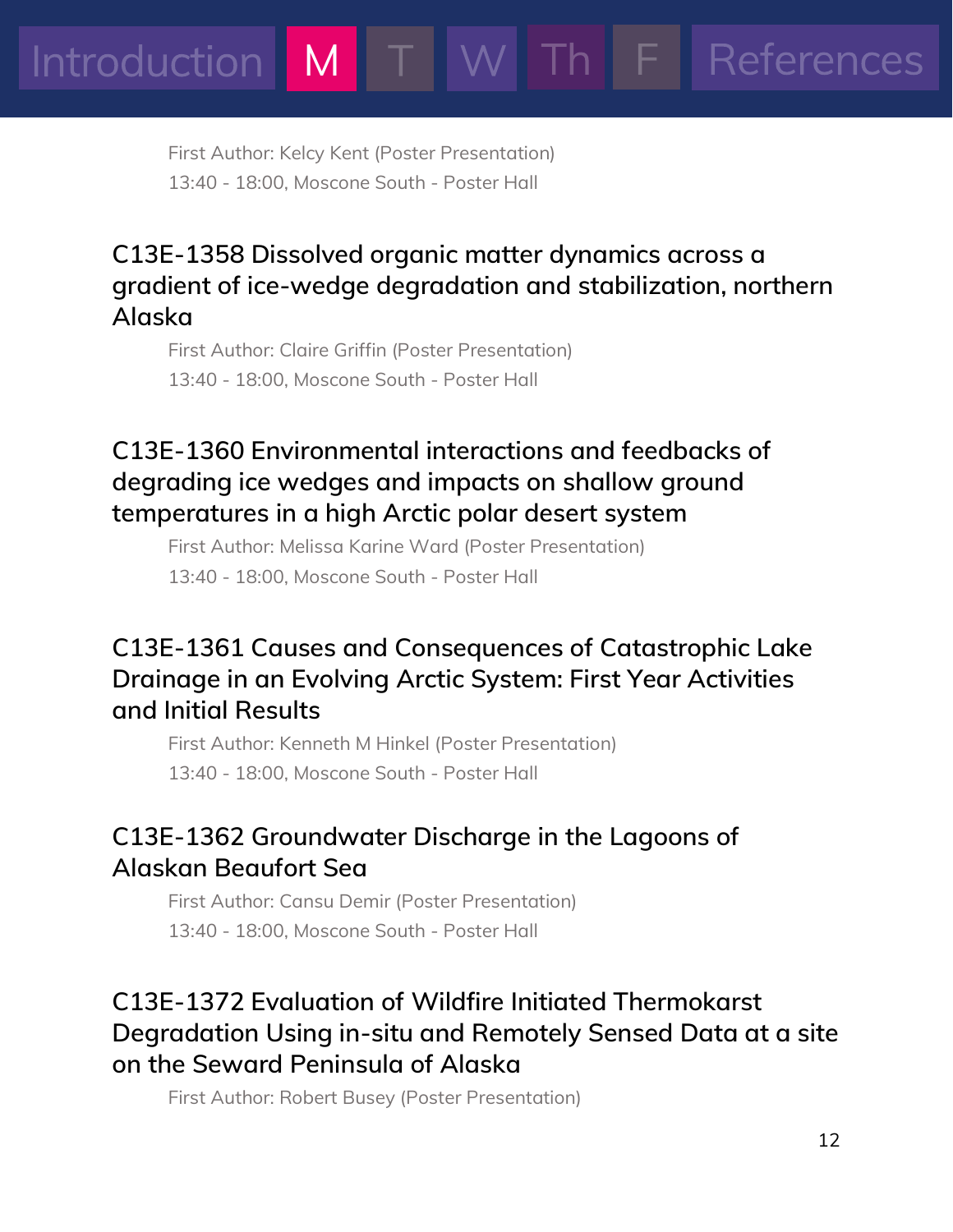13:40 - 18:00, Moscone South - Poster Hall

#### **C13E-1390 Simulated the spatial and temporal distribution of freeze and thaw fronts**

First Author: Ruichao Li (Poster Presentation) 13:40 - 18:00, Moscone South - Poster Hall

#### **C13D-1335 Coastal erosion at Western Yamal, Russia, under climate changes and anthropogenic impact**

First Author: Nataliya Belova (Poster Presentation) 13:40 - 18:00, Moscone South - Poster Hall

#### **C13D-1336 Rates and Patterns of Shoreline Change Along the Arctic Coast of Alaska: Bering Strait to the U.S. Canadian Border**

First Author: Ann Gibbs (Poster Presentation) 13:40 - 18:00, Moscone South - Poster Hall

#### **C13D-1339 Bluff geometry and material variability influence stress states relevant to coastal permafrost bluff failure**

First Author: Matthew A. Thomas (Poster Presentation) 13:40 - 18:00, Moscone South - Poster Hall

#### **C13D-1340 Engineering Challenges and Options in Remediation and Prevention of Permafrost Coastal Erosion**

First Author: Ming Xiao (Poster Presentation) 13:40 - 18:00, Moscone South - Poster Hall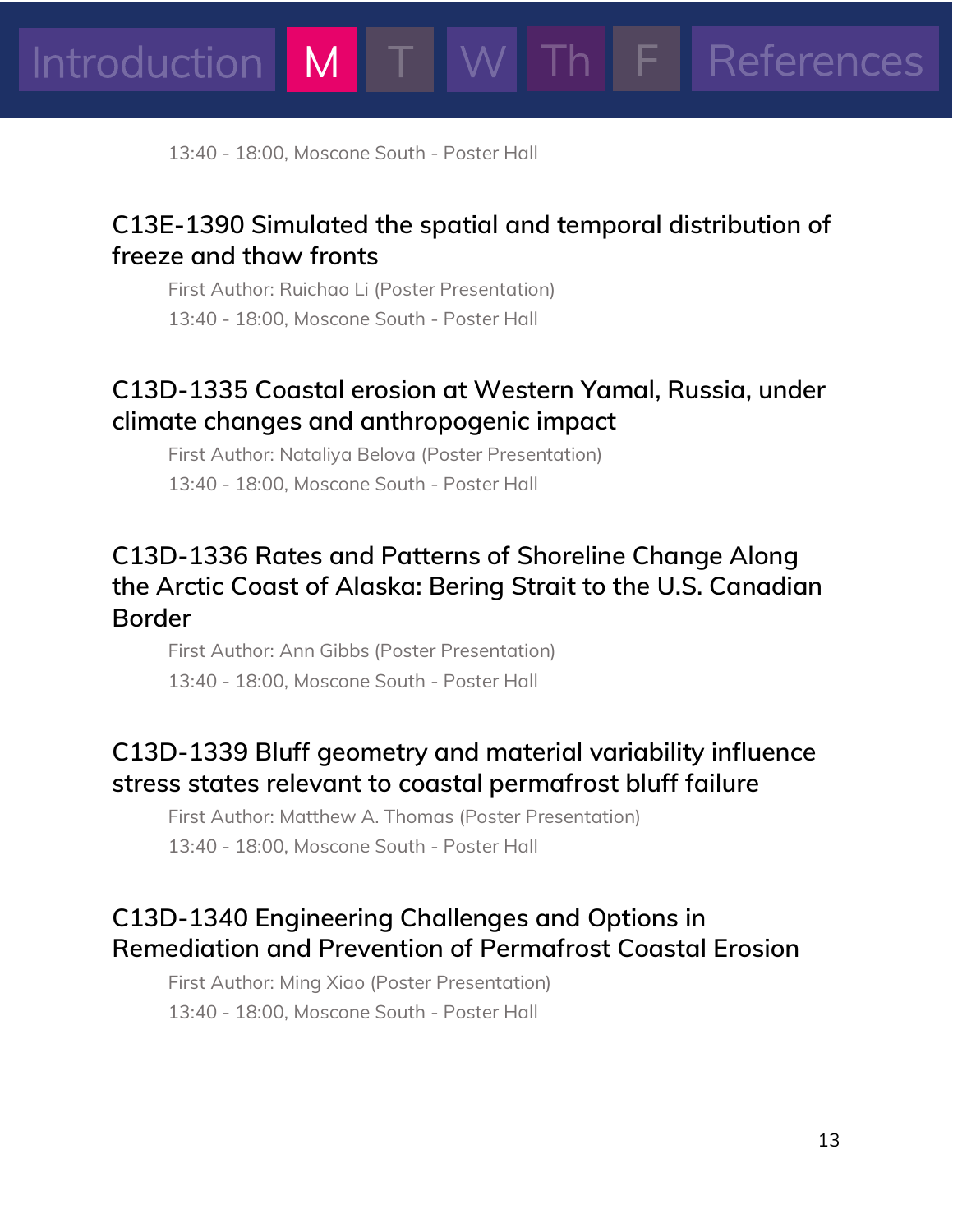References M

#### **C13D-1343 Geochemical characterization of eroding coastal permafrost and organic matter fluxes to the Beaufort Sea near Drew Point, Alaska**

First Author: Emily M Bristol (Poster Presentation) 13:40 - 18:00, Moscone South - Poster Hall

Introduction

#### **C13D-1344 Nutrient fluxes from deglaciated versus proglacial Greenlandic watersheds**

First Author: Shaily Rahman (Poster Presentation) 13:40 - 18:00, Moscone South - Poster Hall

#### **C13D-1345 Impact of the length of the sea ice-free summer season on Alaskan Arctic coastal erosion rates**

First Author: Matthew Wiseman (Poster Presentation) 13:40 - 18:00, Moscone South - Poster Hall

#### **C13D-1351 An emerging international network focused on permafrost coastal systems in transition**

First Author: Benjamin M Jones (Poster Presentation) 13:40 - 18:00, Moscone South - Poster Hall

#### **C13D-1352 NUNATARYUK: Permafrost Thaw and the Changing Arctic Coast - Science for Socio-Economic Adaptation**

First Author: Anna M. Irrgang (Poster Presentation) 13:40 - 18:00, Moscone South - Poster Hall

## **C13D-1353 Rights Resilience and Community-led Relocation: Co-producing Knowledge To Identify Risk**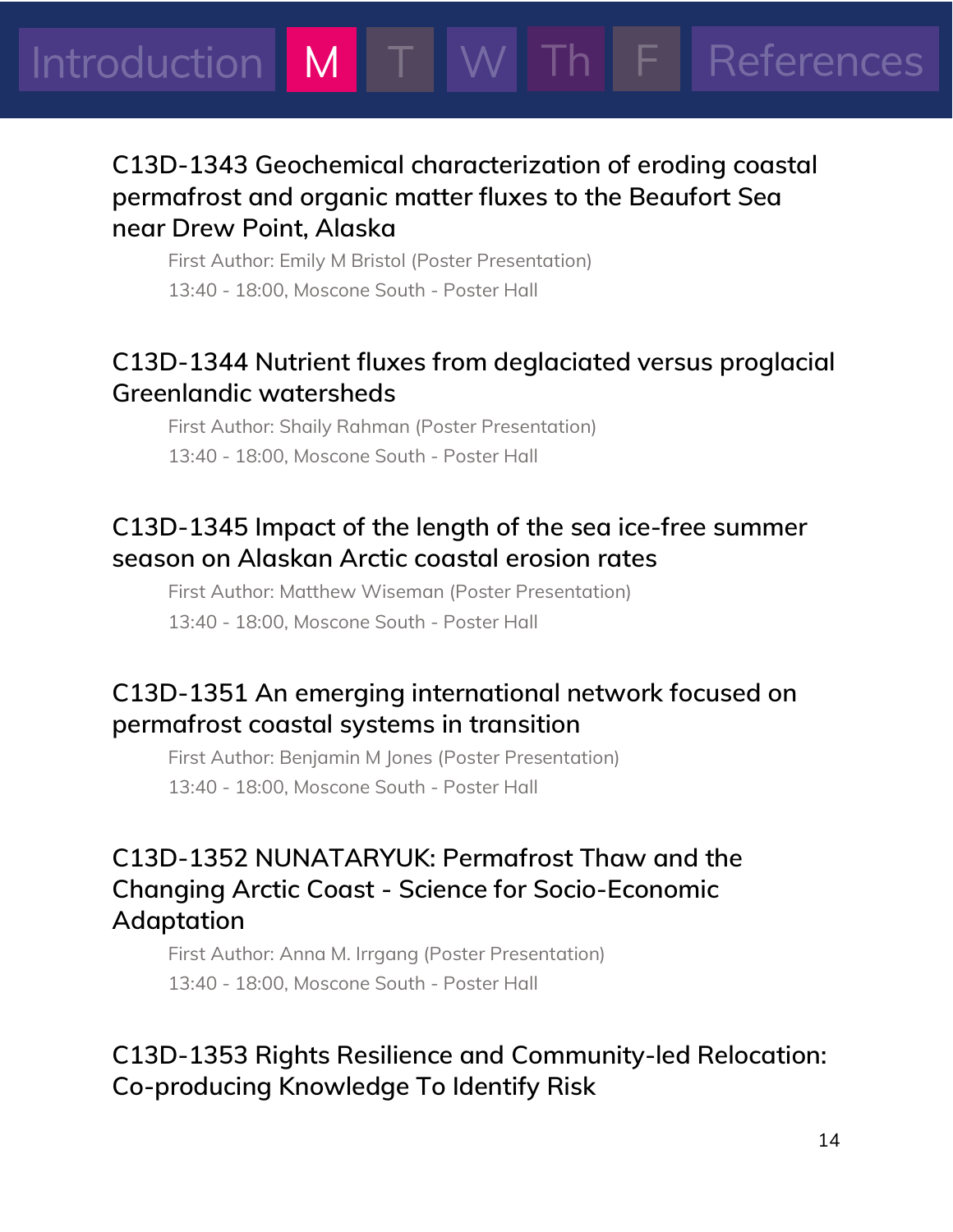> First Author: Jacquelyn Overbeck (Poster Presentation) 13:40 - 18:00, Moscone South - Poster Hall

#### **C13E-1354 The Permafrost Monthly Alert (PMA) Program: Improving Reference Searches Now and in the Future**

First Author: Michael R Lilly (Poster Presentation) 13:40 - 18:00, Moscone South - Poster Hall

#### **C13E-1355 Tundra wildfire triggers long-term lateral nitrogen loss**

First Author: Benjamin W Abbott (Poster Presentation) 13:40 - 18:00, Moscone South - Poster Hall

## **C13E-1356 Ecological indicators of near-surface permafrost habitat at the southern margin of the boreal forest in China**

First Author: Yongyu Yue (Poster Presentation) 13:40 - 18:00, Moscone South - Poster Hall

#### **C13E-1359 Self-organization of ice-wedge systems during their formation and degradation**

First Author: Daniel Fortier (Poster Presentation) 13:40 - 18:00, Moscone South - Poster Hall

#### **C13E-1363 Characterizing Runoff Regimes in Subarctic Wetland-Dominated Landscapes: Application to the Hudson Bay Lowlands, Canada**

First Author: Kenneth M Hinkel (Poster Presentation) 13:40 - 18:00, Moscone South - Poster Hall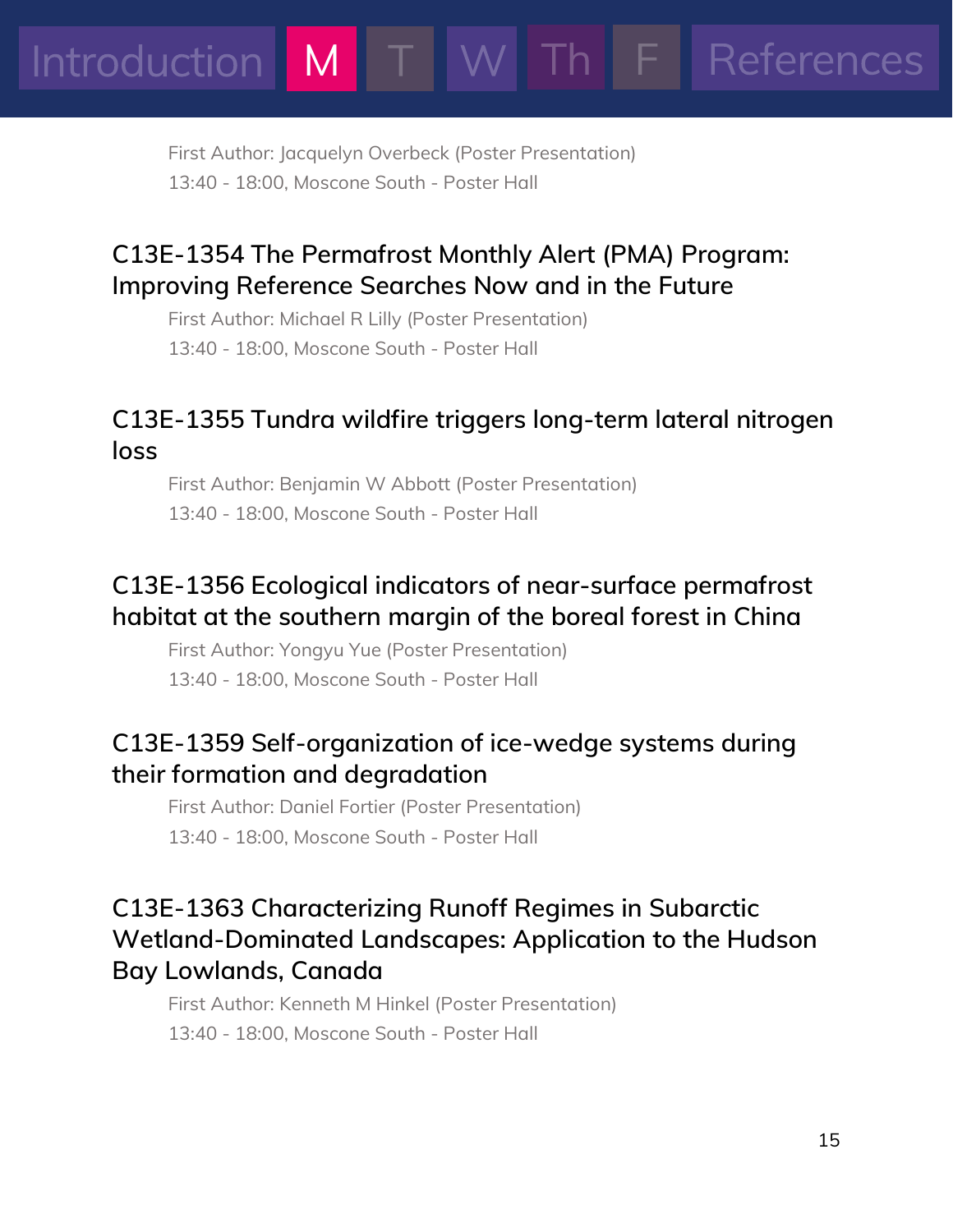#### **C13E-1364 Changes to streamflow variability observed in continuous permafrost watersheds in remote Arctic location**

First Author: Svetlana L. Stuefer (Poster Presentation) 13:40 - 18:00, Moscone South - Poster Hall

#### **C13E-1365 Potential mechanistic causes of increased baseflow across northern Eurasia rivers underlain by permafrost**

First Author: Sarah G. Evans (Poster Presentation) 13:40 - 18:00, Moscone South - Poster Hall

#### **C13E-1366 Thaw dynamics of a rapidly degrading isolated permafrost plateau in south-central Alaska**

First Author: Joel Eklof (Poster Presentation) 13:40 - 18:00, Moscone South - Poster Hall

#### **C13E-1367 Impacts of forest fires on the active layer thickness and near-surface permafrost temperatures in the northern Da Xing'anling (Hinggan) Mountains, NE China**

First Author: Xiaoying Li (Poster Presentation) 13:40 - 18:00, Moscone South - Poster Hall

#### **C13E-1368 Navigating Disturbance Regimes in the New Arctic**

First Author: Mark J Lara (Poster Presentation) 13:40 - 18:00, Moscone South - Poster Hall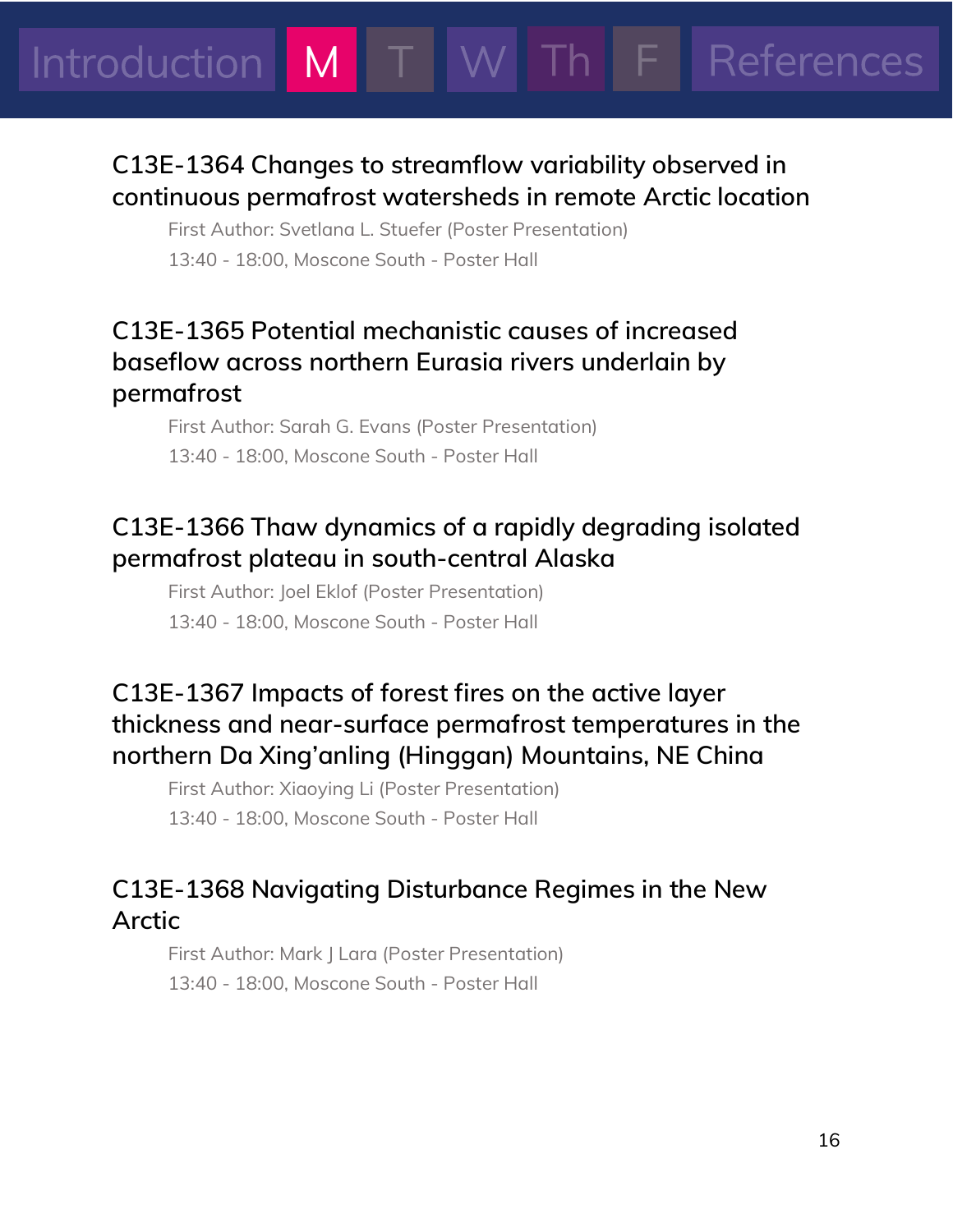#### **C13E-1369 Accounting for spatial heterogeneity of freeze/thaw cycles in surface state retrieval for permafrost landscapes**

First Author: Helena Bergstedt (Poster Presentation) 13:40 - 18:00, Moscone South - Poster Hall

#### **C13E-1370 Post-wildfire surface deformation at Batagay, Eastern Siberia: detection by L- and C-band InSAR and preliminary report of field observations**

First Author: Masato Furuya (Poster Presentation) 13:40 - 18:00, Moscone South - Poster Hall

#### **C13E-1371 Thermokarst subsidence in Central Yakutia revealed by ALOS/ALOS-2 InSAR analysis**

First Author: Ke Takahiro Abe (Poster Presentation) 13:40 - 18:00, Moscone South - Poster Hall

#### **C13E-1373 Permafrost Discovery Gateway: A web platform to enable discovery and knowledge-generation of permafrost Big Imagery products**

First Author: Benjamin M Jones (Poster Presentation) 13:40 - 18:00, Moscone South - Poster Hall

#### **C13E-1374 Big Imagery as a Resource to Understand Patterns, Dynamics, and Vulnerability of Arctic Polygonal Tundra**

First Author: Md Abul Ehsan Bhuiyan (Poster Presentation) 13:40 - 18:00, Moscone South - Poster Hall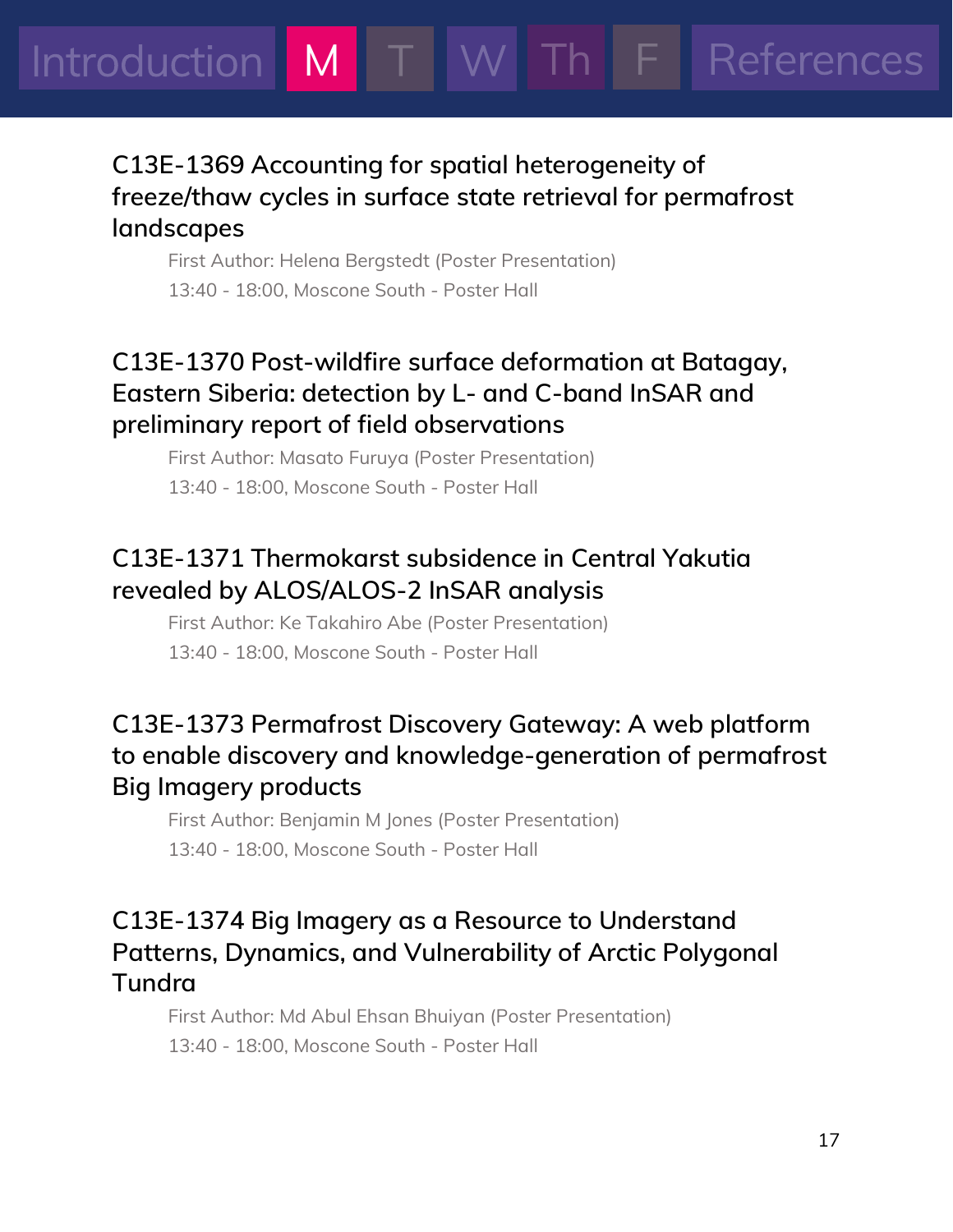**References** M

### **C13E-1375 Assessing the Utility of Three Calibration Methods for Digital Elevation Models (DEMs)**

First Author: Diana Morgana Miller (Poster Presentation) 13:40 - 18:00, Moscone South - Poster Hall

Introduction

#### **C13E-1376 High Resolution Digital Terrain Models Provide Multi-Dimensional Perspective on Thaw Slump-driven Transformation of Permafrost Terrain in the Canadian Western Arctic.**

First Author: Jurjen van der Sluijs (Poster Presentation) 13:40 - 18:00, Moscone South - Poster Hall

#### **C13E-1377 Time Series Analyses of Interior Alaska Thermokarst Using Airborne and Terrestrial Lidar**

First Author: Christopher A Hiemstra (Poster Presentation) 13:40 - 18:00, Moscone South - Poster Hall

#### **C13E-1378 Lateral Thermokarst Lake Dynamics: A Remote Sensing Based Analysis of Spatial Variabilities and Erosion Processes**

First Author: Soraya Kaiser (Poster Presentation) 13:40 - 18:00, Moscone South - Poster Hall

#### **C13E-1380 Mapping Retrogressive Thaw Slumps on the Tibetan Plateau using Sentinel-2 images and Deep Learning**

First Author: Lingcao Huang (Poster Presentation) 13:40 - 18:00, Moscone South - Poster Hall

#### **C13E-1381 Influences of topography on permafrost meltwater**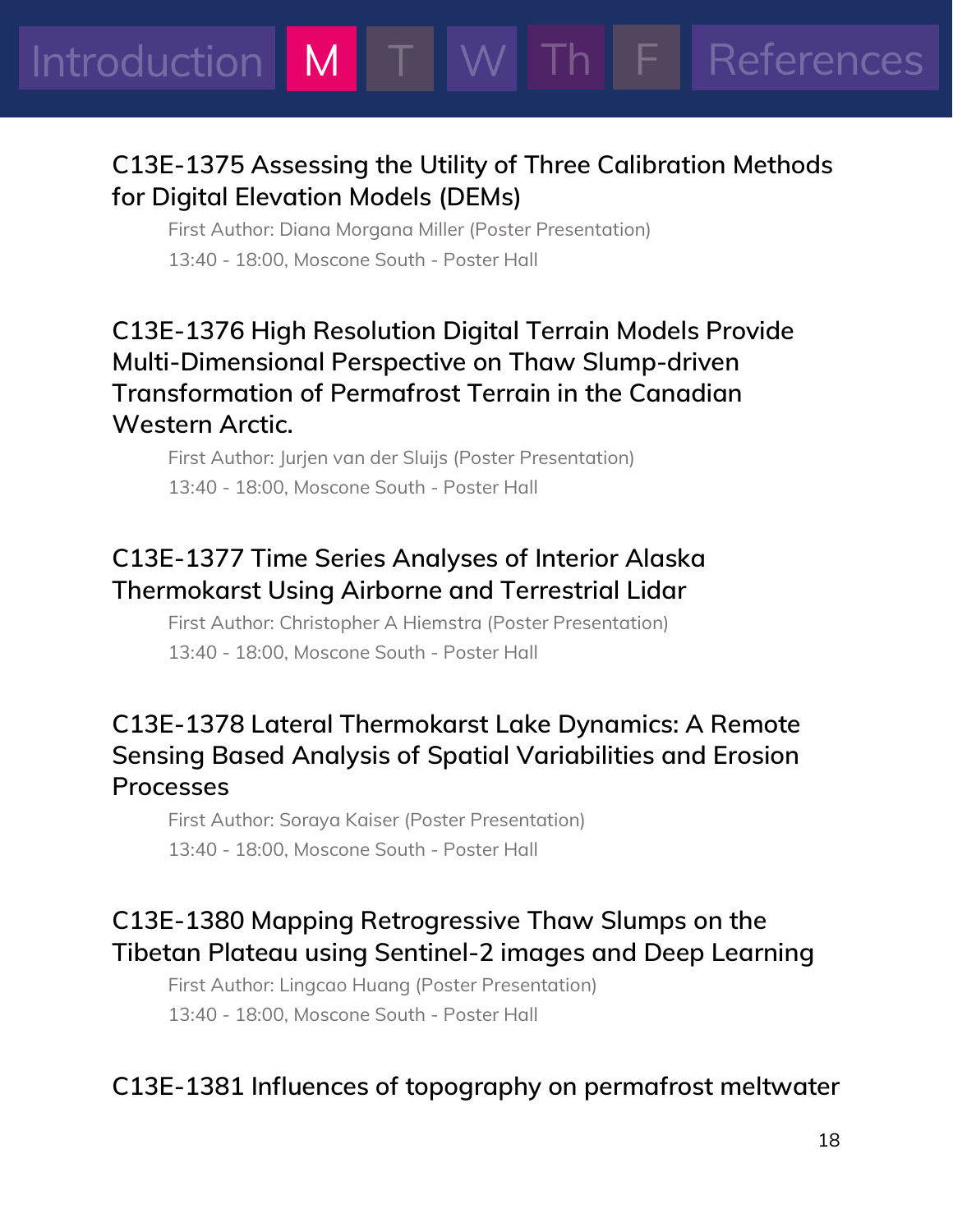First Author: Nicholas aksel Wondolowski (Poster Presentation) 13:40 - 18:00, Moscone South - Poster Hall

#### **C13E-1383 Frost Degree-Day Mapping over Permafrost Soils in the Arctic Boreal Zone from Multifrequency Passive Microwave Radiometry**

First Author: Nick Steiner (Poster Presentation) 13:40 - 18:00, Moscone South - Poster Hall

M

Introduction

#### **C13E-1384 Electrical Resistivity Imaging Reveals Thawed Substrate Beneath and Across an Entire Arctic Lagoon within Continuous Permafrost**

First Author: Micaela Nicole Pedrazas (Poster Presentation) 13:40 - 18:00, Moscone South - Poster Hall

#### **C13E-1385 New Estimates of Future Permafrost Extent and Corresponding Carbon Feedbacks**

First Author: Oliver W Frauenfeld (Poster Presentation) 13:40 - 18:00, Moscone South - Poster Hall

#### **C13E-1386 Coupling of Snow and Freeze-Thaw Processes to Model Permafrost State in a Timberline Ecotone**

First Author: Wenbo Zhou (Poster Presentation) 13:40 - 18:00, Moscone South - Poster Hall

#### **C13E-1387 Evaluating Integrated Surface/Subsurface Permafrost Thermal Hydrology Models Against Field Data in Polygonal Tundra**

First Author: Ahmad Jan (Poster Presentation) 13:40 - 18:00, Moscone South - Poster Hall

References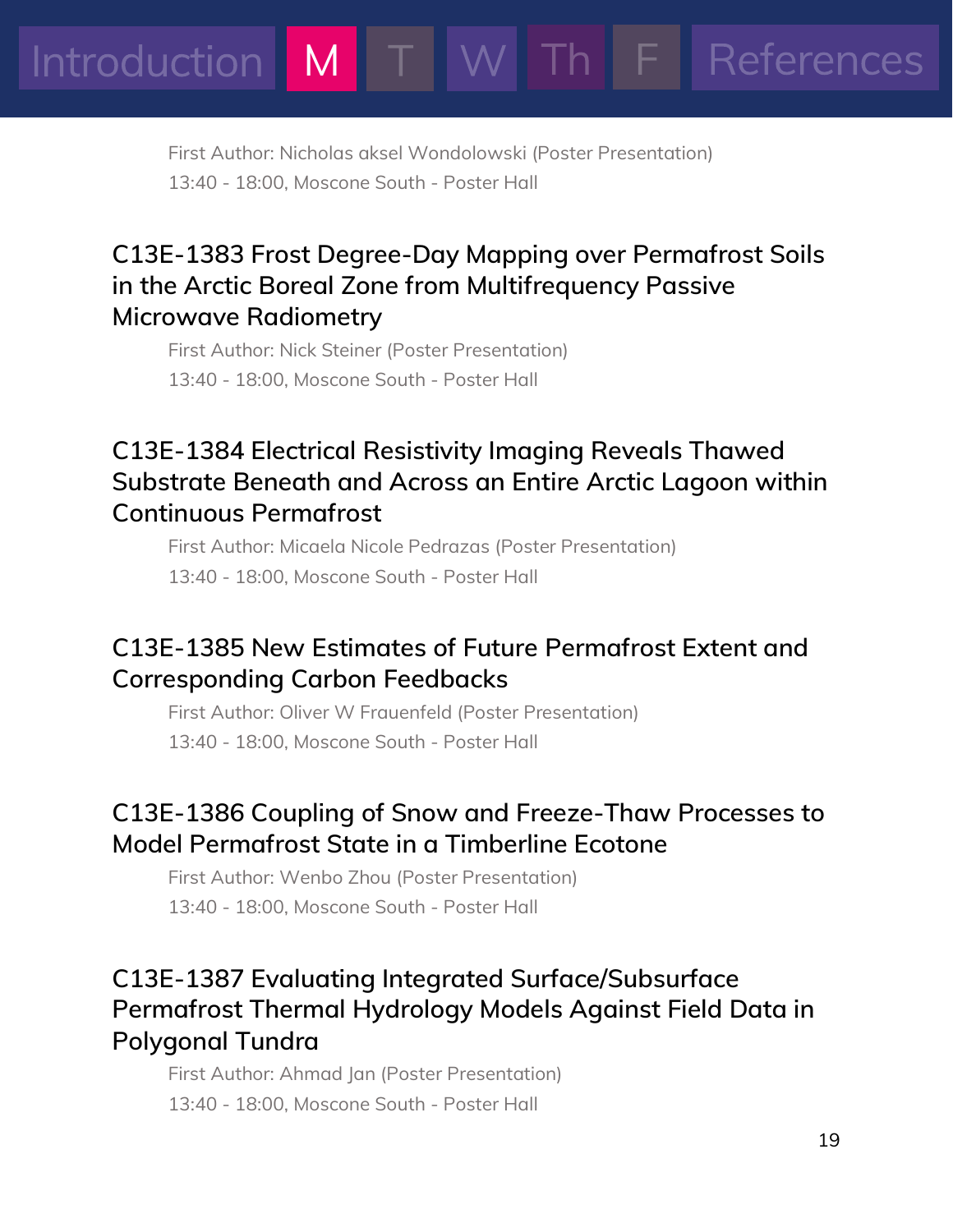**References** Introduction M

#### **C13E-1388 Insights from Integrated Thermal Hydrology Simulations of an Arctic Watershed with Isolated Permafrost**

First Author: James Beisman (Poster Presentation) 13:40 - 18:00, Moscone South - Poster Hall

#### **C13E-1389 Projected near-surface permafrost degradation over northern North America based on Canadian regional climate model simulations**

First Author: Dae Il Jeong (Poster Presentation) 13:40 - 18:00, Moscone South - Poster Hall

## **C13E-1391 Geologic Terrain Unit and Geohazards Mapping, Arctic Strategic Transportation and Resources (ASTAR) Project, North Slope, Alaska**

First Author: Susan Wilson (Poster Presentation) 13:40 - 18:00, Moscone South - Poster Hall

#### **C13E-1392 Goldstream Valley Permafrost Map**

First Author: Ronald P Daanen (Poster Presentation) 13:40 - 18:00, Moscone South - Poster Hall

## **ED13D-0912 Virtual Reality Modeling of the CRREL Permafrost Tunnel for Online Education on Permafrost and Climate Change**

First Author: Conner M Truskowski (Poster Presentation) 13:40 - 18:00, Moscone South - Poster Hall

#### **G13B-0540 Tectonic Deformation and Surface Processes Across the Tibetan Plateau: Insights from Time Series Analysis of Sentinel-1 InSAR Data**

First Author: Robert Wayne Zinke (Poster Presentation)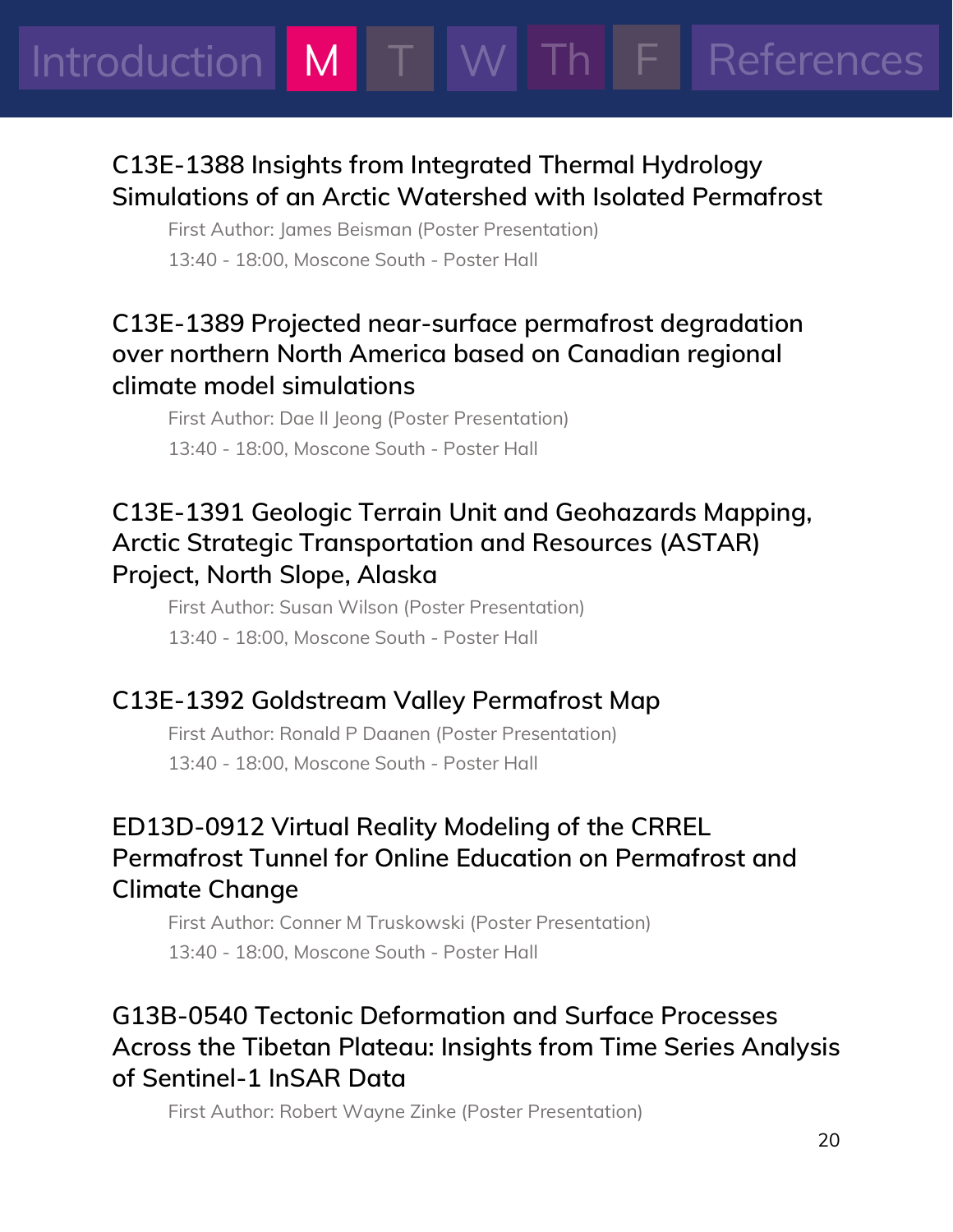#### References Introduction M

13:40 - 18:00, Moscone South - Poster Hall

#### **H13N-1928 Impact of Clay Addition Size on Hyporheic Exchange During Bedform Migration**

First Author: Yoni Teitelbaum (Poster Presentation) 13:40 - 18:00, Moscone South - Poster Hall

#### **H13Q-1989 Stochastic model of water table depth in snowdominated and hydrologically connected ecosystems**

First Author: Rachel Sophia Lonchar (Poster Presentation) 13:40 - 18:00, Moscone South - Poster Hall

#### **MR13D-0098 Thermophysical & Rheological Properties of Natural Gas Hydrates**

First Author: Carolyn Koh (Poster Presentation) 13:40 - 18:00, Moscone South - Poster Hall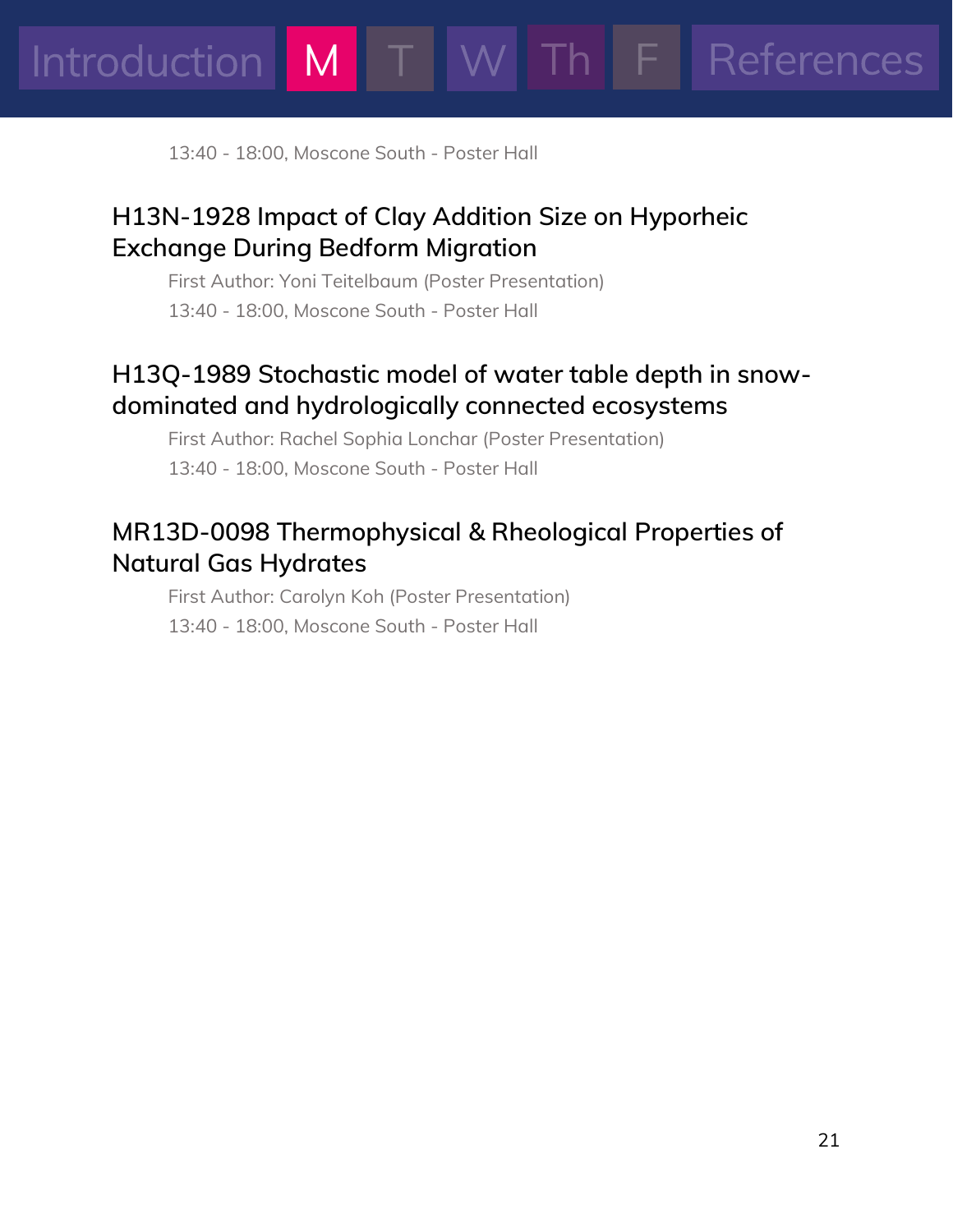TIntroduction | M References

## <span id="page-21-0"></span>Tuesday, December 10th

#### **Morning Oral Presentations**

<span id="page-21-1"></span>**Join Us! USPA 2019 Annual Meeting - December 10, 2019 8:30 to 10:30 pm - ThirstyBear Brewing Company**

#### **B21E-01 Long-Term Local Ecological Change in the Klondike Exposed with Permafrost eDNA.**

 First Author: Sabrina Shirazi (Oral Presentation) 08:00 - 08:15, Moscone West - 3012, L3

#### **C21B-01 Results from the First National Glacier Inventory of Argentine Andes**

 First Author: Laura Viviana Zalazar (Oral Presentation) 08:00 - 08:15, Moscone West - 2008, L2

#### **C22C-01 High Potential for Loss of Circumpolar Pingos, Icewedge Polygons and Rock Glaciers due to Climate Change**

 First Author: Olli Karjalainen (Oral Presentation) 10:20 - 10:35, Moscone West - 2006, L2

#### **C22C-02 Identification of Regions Susceptible to Thermokarst Initiation due to "Climate Priming" on the Alaskan Arctic Coastal Plain**

 First Author: Bob Bolton (Oral Presentation) 10:35 - 10:50, Moscone West - 2006, L2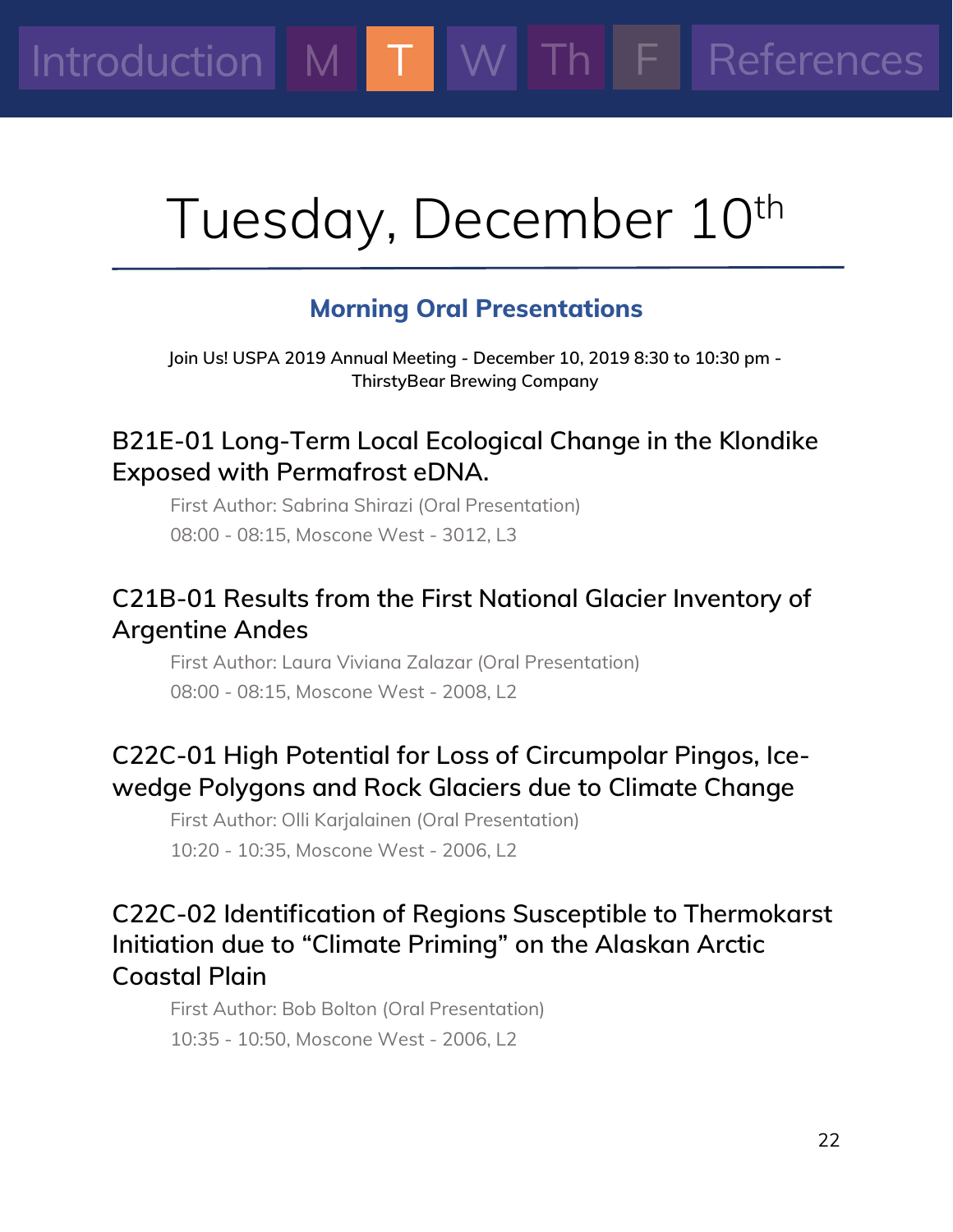T**References Introduction** 

#### **C22C-03 Long-term monitoring of permafrost degradation documents two forms of landscape response**

First Author: Louise Melanie Farquharson (Oral Presentation) 10:50 - 11:05, Moscone West - 2006, L2

#### **EP22A-03 Deciphering the Controls of the Rate and Spatial Distribution of Rockwall Slope Erosion in the NW Himalaya**

 First Author: Elizabeth Orr (Oral Presentation) 10:50 - 11:05, Moscone West - 3009, L3

#### **C22C-04 Induced polarization as a new tool to monitor the degradation of permafrost**

 First Author: Andre Revil (Oral Presentation) 11:05 - 11:20, Moscone West - 2006, L2

#### **C22C-05 Seasonal dynamics of permafrost landscapes: InSAR ground displacements and controlling factors documented by in situ and Sentinel-1/-2 remote sensing data**

 First Author: Line Rouyet (Oral Presentation) 11:20 - 11:35, Moscone West - 2006, L2

#### **C22C-06 Reduced winter off-road tundra travel under climate change**

 First Author: Anne Gaedeke (Oral Presentation) 11:35 - 11:50, Moscone West - 2006, L2

**C22C-07 Towards First pan-Arctic Ice-wedge Polygon Map: Understanding the Synergies of Data Fusion and Deep Learning in Automated Ice-wedge Polygon Detection from High Resolution Commercial Satellite Imagery**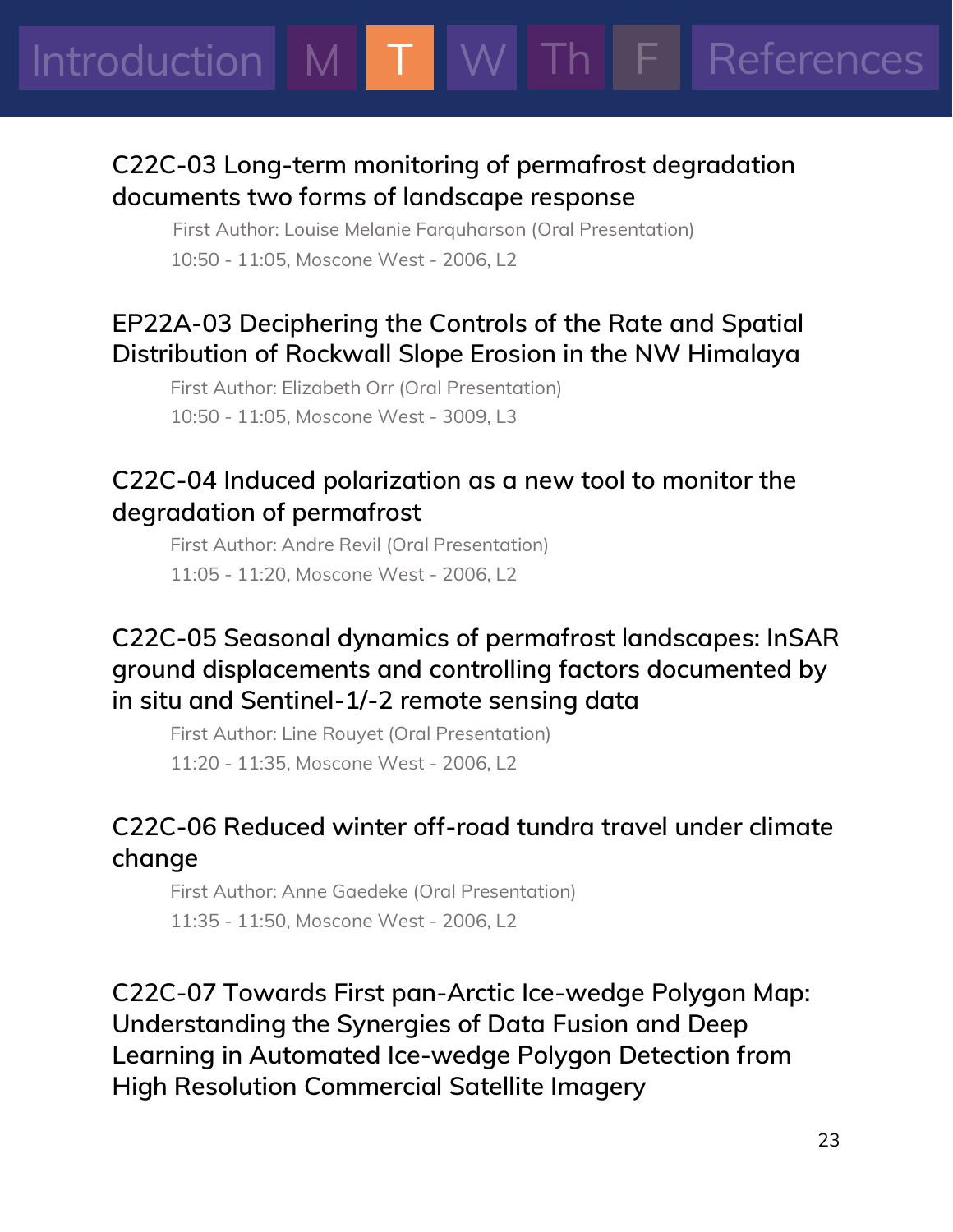First Author: Chandi Witharana (Oral Presentation) 11:50 - 12:05, Moscone West - 2006, L2

Ī

#### **Morning Poster Presentations**

#### <span id="page-23-0"></span>**A21N-2756 Modeling Millennial Time Scale Changes in Water Balance of Mesoscale Watersheds within Permafrost Regions**

 First Author: Matvey Vladimirovich Debolskiy (Poster Presentation) 08:00 - 12:20, Moscone South - Poster Hall

#### **B21G-2420 Modelling lateral transport of riverine organic carbon as a link of terrestrial carbon and hydrology within MPI-ESM**

 First Author: Swati Gehlot (Poster Presentation) 08:00 - 12:20, Moscone South - Poster Hall

#### **B21K-2377 Warming does not lead to soil carbon loss in alpine grasslands on the Tibetan Plateau**

 First Author: Biao Zhu (Poster Presentation) 08:00 - 12:20, Moscone South - Poster Hall

#### **C21E-1494 Ice Sheet-Moderated Changes in the Precipitation Isotope Climatology of NW Canada during the Late Deglacial**

 First Author: Spruce W Schoenemann (Poster Presentation) 08:00 - 12:20, Moscone South - Poster Hall

#### **EP21E-2199 CHARACTERIZING SURFACE ROUGHNESS ON PERIGLACIAL ALLUVIAL FANS IN THE AKLAVIK RANGE, NORTHWEST TERRITORIES, AS AN ANALOG FOR COLD AND ICY MARTIAN FANS**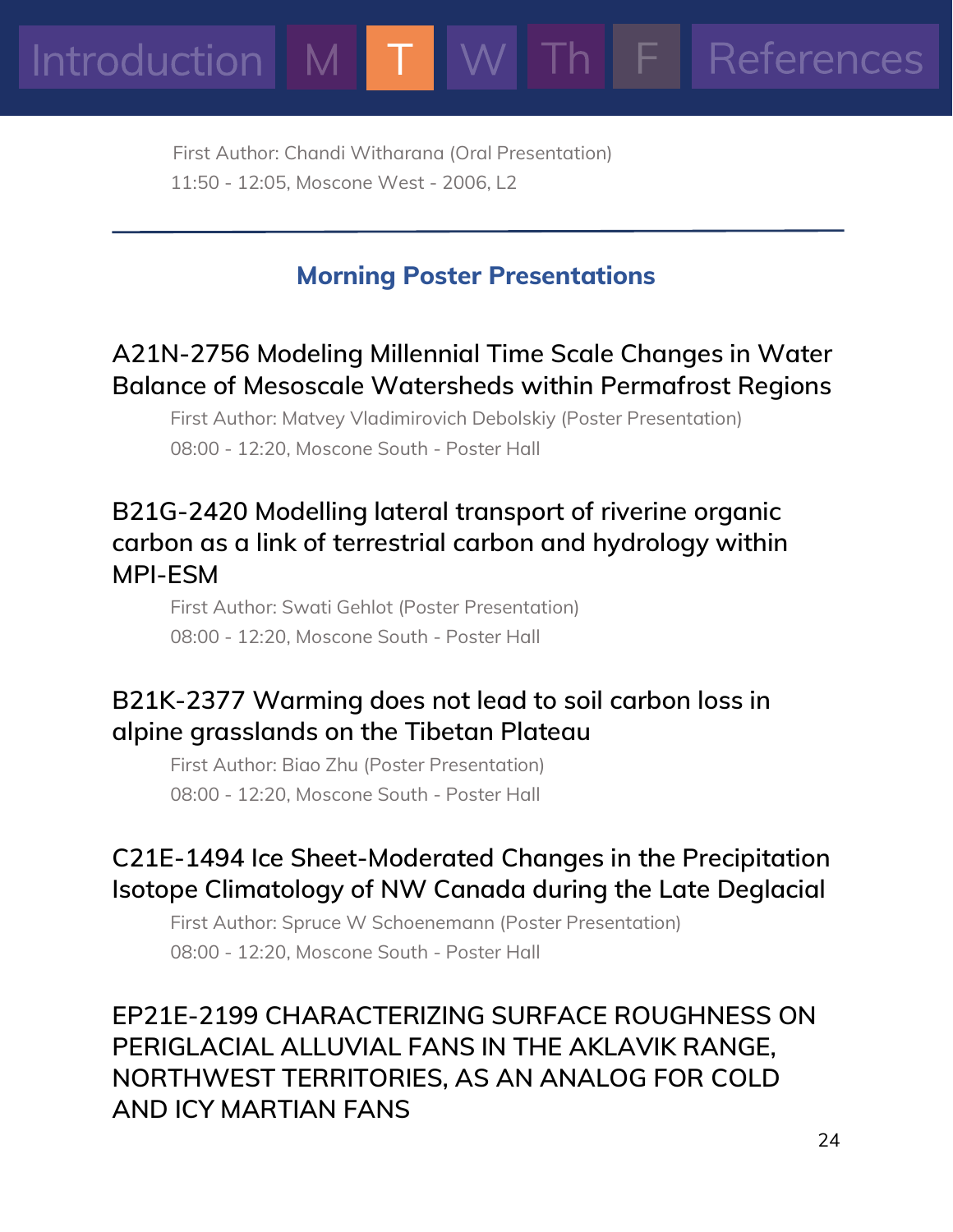#### References TIntroduction I M

First Author: Diane Wagner (Poster Presentation) 08:00 - 12:20, Moscone South - Poster Hall

Ϊ

#### **EP21E-2210 Periglacial Fans in the Aklavik Range, Northwest Territories: An Analog Depositional Environment for a Cold and Icy Mars**

 First Author: Frances Rivera-Hernandez (Poster Presentation) 08:00 - 12:20, Moscone South - Poster Hall

#### **EP21E-2212 Potential Freeze-Thaw Paleolakes and Channels on the Floor of Lyot Crater, Mars**

 First Author: Natalie Hanson Glines (Poster Presentation) 08:00 - 12:20, Moscone South - Poster Hall

#### **GC21E Environmental, Socioeconomic, and Climatic Changes in Northern Eurasia II Posters**

 First Author: Pavel Groisman (Session) 08:00 - 12:20, Moscone South - Poster Hall

#### **GC21E-1274 Future nitrogen availability and its effect on carbon sequestration in Northern Eurasia**

 First Author: David W Kicklighter (Poster Presentation) 08:00 - 12:20, Moscone South - Poster Hall

#### **GC21E-1276 Influence of engineering-cryogenic processes on the infrastructure of the Arctic due to climatic changes and increasing antropogenic impact**

 First Author: Valery I Grebenets (Poster Presentation) 08:00 - 12:20, Moscone South - Poster Hall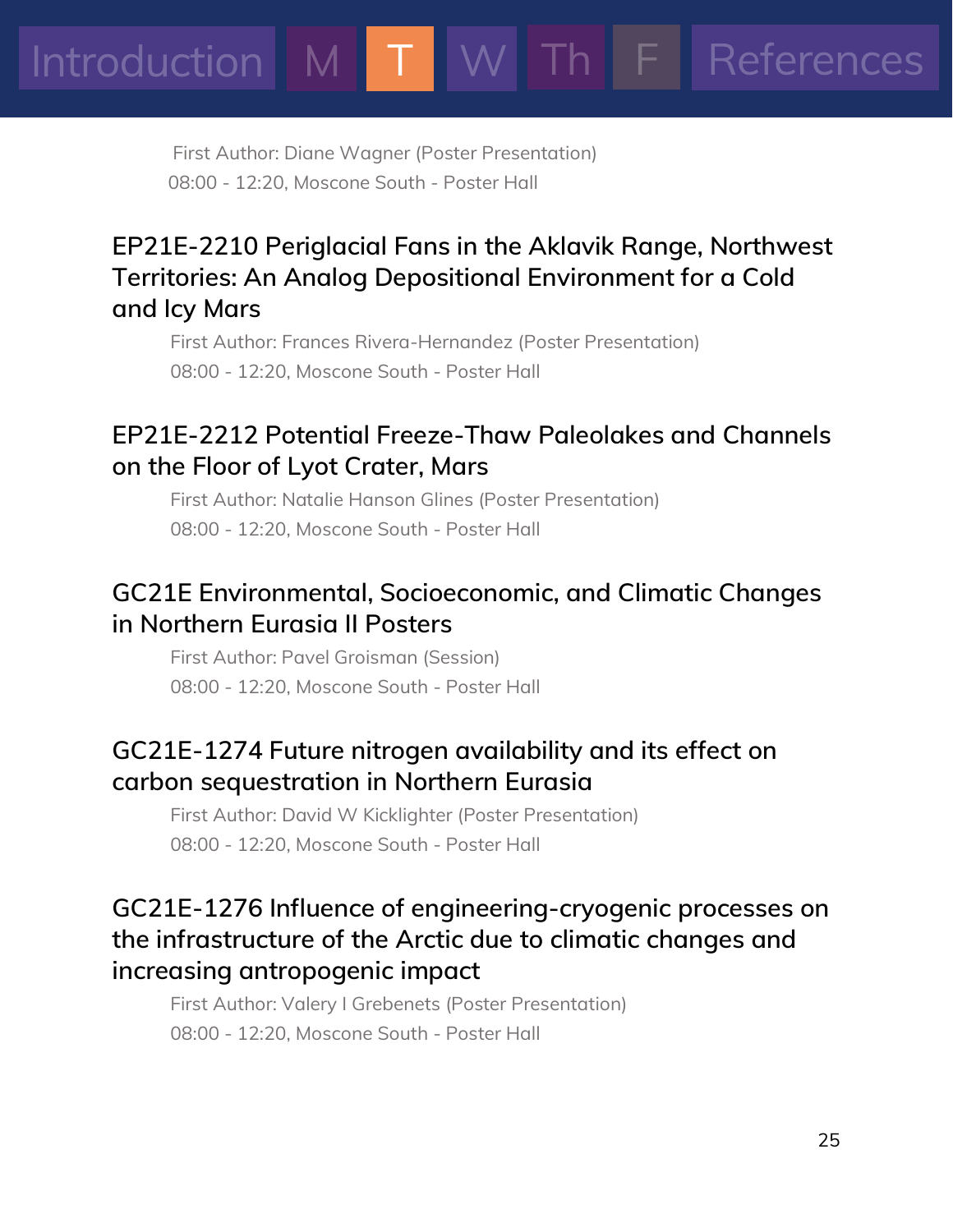T**References Introduction** 

#### **GC21E-1278 Remote Sensing approaches for assessing vegetation stocks and short-term fluxes in the Sub-Arctic permafrost landscape of the Lena River Delta (Siberia)**

First Author: Birgit Heim (Poster Presentation) 08:00 - 12:20, Moscone South - Poster Hall

#### **GC21E-1279 Understanding changes in river flow to the Arctic Ocean from Eurasia using hydrological modeling**

 First Author: Alexander I Shiklomanov (Poster Presentation) 08:00 - 12:20, Moscone South - Poster Hall

#### **GC21E-1280 Response of permafrost temperature regime in the North-Eastern Yakutia to the recent climate changes.**

 First Author: Alexander L Kholodov (Poster Presentation) 08:00 - 12:20, Moscone South - Poster Hall

#### **GC21E-1282 Monitoring of Post-fire Effects and Vegetation Recovery in Larch Forests of Central Siberia Using Remote Sensing Observations**

 First Author: Evgeny Shvetsov (Poster Presentation) 08:00 - 12:20, Moscone South - Poster Hall

#### **GC21E-1291 Formation of technogenic rock glaciers in mining areas of the Russian cryolithozone**

 First Author: Vasiliy Andreevich Tolmanov (Poster Presentation) 08:00 - 12:20, Moscone South - Poster Hall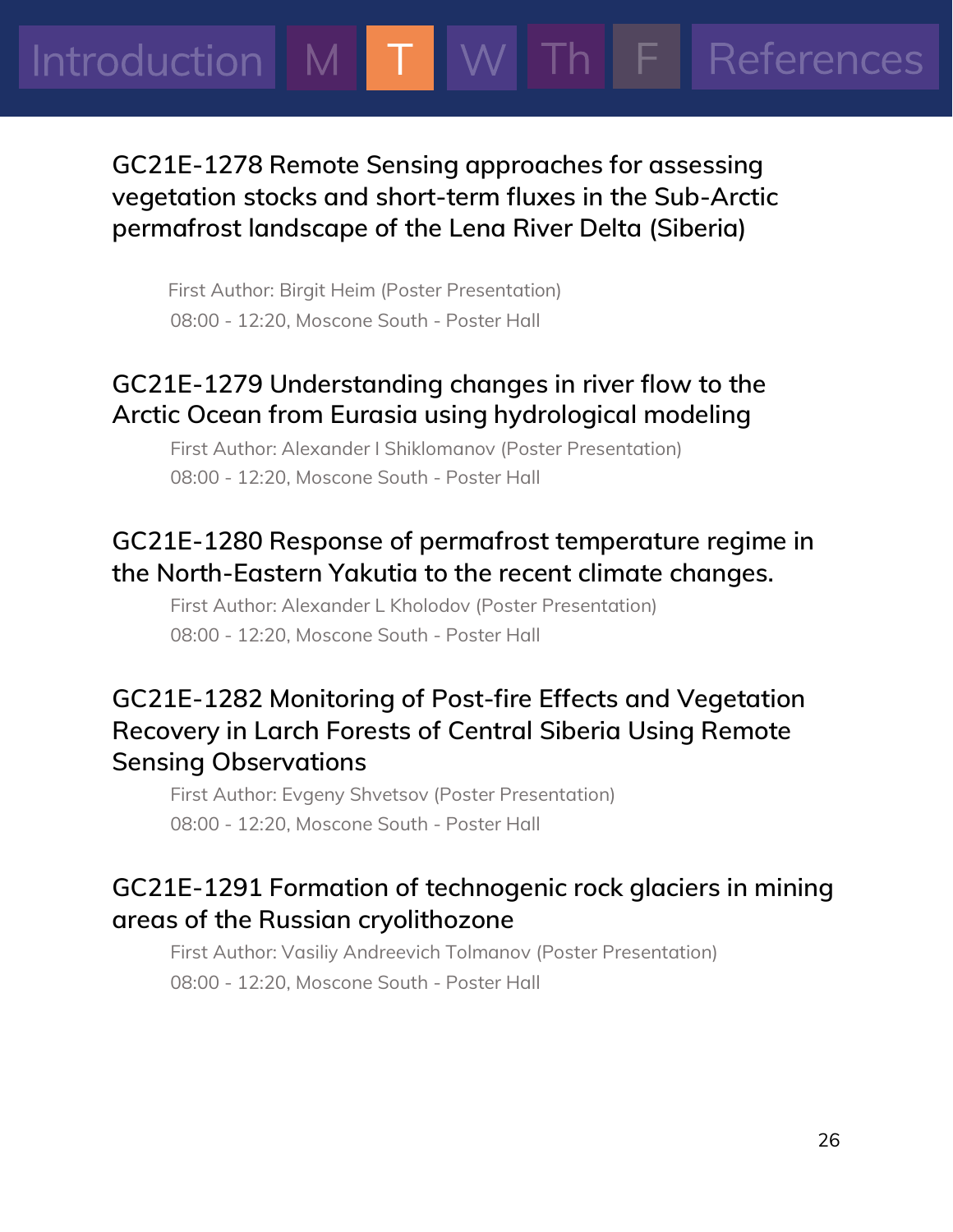#### TReferences **Introduction**

#### **GC21I-1375 Mapping Built-up Areas in the Arctic at 10 m by Fusing Sentinel-2 and VIIRS Nighttime Lights Data**

 First Author: Chang Liu (Poster Presentation) 08:00 - 12:20, Moscone South - Poster Hall

Ϊ

#### **H21H-1836 Hydrogeological issues associated with nuclear**  wastes geological repository in clay rocks. Example of CigA©o **project - France**

 First Author: Abdelhakim Benabderrahmane Sr (Poster Presentation) 08:00 - 12:20, Moscone South - Poster Hall

#### **H21N-1954 Remotely sensed discharge and sediment flux of the Sagavanirktok River**

 First Author: Theodore Langhorst (Poster Presentation) 08:00 - 12:20, Moscone South - Poster Hall

#### **NS21C-0834 Imaging the structure of solifluction lobes in the Garner Run Subcatchment of the Susquehanna Shale Hills Critical Zone Observatory using 2D Seismic Refraction Tomography**

 First Author: Angelo Tarzona (Poster Presentation) 08:00 - 12:20, Moscone South - Poster Hall

#### **NS21C-0835 The Use of Electrical Resistivity Tomography (ERT) to Image Solifluction Lobes in the Garner Run Subcatchment of The Susquehanna Shale Hills Critical Zone Observatory**

First Author: Aisha Rodriguez (Poster Presentation)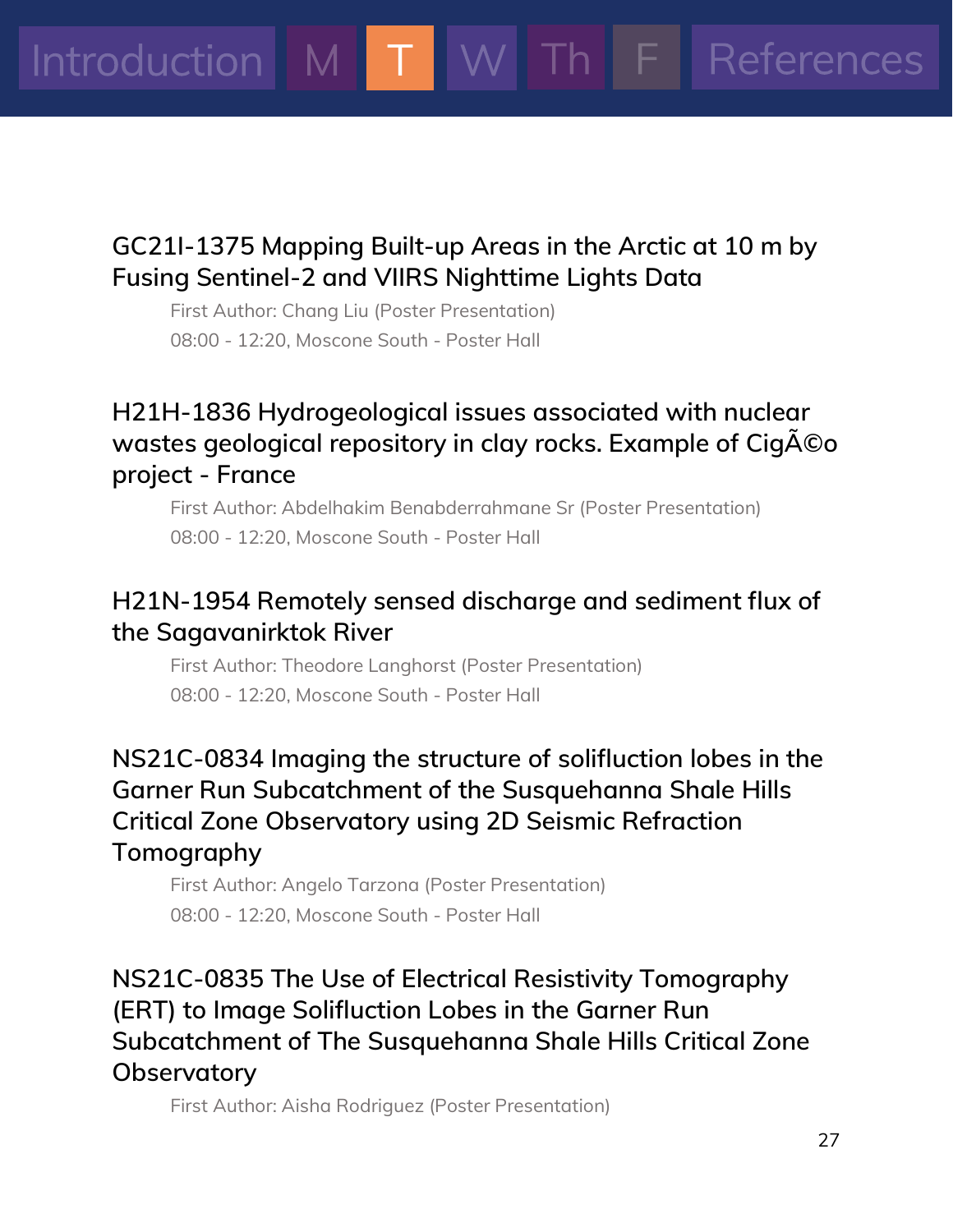08:00 - 12:20, Moscone South - Poster Hall

I

#### **PA21D-1146 Reducing Methane Leakages by Filtering Contaminated Air**

 First Author: Hal Gokturk (Poster Presentation) 08:00 - 12:20, Moscone South - Poster Hall

#### **Afternoon Oral Presentations**

#### <span id="page-27-0"></span>**C22C-08 Examining Environmental Gradients in permafrost regions - achievements of the ESA DUE GlobPermafrost project and first results from ESA CCI+ Permafrost**

 First Author: Annett Bartsch (Oral Presentation) 12:05 - 12:20, Moscone West - 2006, L2

#### **B24C-01 Fire and Ice - the impacts of changing boreal fire regimes and permafrost loss on carbon stocks and stability**

 First Author: Catherine M Dieleman (Oral Presentation) 16:00 - 18:00, Moscone West - 3007, L3

#### **C24B-02 Does Tundra Fire Accelerate Drainage of Lakes in Discontinuous Permafrost? Evidence from the Yukon-Kuskokwim Delta, Alaska**

 First Author: Gerald V Frost Jr (Oral Presentation) 16:15 - 16:30, Moscone West - 3024, L3

#### **PA24A-03 Importance of cross-border team science in permafrost research for risk mitigation**

 First Author: Louise Melanie Farquharson (Oral Presentation) 16:27 - 16:37, Moscone South - 301-302, L3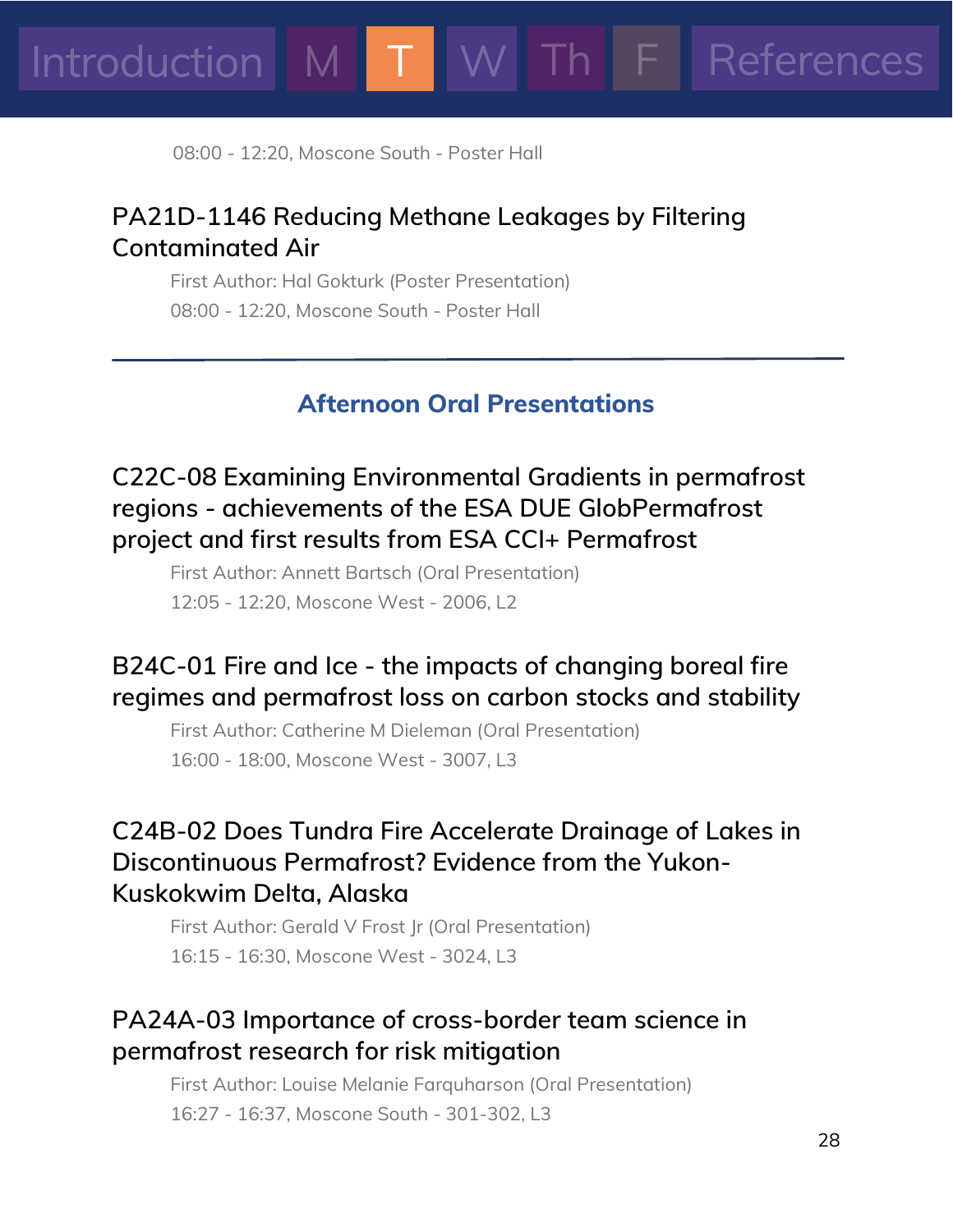#### TReferences **Introduction**  $\blacksquare$

#### **GC24C-04 Regional impacts of water cycle changes on permafrost eco-hydrological environment in north-eastern Eurasia**

 First Author: Yoshihiro Iijima (Oral Presentation) 16:45 - 17:00, Moscone West - 2010, L2

#### **C24B-05 The Impact of Freeze-Thaw Cycles on Soil Porosity in Permafrost-Affected Soils**

 First Author: Erin Rooney (Oral Presentation) 17:00 - 17:15, Moscone West - 3024, L3

## **GC24C-05 Interactions Between Topography, Permafrost, and Vegetation in Siberian Larch Forest: a Simulation Study**

 First Author: Hisashi Sato (Oral Presentation) 17:00 - 17:15, Moscone West - 2010, L2

## **C24B-06 Predictable Soil Stratigraphy of the Upper Thawed Layer in Permafrost Terrain Controls Hydrological Flows and Dynamics**

 First Author: Michael O'Connor (Oral Presentation) 17:15 - 17:30, Moscone West - 3024, L3

#### **C24B-07 Incorporating the Seasonal Snowpack into Thermo-Hydrologic Modeling of Frozen Ground at Niwot Ridge, CO**

 First Author: Michael (Mickey) Rush (Oral Presentation) 17:30 - 17:45, Moscone West - 3024, L3

#### **C24B-08 Understanding the importance of water and ice dynamics at a thermokarst site with novel geophysical observations**

First Author: Stephanie R. James (Oral Presentation)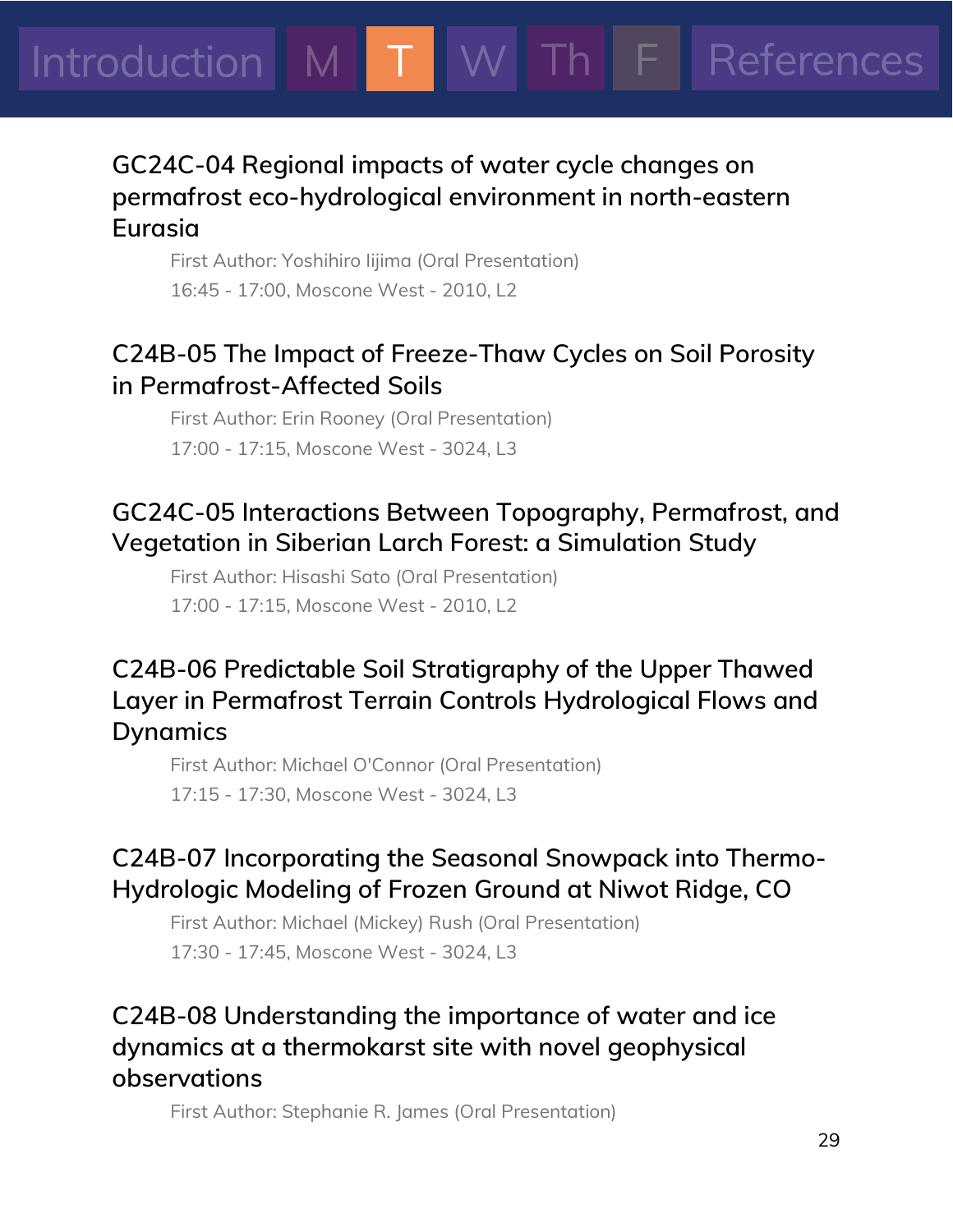17:45 - 18:00, Moscone West - 3024, L3

Ϊ

## **GC24C-08 Wildfire as a Driver of Permafrost Degradation in Boreal and Tundra Ecosystems of Alaska, Siberia and Northeast China: Implications for Environmental and Socio-Economic Impacts.**

 First Author: Sergey S Marchenko (Oral Presentation) 17:45 - 18:00, Moscone West - 2010, L2

#### **Afternoon Poster Presentations**

#### <span id="page-29-0"></span>**B23G Arctic Land Surface Energy Fluxes and Their Impact on the Earth System Under Current and Future Conditions I Posters**

 First Author: Jacqueline Oehri (Session) 13:40 - 18:00, Moscone South - Poster Hall

#### **B23G-2485 Altering seasonal transition of surface energy fluxes in larch forest on permafrost: warming spring and wetting autumn**

 First Author: Ayumi Kotani (Poster Presentation) 13:40 - 18:00, Moscone South - Poster Hall

#### **B23G-2486 Arctic tundra and boreal forest surface energy balance retrieval using a thermal-based remote sensing model**

 First Author: Jordi Cristobal (Poster Presentation) 13:40 - 18:00, Moscone South - Poster Hall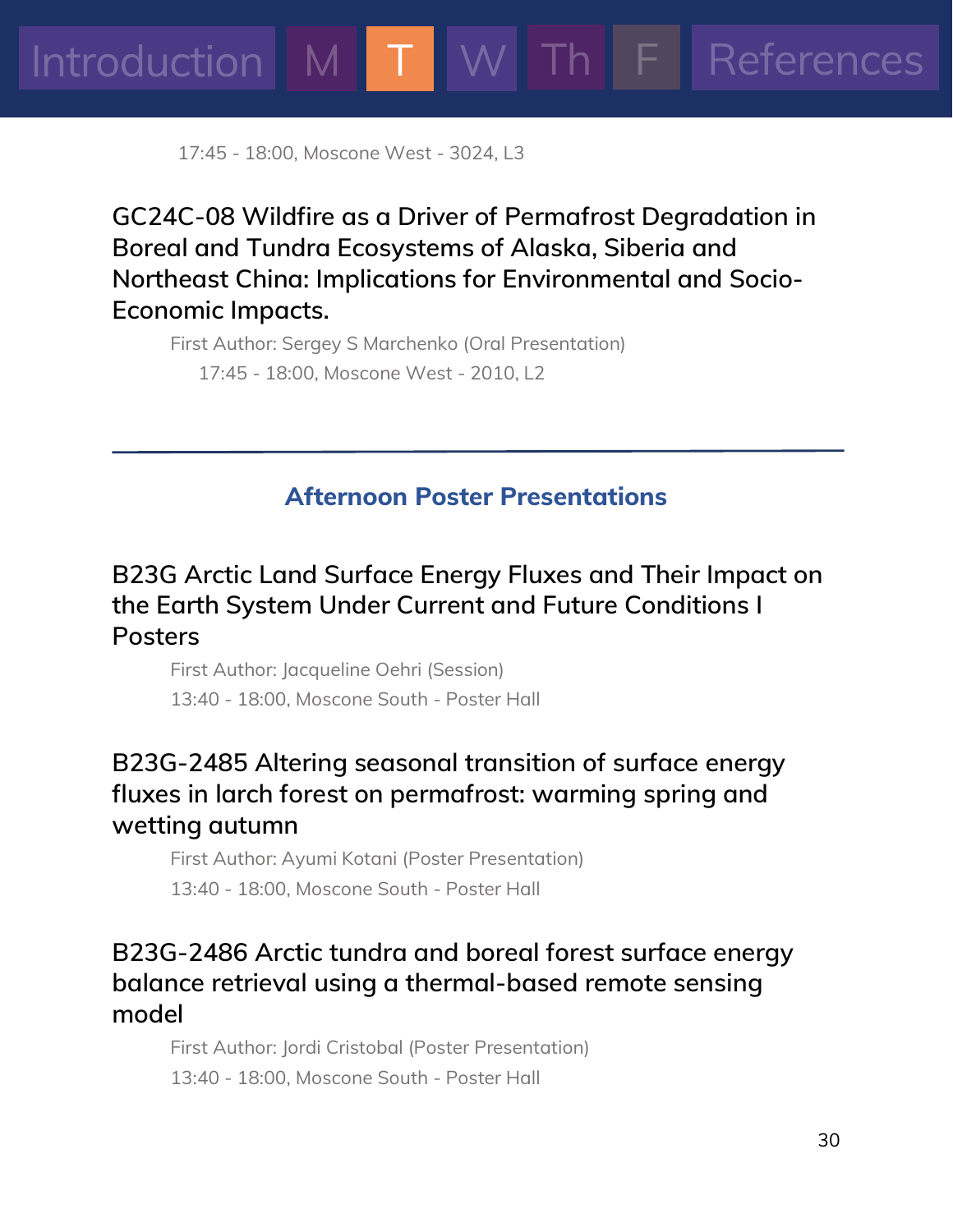#### TReferences Introduction | M

#### **B23G-2488 Differences in transpiration between high latitude upland and floodplain shrubs: implications for ecosystem energy balance**

 First Author: Heather Kropp (Poster Presentation) 13:40 - 18:00, Moscone South - Poster Hall

#### **B23G-2489 Forest density influences on surface energy and soil thermal dynamics in Siberian larch forests underlain by permafrost**

 First Author: Michael M Loranty (Poster Presentation) 13:40 - 18:00, Moscone South - Poster Hall

#### **B23G-2490 Hydrological intensification causes multiple ecosystem effects in the Arctic**

 First Author: Torben R Christensen (Poster Presentation) 13:40 - 18:00, Moscone South - Poster Hall

## **B23G-2491 Modeling Active Layer Depth of Permafrost under Changing Surface Boundary Conditions**

 First Author: Jingfeng Wang (Poster Presentation) 13:40 - 18:00, Moscone South - Poster Hall

#### **B23G-2492 Modeling Permafrost Sensitivity in Arctic Forest**

First Author: Simone Maria Stünzi (Poster Presentation) 13:40 - 18:00, Moscone South - Poster Hall

#### **B23G-2496 Surface Energy Budget Closure and Energy Fluxes at Two Arctic Terrestrial Sites**

 First Author: Andrey A Grachev (Poster Presentation) 13:40 - 18:00, Moscone South - Poster Hall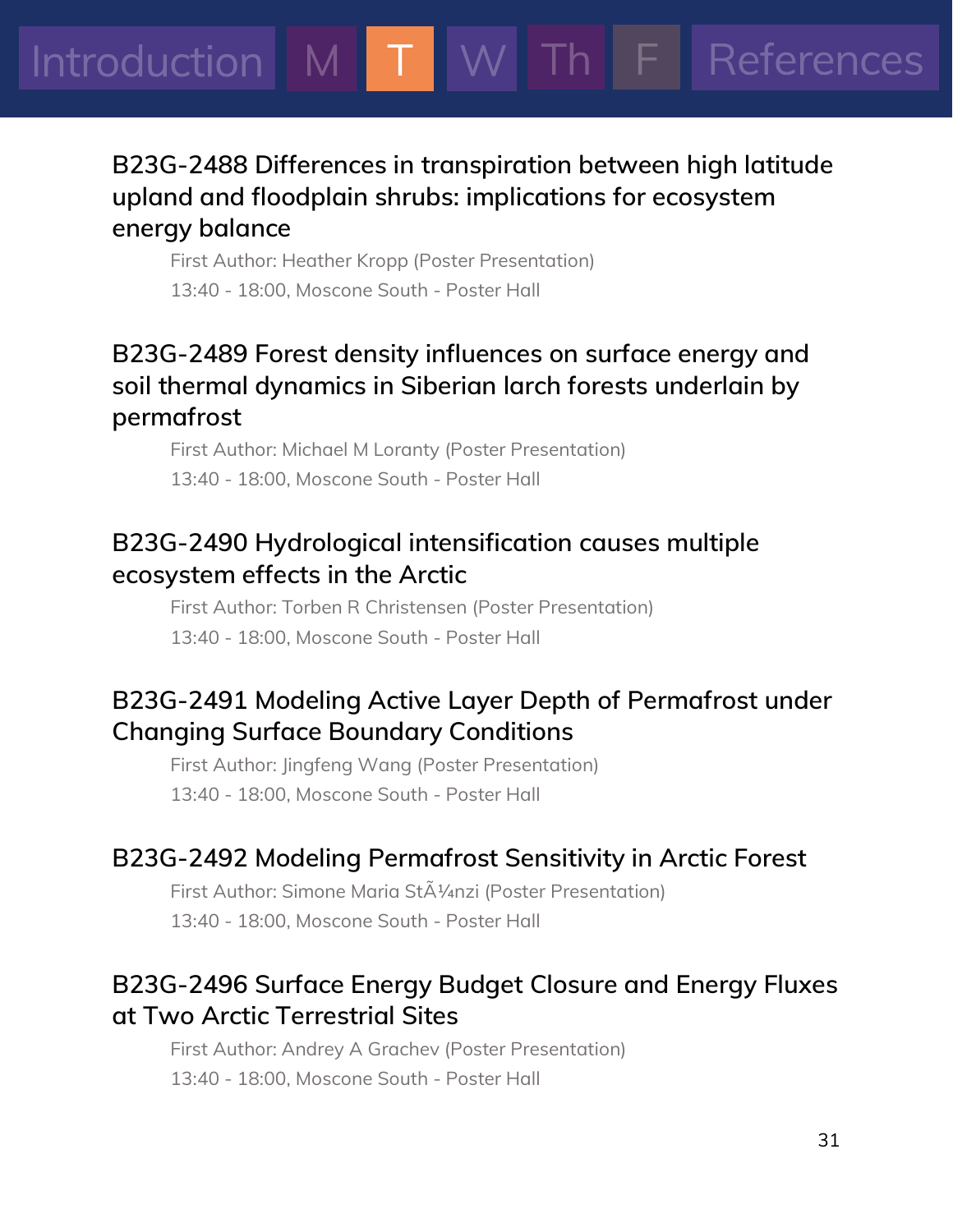#### T**References** Introduction I M

#### **B23G-2499 Weighing Micro-Lysimeters Used to Quantify Dominant Vegetation Contributions to Evapotranspiration in the Arctic**

 First Author: Jason Clark (Poster Presentation) 13:40 - 18:00, Moscone South - Poster Hall

#### **B23H Causes and Consequences of Changing Disturbance Regimes in Boreal Forests Across the Globe II Posters**

 First Author: Heather Dawn Alexander (Session) 13:40 - 18:00, Moscone South - Poster Hall

### **B23H-2517 Denitrification and Nitrous Oxide Production in Boreal Terrestrial and Aquatic Ecosystems Varying in Permafrost and Fire Disturbance History**

 First Author: Melanie Burnett (Poster Presentation) 13:40 - 18:00, Moscone South - Poster Hall

## **B23H-2518 Stream Chemistry Indicates Catchment Response to Disturbance and Regional Warming in the Boreal Forest**

 First Author: Adela Contreras (Poster Presentation) 13:40 - 18:00, Moscone South - Poster Hall

#### **B23H-2519 Assessing land cover change and lowland vulnerability to permafrost thaw, altered fire regime, and hydrologic changes on Interior Alaska**

 First Author: Genet Helene (Poster Presentation) 13:40 - 18:00, Moscone South - Poster Hall

## **B23H-2527 Fire, Forest, Ice, and Fungi: Exploring the Mesh of Relationships that Drive Seedling Recruitment in the Siberian Arctic**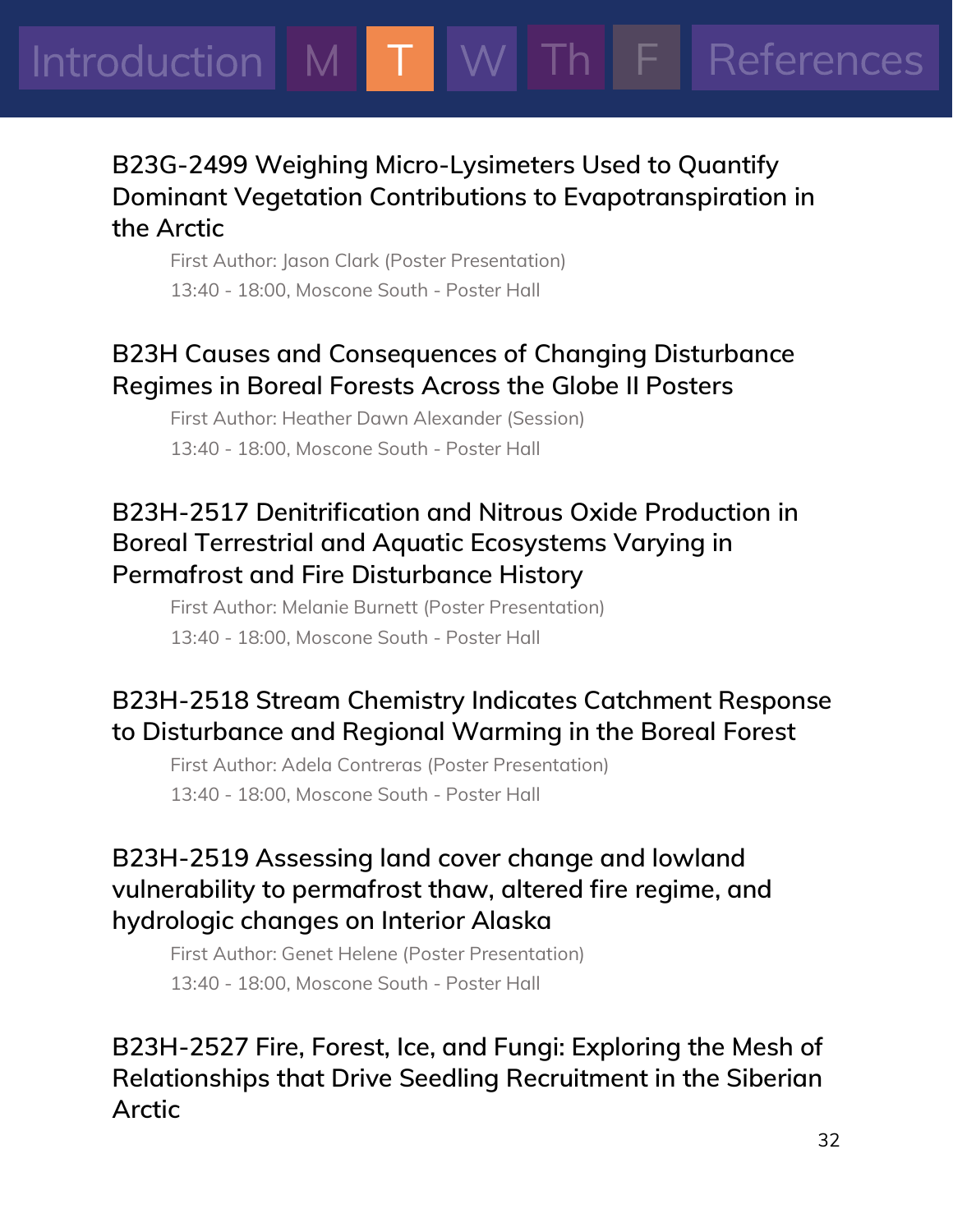#### T**References Introduction** I M

First Author: Sarah Frankenberg (Poster Presentation) 13:40 - 18:00, Moscone South - Poster Hall

Ϊ

#### **B23H-2528 Post-fire larch (Larix cajanderi) recruitment in central Siberia is highest in areas with increased fire severity**

 First Author: Alison Paulson (Poster Presentation) 13:40 - 18:00, Moscone South - Poster Hall

#### **B23H-2529 Post-fire larch recruitment patterns in the Siberian Arctic indicate forest loss in many areas**

 First Author: Heather Dawn Alexander (Poster Presentation) 13:40 - 18:00, Moscone South - Poster Hall

#### **B23H-2530 Post-fire seedling recruitment in high-latitude Siberian Larch (Larix cajanderi) forests associated with lower graminoid composition**

 First Author: Jennie DeMarco (Poster Presentation) 13:40 - 18:00, Moscone South - Poster Hall

#### **B23I Understanding the Interactions Between Hydrological and Biogeochemical Dynamics in Permafrost Environments with Observations and Models II Posters**

 First Author: Peter Munroe Douglas (Session) 13:40 - 18:00, Moscone South - Poster Hall

#### **B23I-2532 Influences of Hillslope Biogeochemistry on Anaerobic Soil Organic Matter Decomposition in a Tundra Watershed**

 First Author: Michael J Philben (Poster Presentation) 13:40 - 18:00, Moscone South - Poster Hall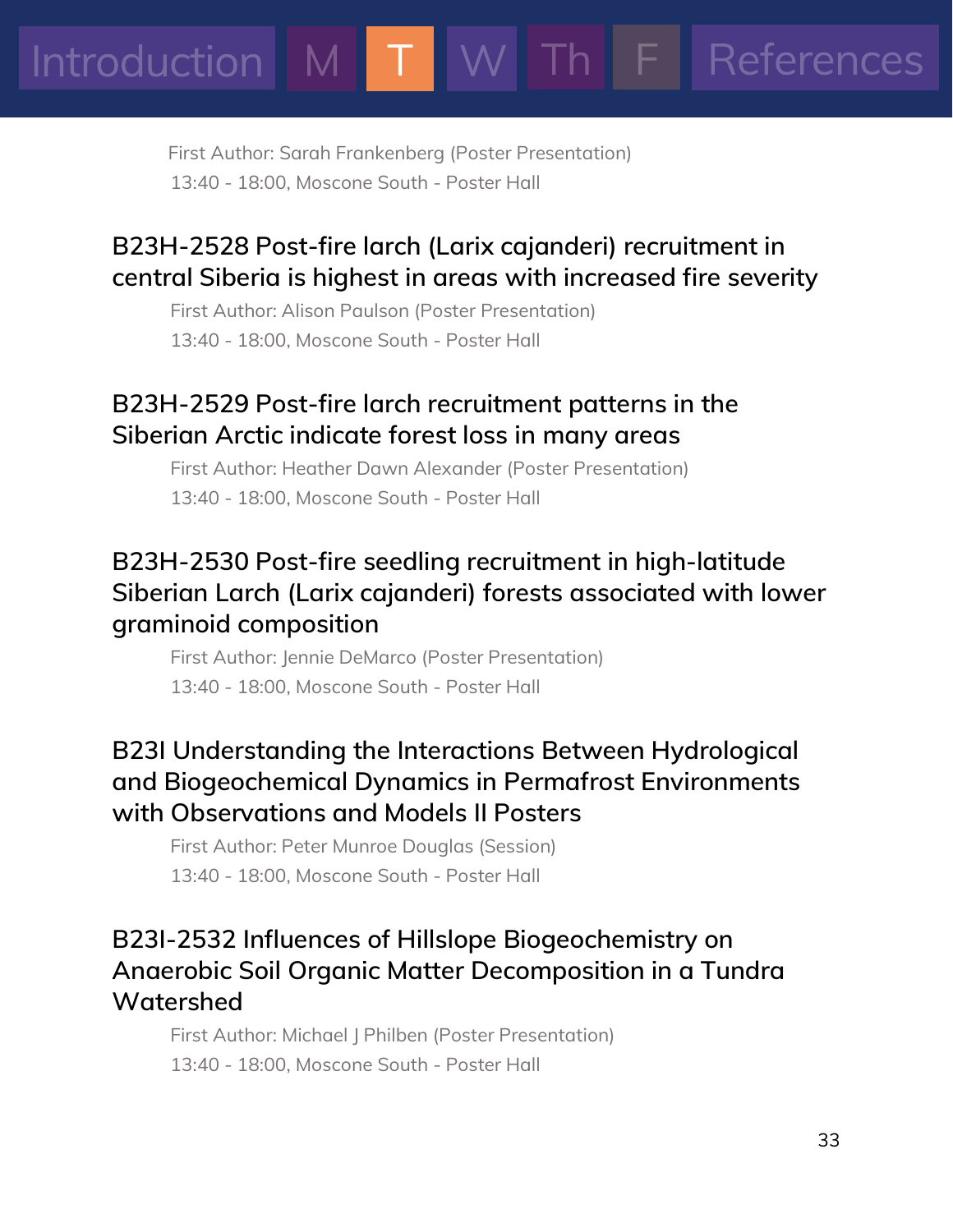T**References** Introduction M

#### **B23I-2533 Comparing soil moisture and geochemistry in continuous versus discontinuous permafrost watersheds in the Seward Peninsula, Alaska, USA.**

 First Author: Brent D Newman (Poster Presentation) 13:40 - 18:00, Moscone South - Poster Hall

#### **B23I-2535 Seasonal evolution of active-layer thaw depth and streamflow chemistry in a permafrost catchment**

 First Author: Jan Franssen (Poster Presentation) 13:40 - 18:00, Moscone South - Poster Hall

### **B23I-2536 Detecting catchment-scale permafrost degradation and biogeochemical regime change from highfrequency stream chemistry**

 First Author: Alex Webster (Poster Presentation) 13:40 - 18:00, Moscone South - Poster Hall

#### **B23I-2537 Shifting bottom-up controls on food webs in streams draining permafrost landscapes of the Arctic**

 First Author: Jonathan A O'Donnell (Poster Presentation) 13:40 - 18:00, Moscone South - Poster Hall

#### **B23I-2538 Permafrost Thaw as a Mechanism for Widespread pH Increase in Boreal Lakes: Isotopic and Geochemical Evidence**

 First Author: John J Gibson (Poster Presentation) 13:40 - 18:00, Moscone South - Poster Hall

#### **B23I-2540 Resolving Spatial and Temporal Greenhouse Gas Dynamics across a Heterogeneous Arctic Tundra Landscape in the Western Canadian Arctic**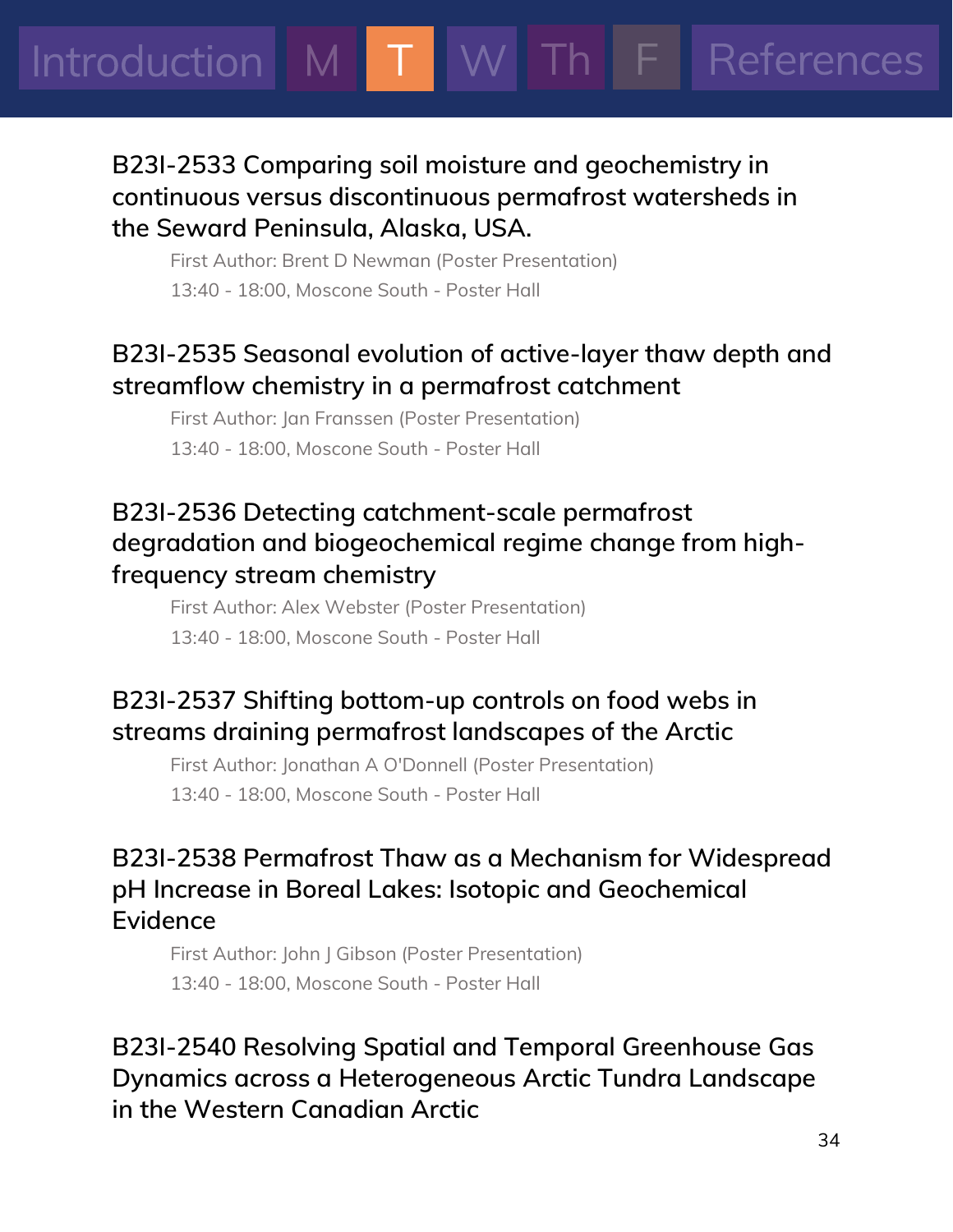#### T**References** Introduction

First Author: Carolina Voigt (Poster Presentation) 13:40 - 18:00, Moscone South - Poster Hall

Ϊ

#### **B23J Ecology of the Cryosphere: Biological and Environmental Interactions in Seasonally and Permanently Cold Ecosystems II Posters**

 First Author: Megan Dillon (Session) 13:40 - 18:00, Moscone South - Poster Hall

#### **B23J-2545 Investigating Drivers of High Latitude Soil Microbial Community Distributions Across an Alaskan Transect**

 First Author: Keith O'Connor (Poster Presentation) 13:40 - 18:00, Moscone South - Poster Hall

#### **B23J-2552 Model sensitivity of fall and early winter carbon and nutrient cycling to topography, hydrology, and soil properties**

 First Author: Ian Shirley (Poster Presentation) 13:40 - 18:00, Moscone South - Poster Hall

#### **B23J-2553 Arctic Permafrost Microbiomes: A Meta-Analysis**

 First Author: Megan Dillon (Poster Presentation) 13:40 - 18:00, Moscone South - Poster Hall

#### **B23J-2555 Assembly of microbial communities in thawed permafrost and implications for carbon processing**

 First Author: Stacey Jarvis Doherty (Poster Presentation) 13:40 - 18:00, Moscone South - Poster Hall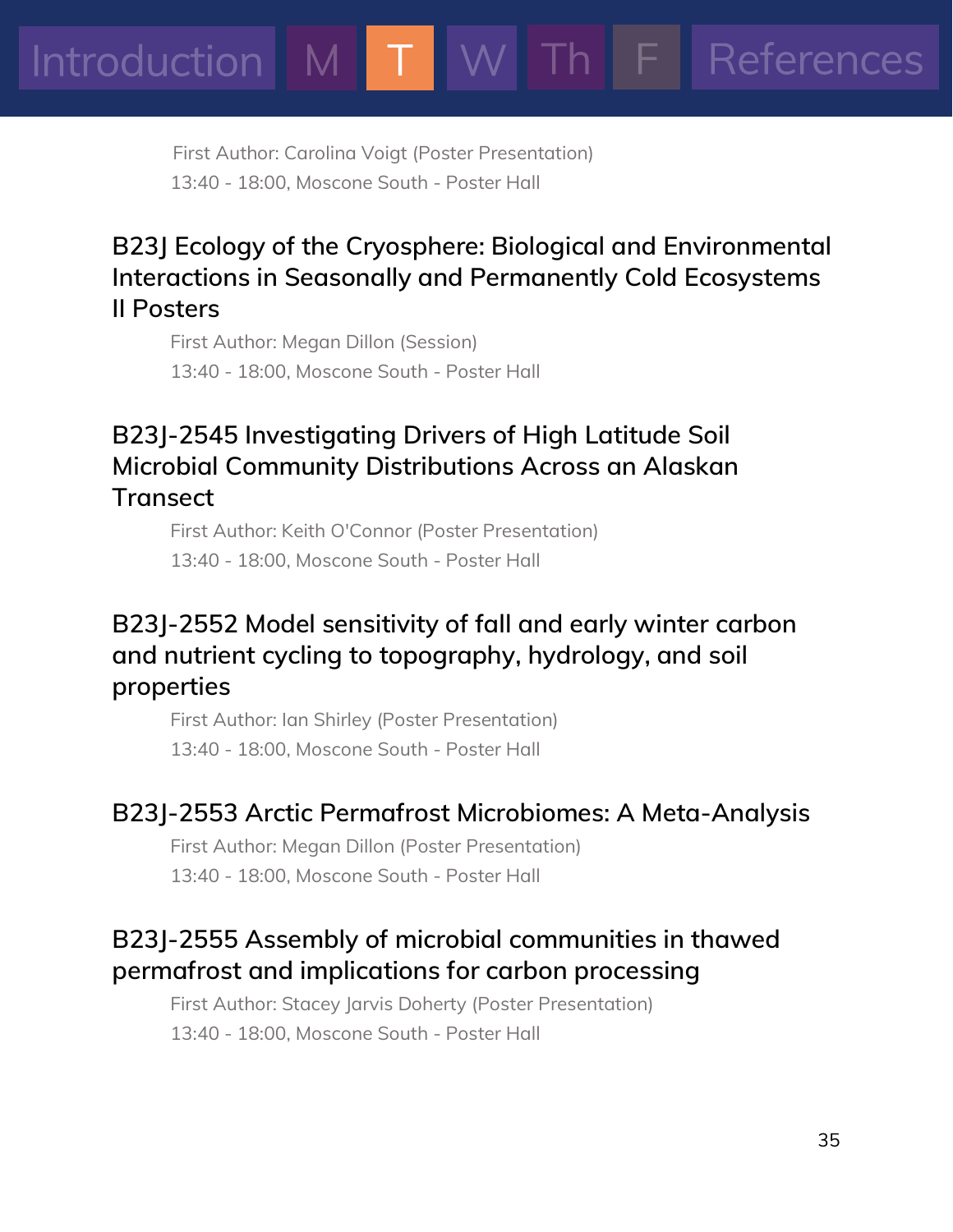## **B23K The Resilience and Vulnerability of Arctic and Boreal Ecosystems to Climate Change VI Posters**

 First Author: Michelle C Mack (Session) 13:40 - 18:00, Moscone South - Poster Hall

#### **B23K-2449 Examining Tundra Greening from Ground-based to Satellite Observations**

 First Author: Karl F Huemmrich (Poster Presentation) 13:40 - 18:00, Moscone South - Poster Hall

#### **B23K-2450 Influence of Land Slumping from Permafrost Thaw on Lake Methane Emissions in the Yukon-Kuskokwim Delta, Alaska**

 First Author: Henry Churchill Henson (Poster Presentation) 13:40 - 18:00, Moscone South - Poster Hall

## **B23K-2459 Determining the Effects of Thermokarst Events on the Availability and Emissions of CH4, CO2 and N2O in the YK Delta, Alaska**

 First Author: Aquanette Sanders (Poster Presentation) 13:40 - 18:00, Moscone South - Poster Hall

#### **B23K-2462 Scaling greenhouse gas emissions from freshwaters and identifying methane hotspots in the Yukon-Kuskokwim Delta**

 First Author: Sarah Ludwig (Poster Presentation) 13:40 - 18:00, Moscone South - Poster Hall

**B23K-2463 The Application of Machine Learning Algorithms and Landsat Data to Calculate Lake Depth in the Arctic Coastal Plain**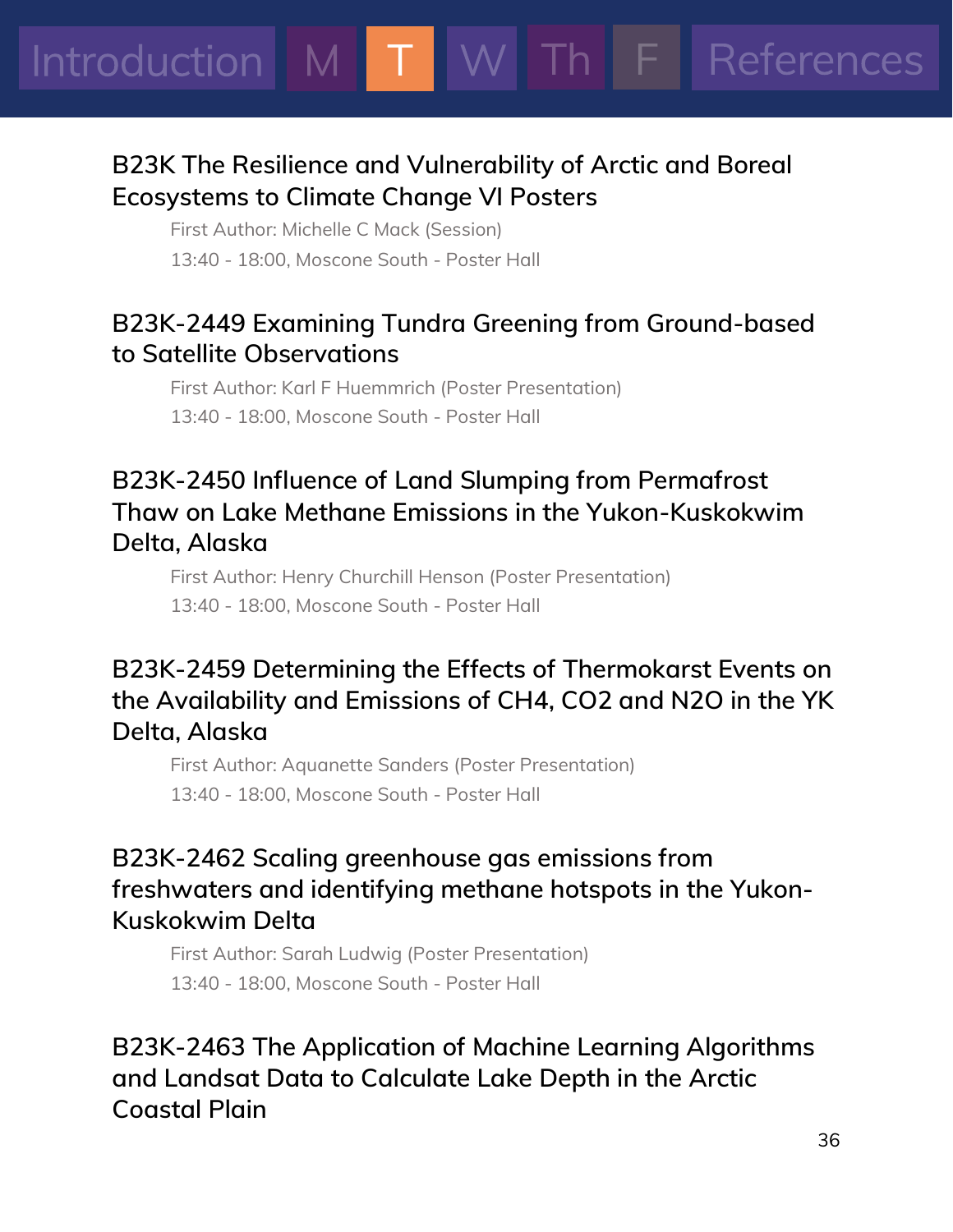#### References T**Introduction**

First Author: Mary Aronne (Poster Presentation) 13:40 - 18:00, Moscone South - Poster Hall

Ī

#### **B23K-2470 Changes in Berry and Leaf Production Following a Tundra Wildfire**

 First Author: Ellis David Lyles (Poster Presentation) 13:40 - 18:00, Moscone South - Poster Hall

#### **B23K-2475 Characterizing Sources and Sinks of CO2 and CH4 Across Polygonal Tundra: A Multi-Scale Approach**

 First Author: Sigrid Dengel (Poster Presentation) 13:40 - 18:00, Moscone South - Poster Hall

#### **B23K-2476 Effects of Wildfire and Permafrost Thaw on Nitrous Oxide Fluxes from Boreal Peatlands in western Canada**

 First Author: Christopher Schulze (Poster Presentation) 13:40 - 18:00, Moscone South - Poster Hall

#### **B23K-2480 Plant community shifts as early indicators of abrupt permafrost thaw and thermokarst development in interior Alaska lowlands.**

 First Author: William Cox (Poster Presentation) 13:40 - 18:00, Moscone South - Poster Hall

#### **B23L-2504 Stability of fen and bog peatland types over the Holocene Epoch in the Hudson Bay Lowlands, Canada**

 First Author: Sarah A Finkelstein (Poster Presentation) 13:40 - 18:00, Moscone South - Poster Hall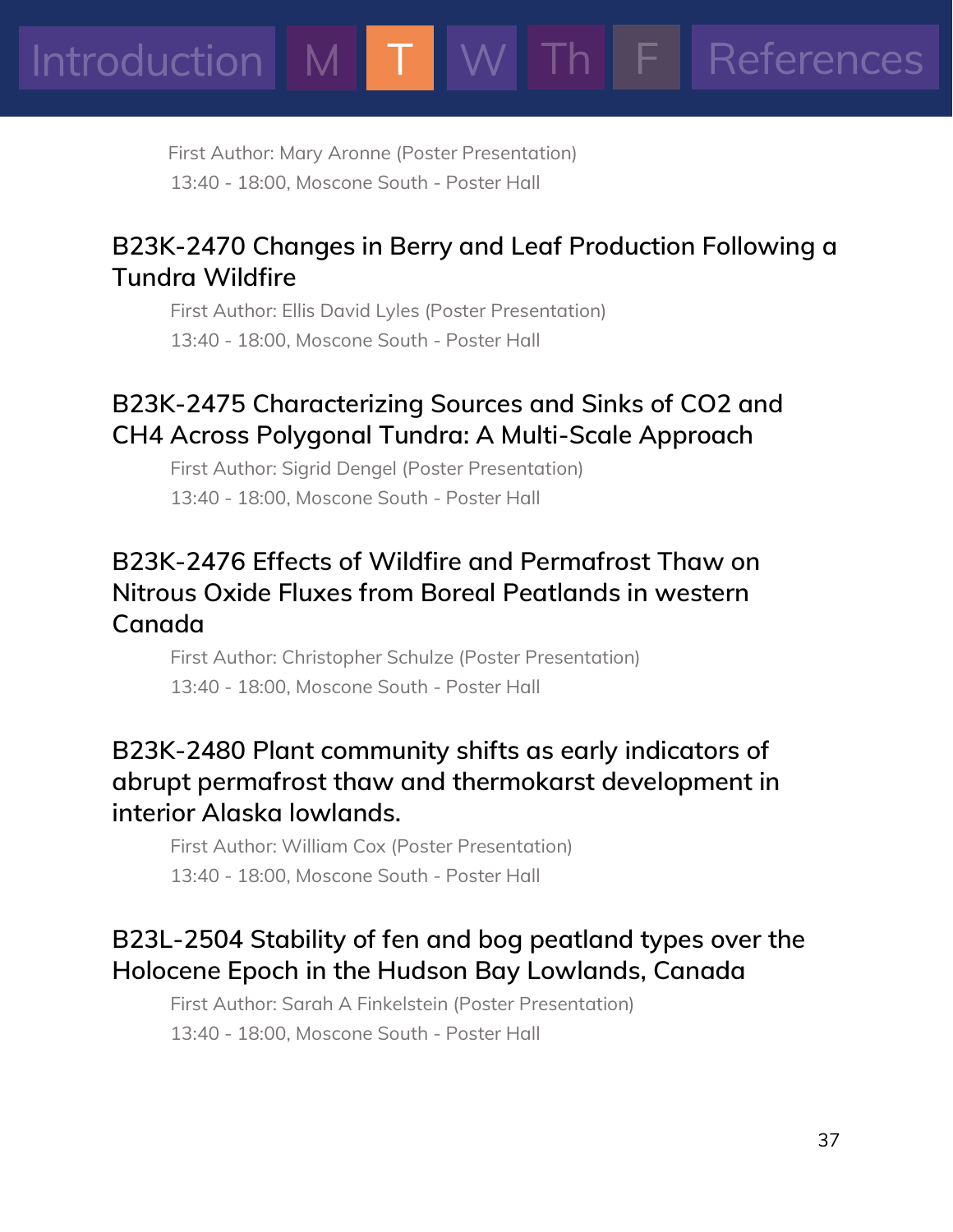TReferences Introduction I M

#### **B23L-2508 Rule of Plum: Comparison of lead-210 dates derived from Bayesian analysis and the Constant Rate of Supply model using simulated and real datasets**

 First Author: Nicole K Sanderson (Poster Presentation) 13:40 - 18:00, Moscone South - Poster Hall

#### **B23L-2510 Expert Assessment Suggests Global Peatlands Will Switch to a Carbon Source in Near Future**

 First Author: Julie Loisel (Poster Presentation) 13:40 - 18:00, Moscone South - Poster Hall

#### **B23M Vulnerability of Permafrost Carbon to Climate Change III Posters**

 First Author: Christina Schaedel (Session) 13:40 - 18:00, Moscone South - Poster Hall

#### **B23M-2564 Ancient C emissions from Arctic tundra: soil carbon isofluxes (14CO2) in response to long-term changes in winter snow depth**

 First Author: Robert G Jespersen (Poster Presentation) 13:40 - 18:00, Moscone South - Poster Hall

#### **B23M-2565 Assessing the Degradation State of Soil Organic Matter in the Permafrost Region**

 First Author: Julie D Jastrow (Poster Presentation) 13:40 - 18:00, Moscone South - Poster Hall

#### **B23M-2566 Blowing snow impacts on permafrost temperature and greenhouse gas release in the terrestrial Arctic**

First Author: Hotaek PARK (Poster Presentation)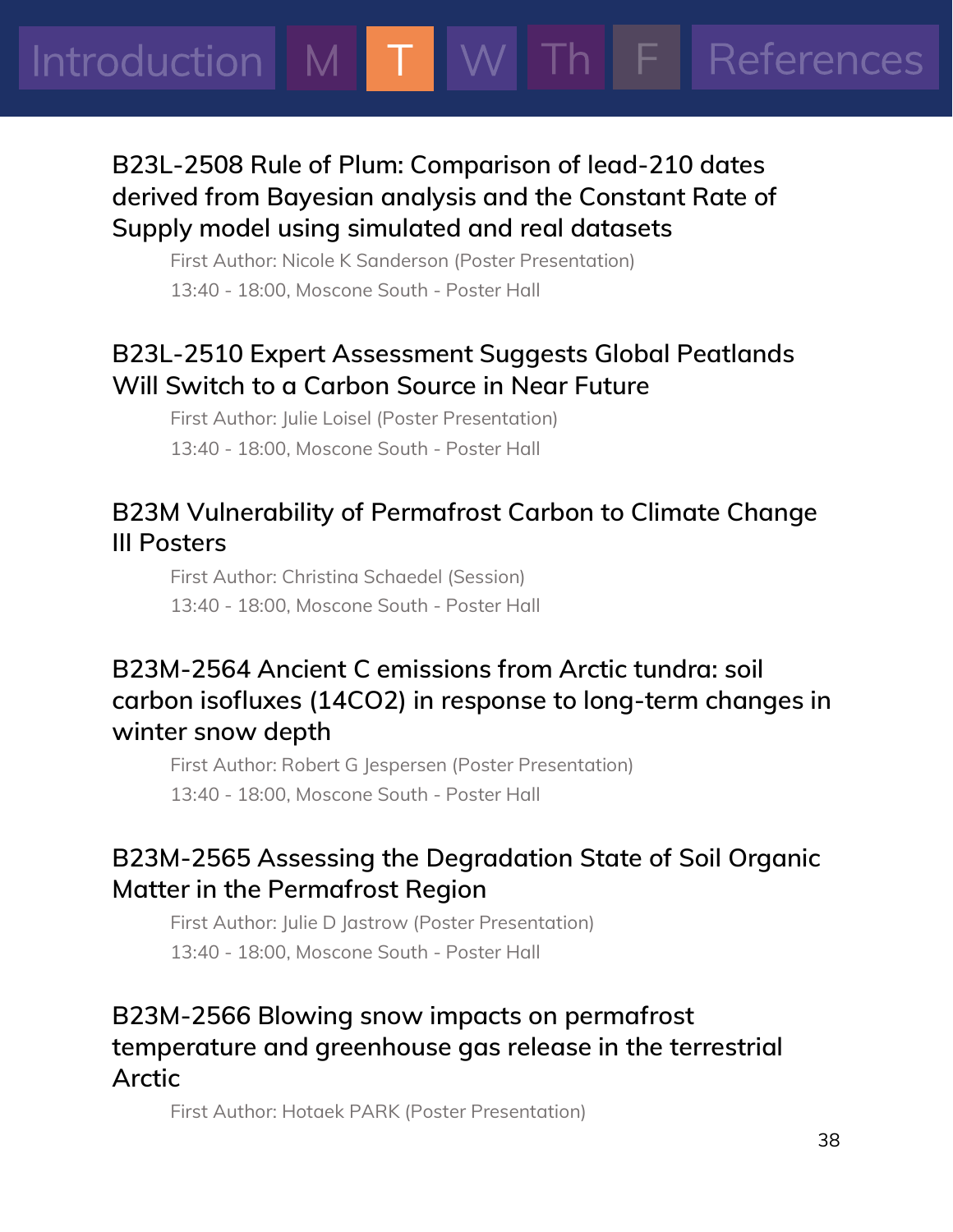TReferences Introduction

13:40 - 18:00, Moscone South - Poster Hall

#### **B23M-2567 Contrasting Carbon and Nitrogen Stocks and Ice Contents along Two Arctic Hillslope Toposequences**

 First Author: Roser Matamala (Poster Presentation) 13:40 - 18:00, Moscone South - Poster Hall

#### **B23M-2568 CONTRIBUTIONS OF OPTICAL REMOTE SENSING TO PERMAFROST MAPPING IN DONNELLY TRAINING AREA, ALASKA**

 First Author: Kiran Thapa (Poster Presentation) 13:40 - 18:00, Moscone South - Poster Hall

#### **B23M-2569 Controls on organic matter degradation in thawing permafrost peatlands and subsequent greenhouse gas emissions**

 First Author: Roya AminiTabrizi (Poster Presentation) 13:40 - 18:00, Moscone South - Poster Hall

#### **B23M-2570 DOM Composition and Biodegradation from Diverse Permafrost End-members**

 First Author: Erin MacDonald (Poster Presentation) 13:40 - 18:00, Moscone South - Poster Hall

#### **B23M-2571 Estimating Soil Organic Carbon in the Active Layer of the Arctic Foothills Using Spaceborne InSAR Surface Deformation Data**

 First Author: Yue WU (Poster Presentation) 13:40 - 18:00, Moscone South - Poster Hall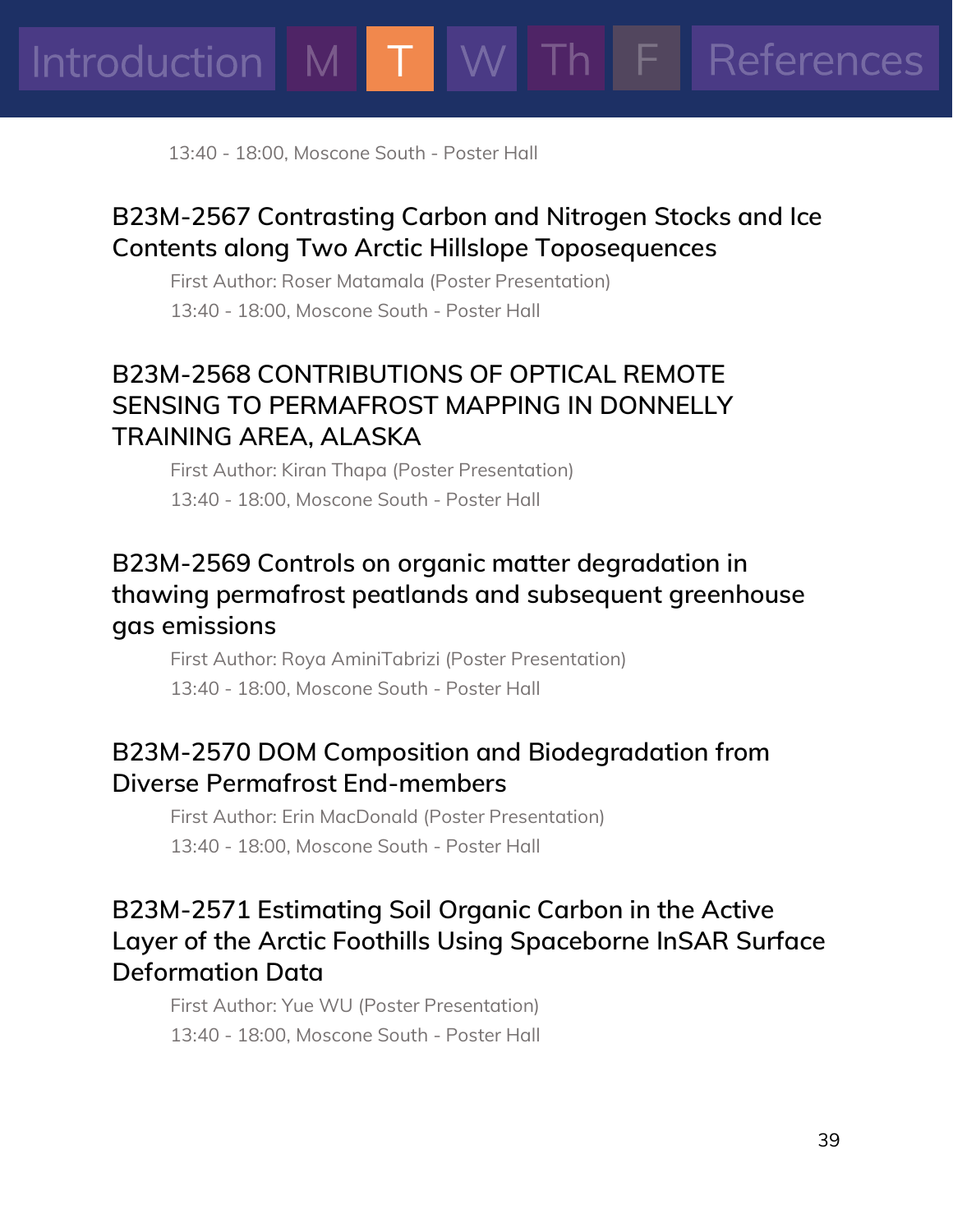#### **B23M-2572 Fraction modern: molecular carbon dynamics across a Yedoma permafrost thaw chronosequence**

 First Author: Elizabeth K Coward (Poster Presentation) 13:40 - 18:00, Moscone South - Poster Hall

#### **B23M-2573 Heat transfer from precipitation hastens permafrost degradation and decreases carbon-climate feedbacks**

 First Author: Zelalem Amdie Mekonnen (Poster Presentation) 13:40 - 18:00, Moscone South - Poster Hall

#### **B23M-2574 High thaw lake Methane emissions at the permafrost of Qinghai Tibet plateau**

 First Author: Hanbo Yun (Poster Presentation) 13:40 - 18:00, Moscone South - Poster Hall

#### **B23M-2575 Impact of long-term warming and wetting on carbon sequestration and nitrogen dynamics in High Arctic tundra soils**

 First Author: Malissa Ann Gueco Tayo (Poster Presentation) 13:40 - 18:00, Moscone South - Poster Hall

## **B23M-2576 Inter-annual Variability of CO2 and CH4 Fluxes of a Polygonal Tundra Landscape in the Siberian Arctic**

 First Author: David Holl (Poster Presentation) 13:40 - 18:00, Moscone South - Poster Hall

## **B23M-2577 Methanogens Driving Methane Production from the Active Layer and Permafrost Soils on the Tibetan Plateau**

 First Author: Yutong Song (Poster Presentation) 13:40 - 18:00, Moscone South - Poster Hall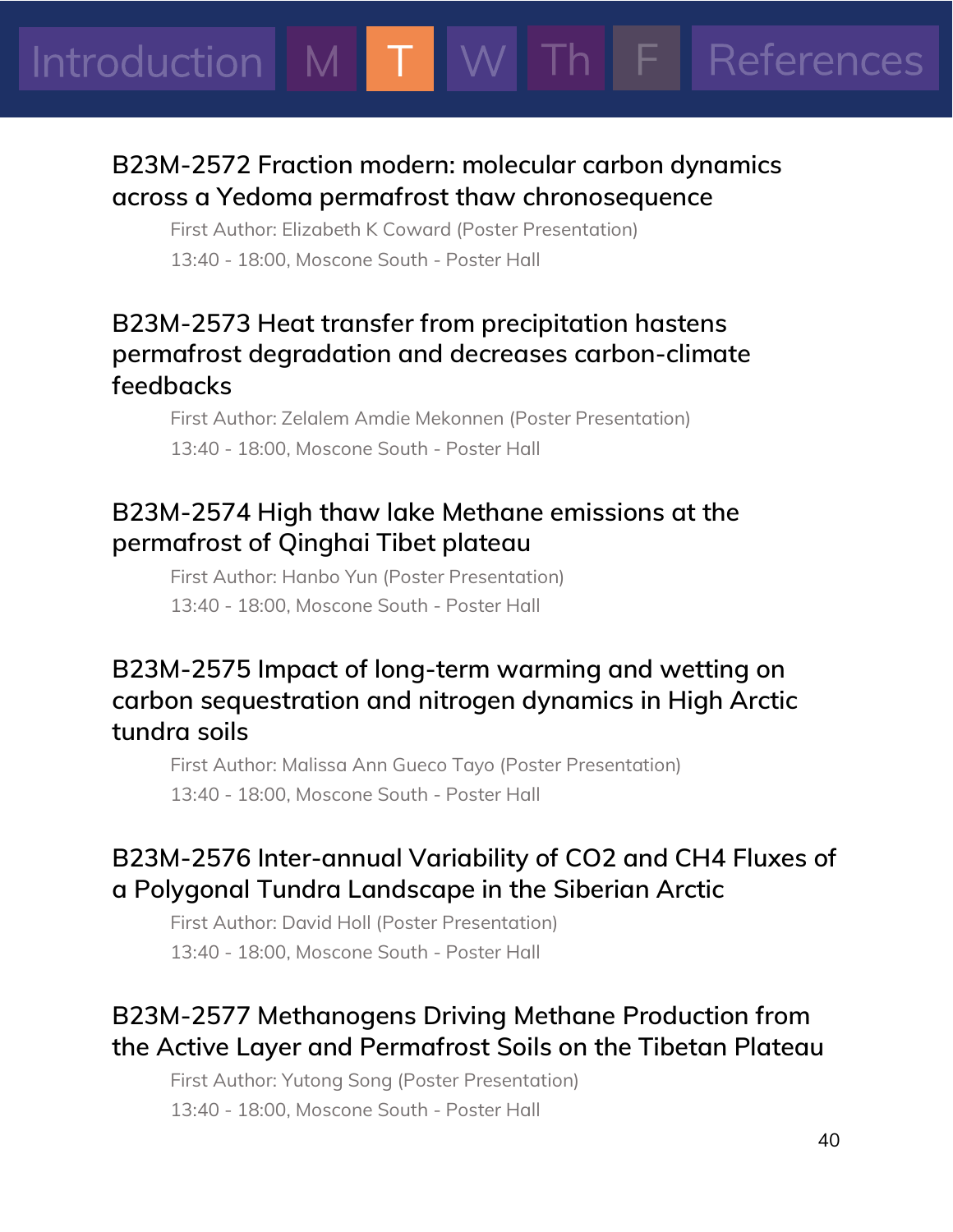TReferences **Introduction** 

#### **B23M-2578 Microbial Carbon Degradation Processes in Thermokarst Lake Sediments from Bykovsky Peninsula, Northern Siberia**

 First Author: Maria Schindler (Poster Presentation) 13:40 - 18:00, Moscone South - Poster Hall

#### **B23M-2579 Mineral Controls over Permafrost Carbon Stability and Decomposition**

 First Author: Shuqi Qin (Poster Presentation) 13:40 - 18:00, Moscone South - Poster Hall

#### **B23M-2580 Patterns and drivers of potential methane oxidation and production rates across Tibetan alpine permafrost region**

 First Author: Qiwen Zhang (Poster Presentation) 13:40 - 18:00, Moscone South - Poster Hall

#### **B23M-2581 Permafrost Mapping with Electrical Resistivity Tomography in Two Wetland Systems North of the Tanana River, Interior Alaska**

 First Author: Christopher H Conaway (Poster Presentation) 13:40 - 18:00, Moscone South - Poster Hall

#### **B23M-2582 Probing Organomineral Associations across a Chronosequence of Yedoma Permafrost Deposits in Fox, AK.**

 First Author: Rucha Wani (Poster Presentation) 13:40 - 18:00, Moscone South - Poster Hall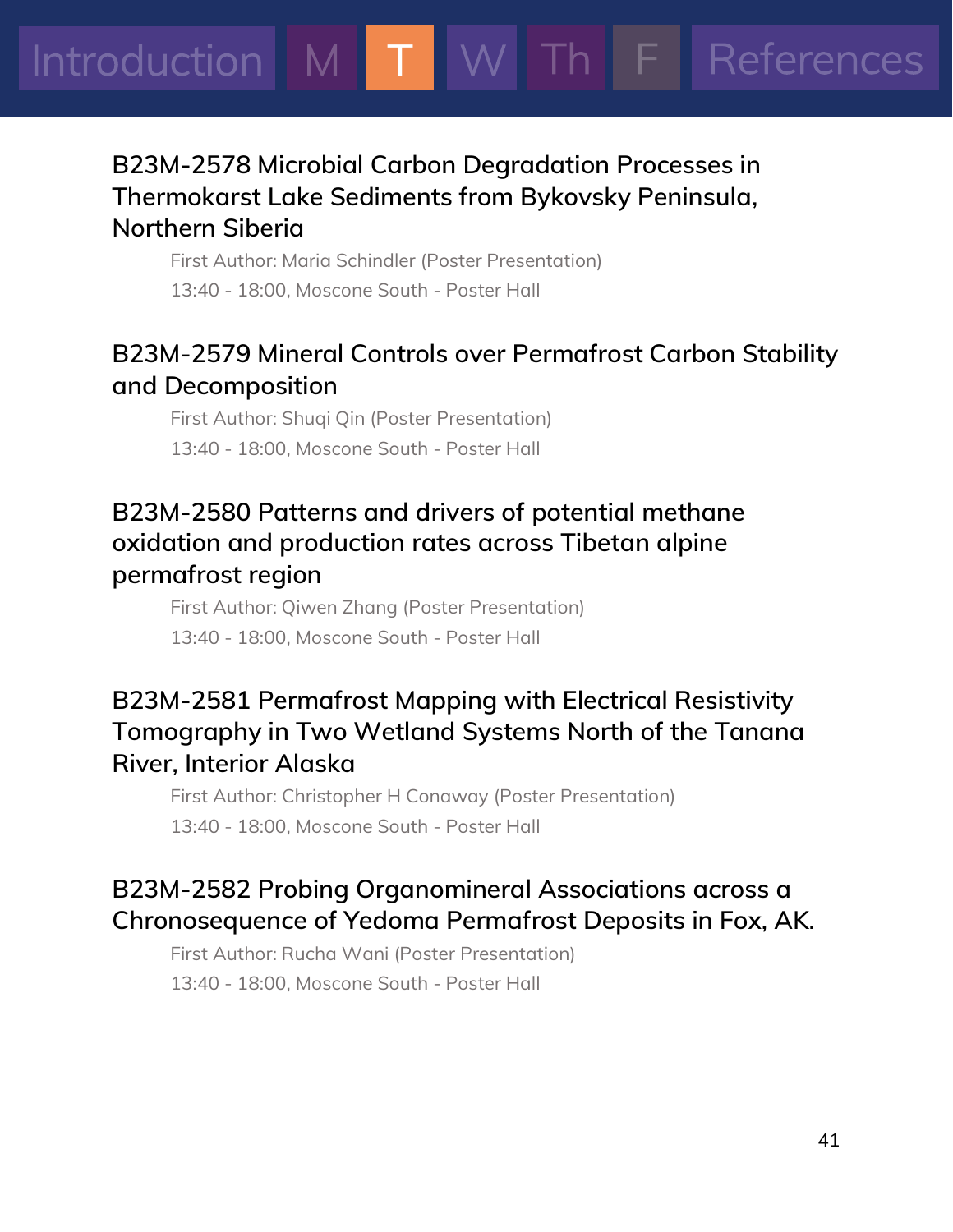T**References** Introduction  $\blacksquare$ 

## **B23M-2583 Radiocarbon Data from Permafrost Peatland Lakes Indicate Dissolved Methane is Dominantly Modern while Particulate Matter and Ebullition Methane Contain Older Carbon**

 First Author: Regina Gonzalez Moguel (Poster Presentation) 13:40 - 18:00, Moscone South - Poster Hall

#### **B23M-2584 Ramped PyrOx and Ultrahigh Resolution Mass Spectrometry Insights into the Age and Composition of Arctic River Dissolved Organic Matter**

 First Author: Jennifer Anastasia Rogers (Poster Presentation) 13:40 - 18:00, Moscone South - Poster Hall

#### **B23M-2585 Reconciling Historical and Contemporary Trends in Terrestrial Carbon Exchange of the High-latitude Permafrost-zone**

 First Author: Marguerite Mauritz (Poster Presentation) 13:40 - 18:00, Moscone South - Poster Hall

#### **B23M-2586 Soil CO2 Profile Measurements Reveal an Increase in the Proportion of Old Soil Carbon over a Thirteen Year Study at a Permafrost Site in Interior Alaska**

 First Author: Christopher Ebert (Poster Presentation) 13:40 - 18:00, Moscone South - Poster Hall

#### **B23M-2587 Soil warming leads to stimulate soil CO2 efflux in tundra ecosystem, Seward Peninsula of western Alaska**

 First Author: Yongwon Kim (Poster Presentation) 13:40 - 18:00, Moscone South - Poster Hall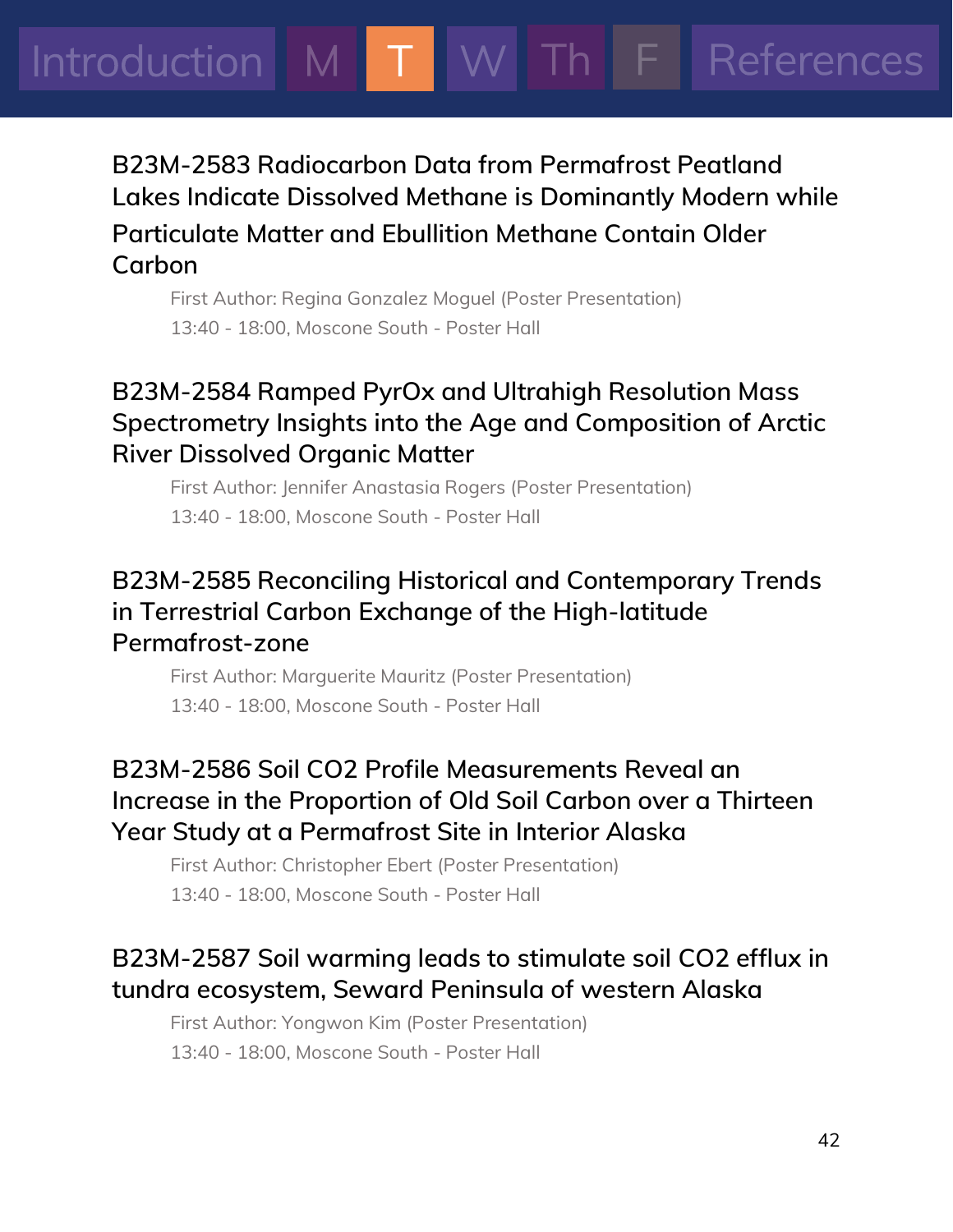#### Introduction | M References T

## **B23M-2588 Trajectory of Topsoil Nitrogen Transformations Along a Thermo-Erosion Gully on the Tibetan Plateau**

 First Author: Yuanhe Yang (Poster Presentation) 13:40 - 18:00, Moscone South - Poster Hall

#### **B23M-2589 Using stable isotopes to determine dominant methane production pathways of thaw ponds in a subarctic peatland**

 First Author: Kathryn A Bennett (Poster Presentation) 13:40 - 18:00, Moscone South - Poster Hall

**Join Us! USPA 2019 Annual Meeting - December 10, 2019 8:30 to 10:30 pm - ThirstyBear Brewing Company**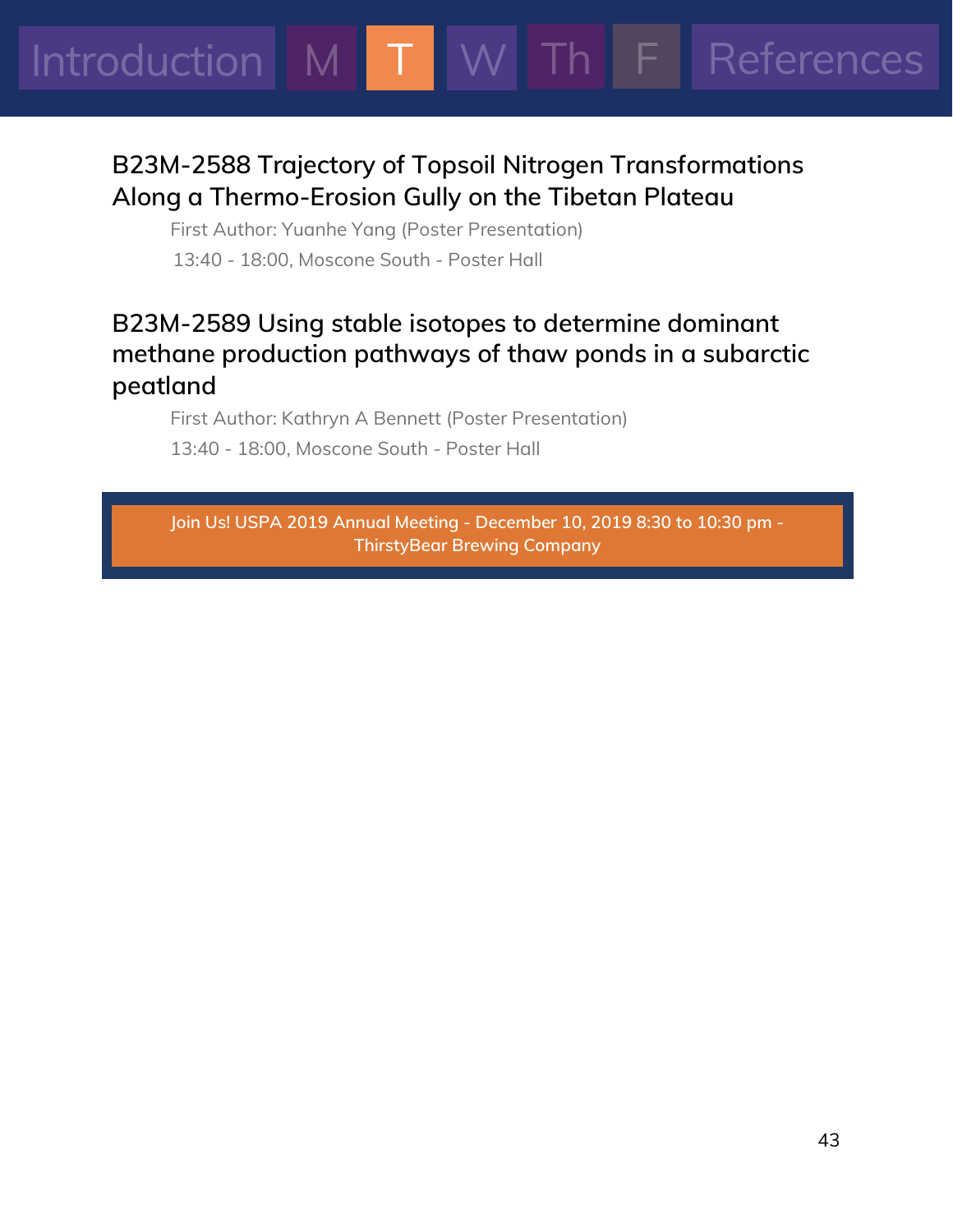Introduction WReferences  $\blacksquare$ 

## <span id="page-43-0"></span>Wednesday, December 11<sup>th</sup>

#### **Morning Oral Presentations**

#### <span id="page-43-1"></span>**A31C-04 Potential methyl chloride and chloroform fluxes from the tundra soils in maritime Antarctica**

 First Author: Wanying Zhang and Renbin Zhu (Oral Presentation) 08:45 - 09:00, Moscone West - 3012, L3

#### **GH32A-01 Water-related Infectious Disease Spreading under Hydroclimatic Change in the Arctic/Sub-Arctic Region**

 First Author: Georgia Destouni (Oral Presentation) 10:20 - 10:35, Moscone West - 2020, L2

#### **H32G-01 Contrasting wildfire impacts on hydrologic properties and processes in boreal forest in Alaska and coniferous forest in the Southern Rocky Mountains, USA**

 First Author: Brian A Ebel (Oral Presentation) 10:20 - 10:35, Moscone West - 3014, L3

#### **EP32A-08 Arctic Deltas: Carbon and nitrogen rich deposits in a dynamic permafrost landscape**

 First Author: Matthias Fuchs (Oral Presentation) 10:20 - 12:20, Moscone West - 3009, L3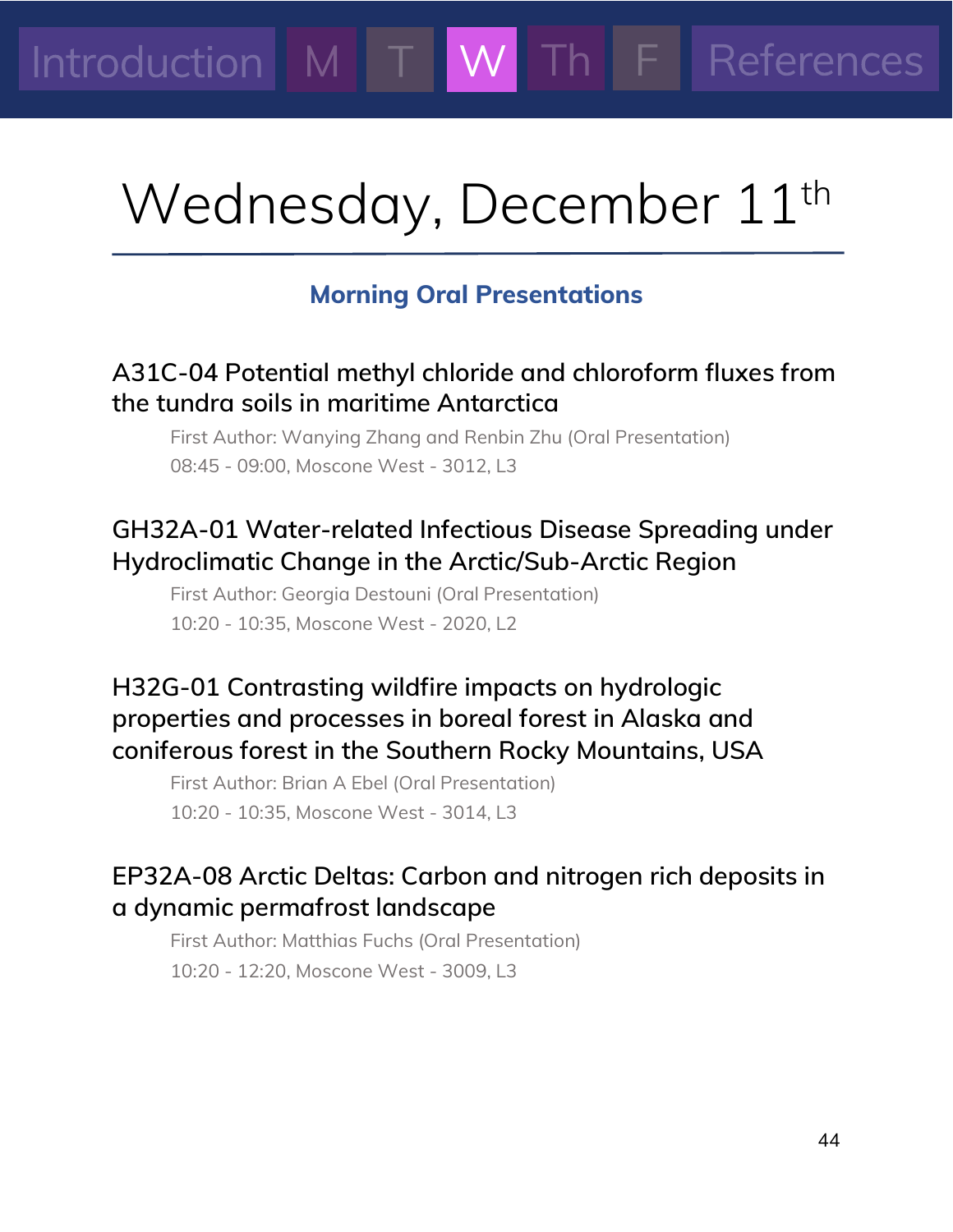WReferences Introduction I M

#### **B32D-02 Partitioning Ecosystem Respiration Using** δ**13C and Δ14C to Determine Sources of Permafrost C Loss After 10 Years of Experimental Warming**

 First Author: Elaine Pegoraro (Oral Presentation) 10:35 - 10:50, Moscone West - 3003, L3

#### **B32B-07 Spatial heterogeneity in groundwater and evaporative fluxes and their influence on lakes with varying methane dynamics within Mackenzie River Delta (Canada)**

 First Author: Hadley McIntosh Marcek (Oral Presentation) 11:50 - 12:05, Moscone West - 3007, L3

#### **Morning Poster Presentations**

#### <span id="page-44-0"></span>**ED31D-0997 Investigation of Methane Emission in Permafrost Using In-situ Measurements and Satellite Remote Sensing Data for Climate Change Education**

 First Author: Tianlin Wang (Poster Presentation) 08:00 - 12:20, Moscone South - Poster Hall

#### **GC31E-1298 Demonstrating the Potential of CO2 Hydrate Self-Sealing During Geological CO2 Storage**

 First Author: Stian Almenningen (Poster Presentation) 08:00 - 12:20, Moscone South - Poster Hall

#### **P31A-3429 Distinct small-scale (0.1 to 1 m) regolith features suggest regolith activity and provide clues about the bedrock at Glen Torridon, Gale Crater, Mars**

 First Author: Bernard Hallet (Poster Presentation) 08:00 - 12:20, Moscone South - Poster Hall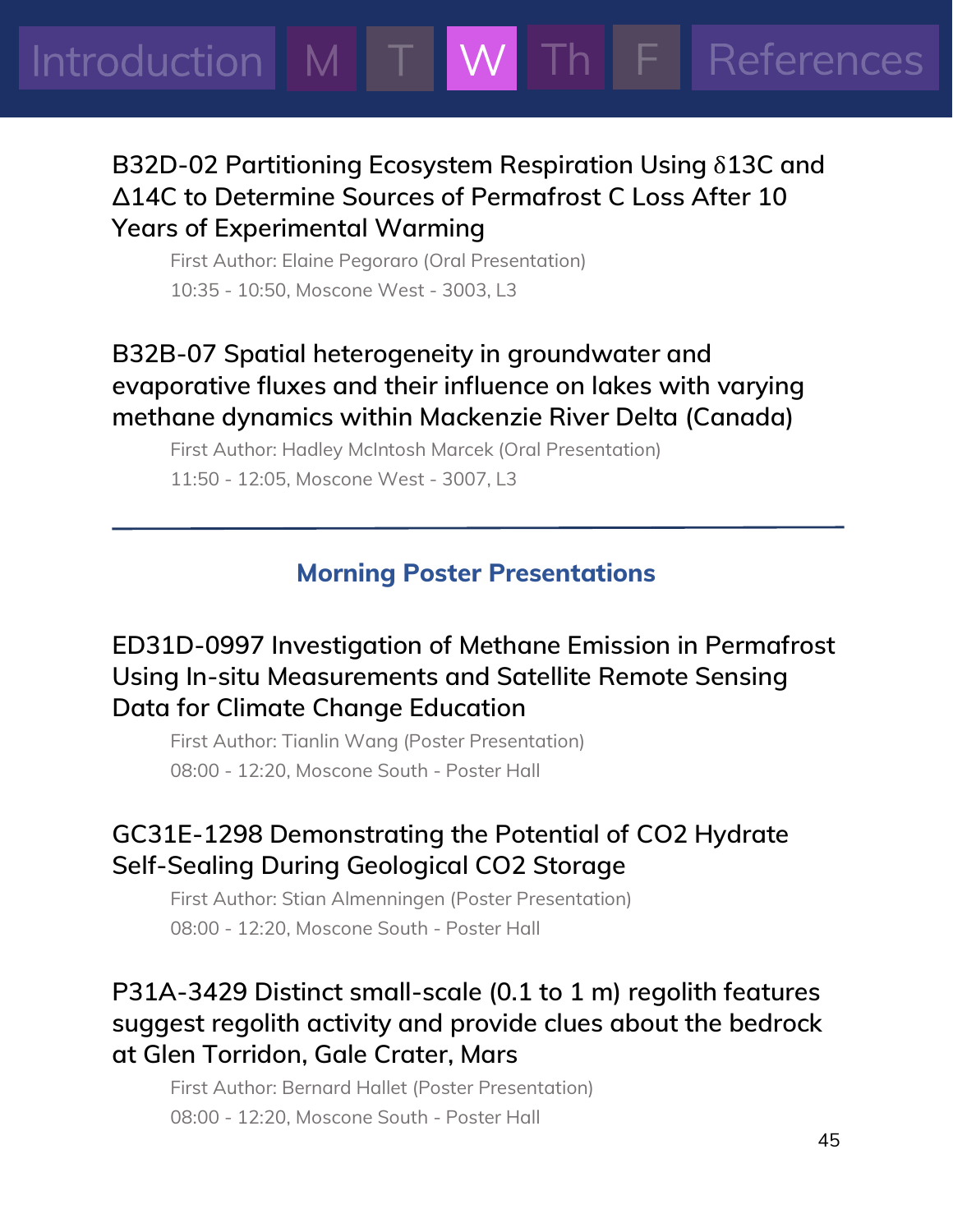WReferences Introduction

#### **PA31E-1072 Climate Preparedness and Resilience Decision Making for Extreme Events**

 First Author: Will Veatch (Poster Presentation) 08:00 - 12:20, Moscone South - Poster Hall

#### **Afternoon Oral Presentations**

#### <span id="page-45-0"></span>**OS33A-02 Progress toward the establishment of an extended-duration gas hydrate reservoir response test on the Alaska North Slope**

 First Author: Norihiro Okinaka (Oral Presentation) 13:55 - 14:10, Moscone West - 2002, L2

#### **OS33A-05 Deformation Coupled Effective Permeability Change in Hydrate-Bearing Sediment during Depressurization**

 First Author: Xiang Sun (Oral Presentation) 14:40 - 14:55, Moscone West - 2002, L2

#### **B33B-08 Impacts of increasing wildfire severity on the longterm carbon dynamics of Alaskan boreal forests**

 First Author: Michelle C Mack (Oral Presentation) 15:25 - 15:40, Moscone West - 3001, L3

#### **OS34A-05 Numerical Modelling Using Homogenization Techniques of Gas Hydrate Bearing Sediments**

 First Author: Axelle Alavoine (Oral Presentation) 17:00 - 17:15, Moscone West - 2002, L2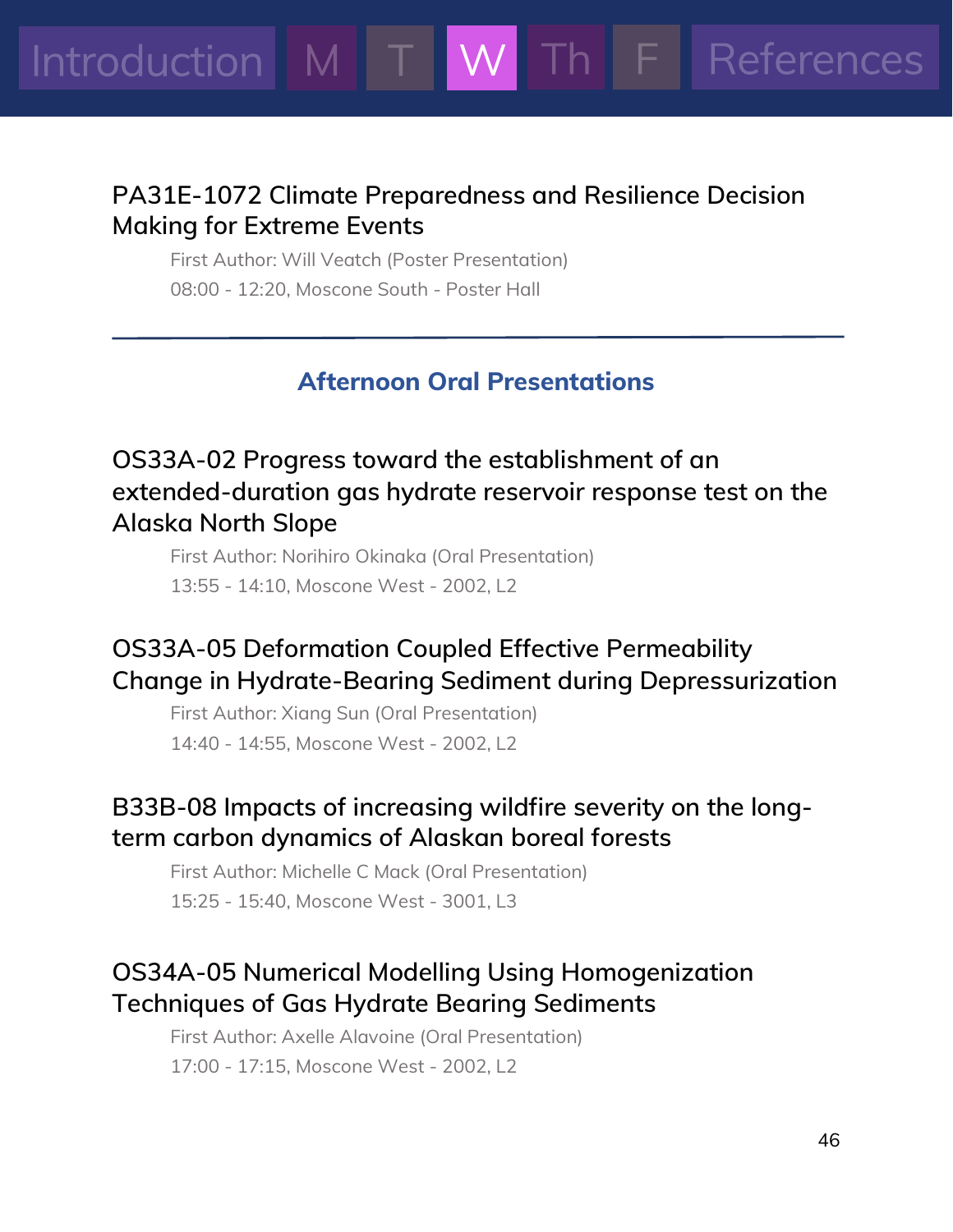WReferences Introduction

#### **Afternoon Poster Presentations**

#### <span id="page-46-0"></span>**A33J-3072 Potential volatile selenium fluxes from the tundra soils in maritime Antarctica**

 First Author: Wenjuan Ye and Renbin Zhu (Poster Presentation) 13:40 - 18:00, Moscone South - Poster Hall

#### **EP33C-2356 How Management Practices Influence the Stability of Surface Aggregates During Intense Rainfall Events**

 First Author: Kenneth Wacha (Poster Presentation) 13:40 - 18:00, Moscone South - Poster Hall

#### **GC33F-1437 A Simple Formula for Calculating Carbon Budgets**

 First Author: Bruce Parker (Poster Presentation) 13:40 - 18:00, Moscone South - Poster Hall

#### **GC33G-1421 Northern High-latitude Permafrost Response to Solar Geoengineering**

First Author: Duoying Ji (Poster Presentation) 13:40 - 18:00, Moscone South - Poster Hall

#### **GC33H-1477 The Investigation of the Deepest Frozen Soil Depth Variation over TP (1981-2005) by Coupled SSiB3 and A Multi-layer Frozen Soil Scheme**

 First Author: Qian Li (Poster Presentation) 13:40 - 18:00, Moscone South - Poster Hall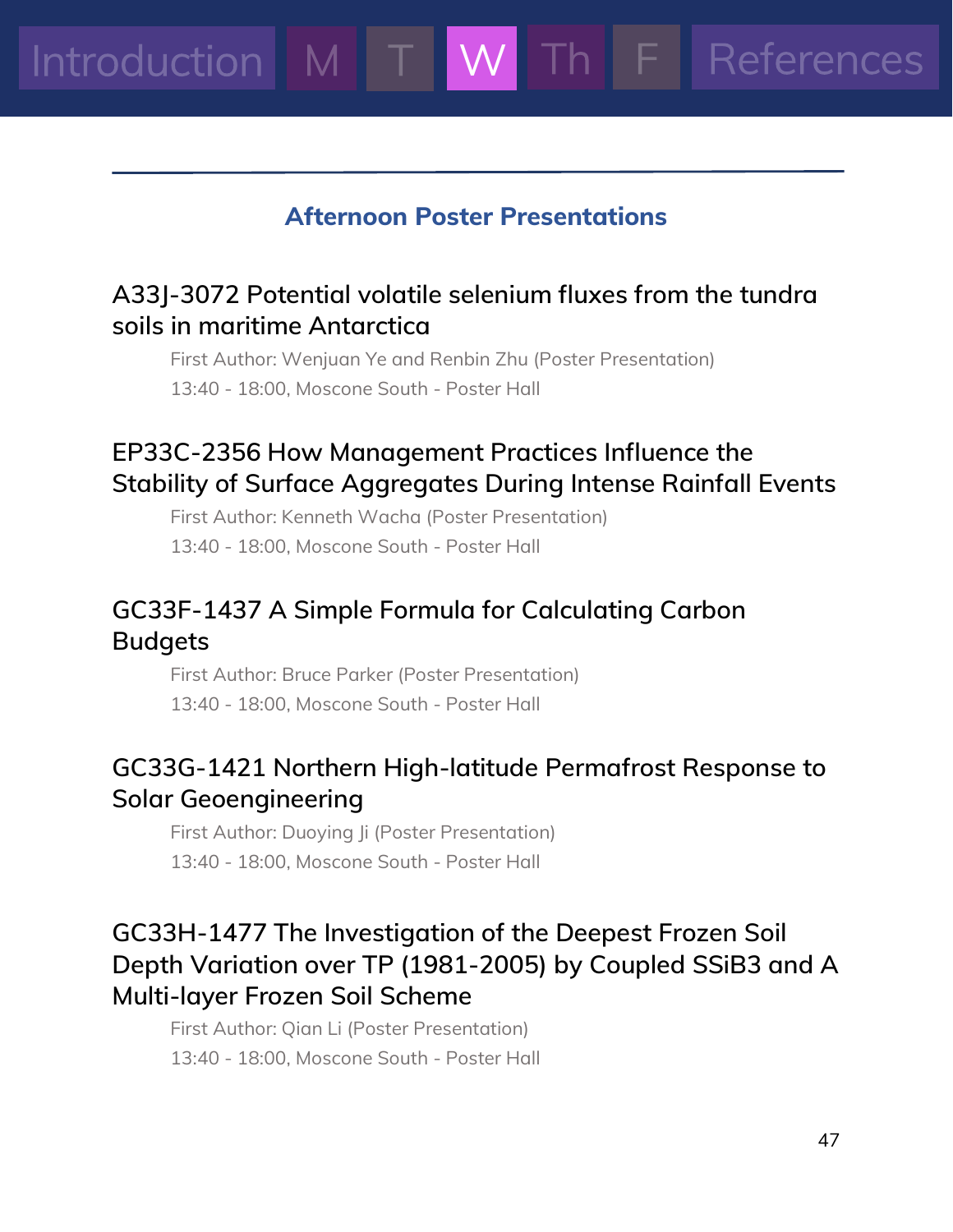#### **H33L-2115 Deep Learning Method for Streamflow Forecasting in the Upper Stream of the Heihe River Basin in China**

 First Author: Yajie Wu and Yong Tian (Poster Presentation) 13:40 - 18:00, Moscone South - Poster Hall

#### **IN33B-0817 rSpectral & ASTRAL: Interactive Tools for Analysis of Hyperspectral Reflectance Data Acquired through the NASA ABoVE Campaign**

 First Author: Ifeanyi Humphrey Nwigboji (Poster Presentation) 13:40 - 18:00, Moscone South - Poster Hall

## **NH33E-0964 Impacts of Rapid Climate Changes on Mass Movements in Denali National Park and Preserve, Alaska**

 First Author: Zena Valentina Robert (Poster Presentation) 13:40 - 18:00, Moscone South - Poster Hall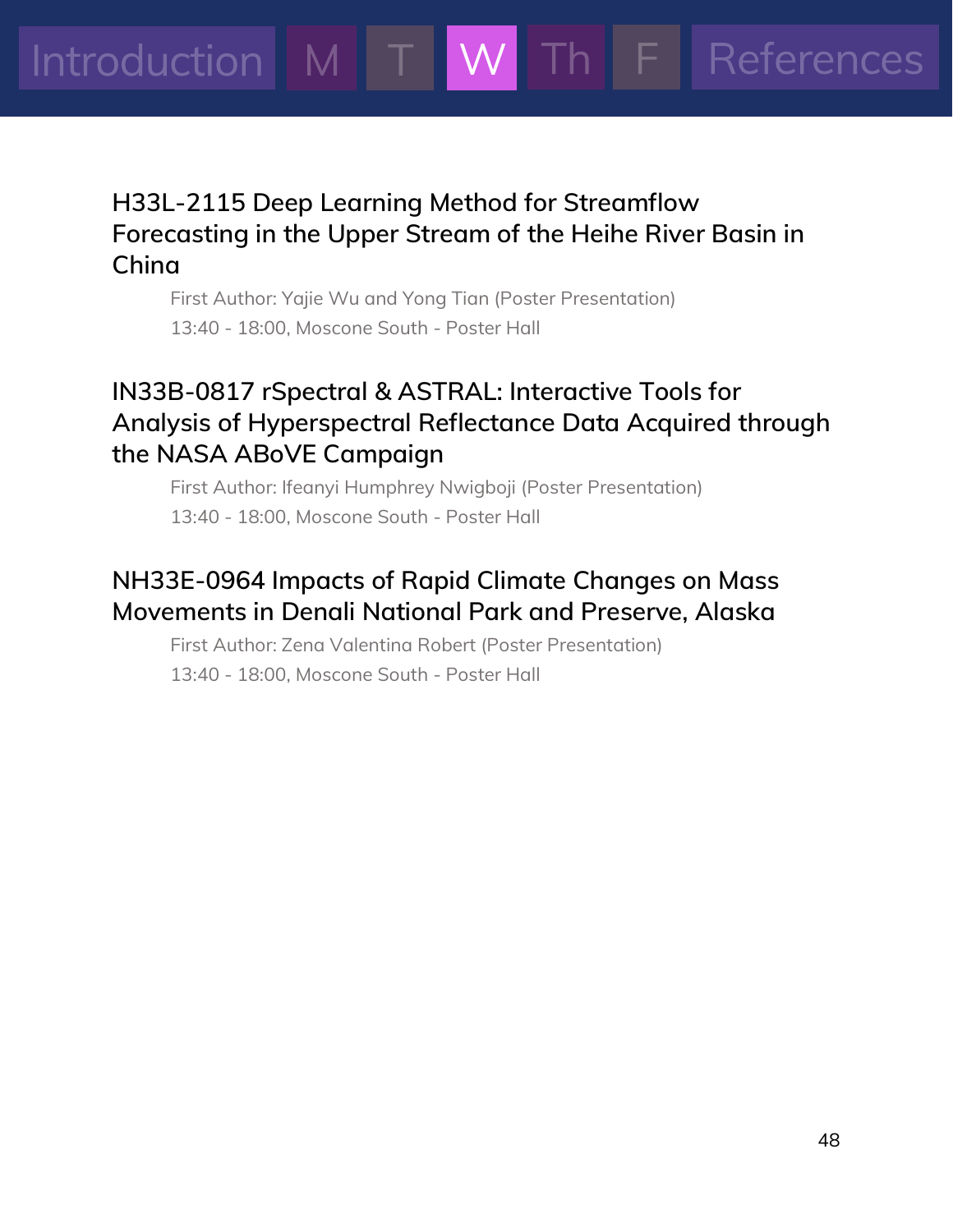#### ThReferences Introduction **IM**

## <span id="page-48-0"></span>Thursday, December 12th

#### **Morning Oral Presentations**

#### <span id="page-48-1"></span>**B41E-04 Between States: The Microbial Ecology of Biogeochemical Processes Near the Freezing Point.**

 First Author: Mark P Waldrop (Oral Presentation) 08:45 - 09:00, Moscone West - 3001, L3

#### **H41B-04 Relative gravimetry in alpine permafrost-affected tunnel: a first attempt to reveal changes in hydrostatic pressure.**

 First Author: Markus Heinze (Oral Presentation) 08:45 - 09:00, Moscone West - 3024, L3

#### **B41E-05 Microbiome Re-assembly After Permafrost Thaw: How Time, Space, History and Disturbance Fundamentally Differentiate Permafrost Microbial Communities**

 First Author: Jessica Gilman Ernakovich (Oral Presentation) 09:00 - 09:15, Moscone West - 3001, L3

#### **B41E-06 Reconstruction of metagenome-assembled genomes from past and extant microbial populations in ancient Siberian permafrost**

 First Author: Renxing Liang (Oral Presentation) 09:15 - 09:30, Moscone West - 3001, L3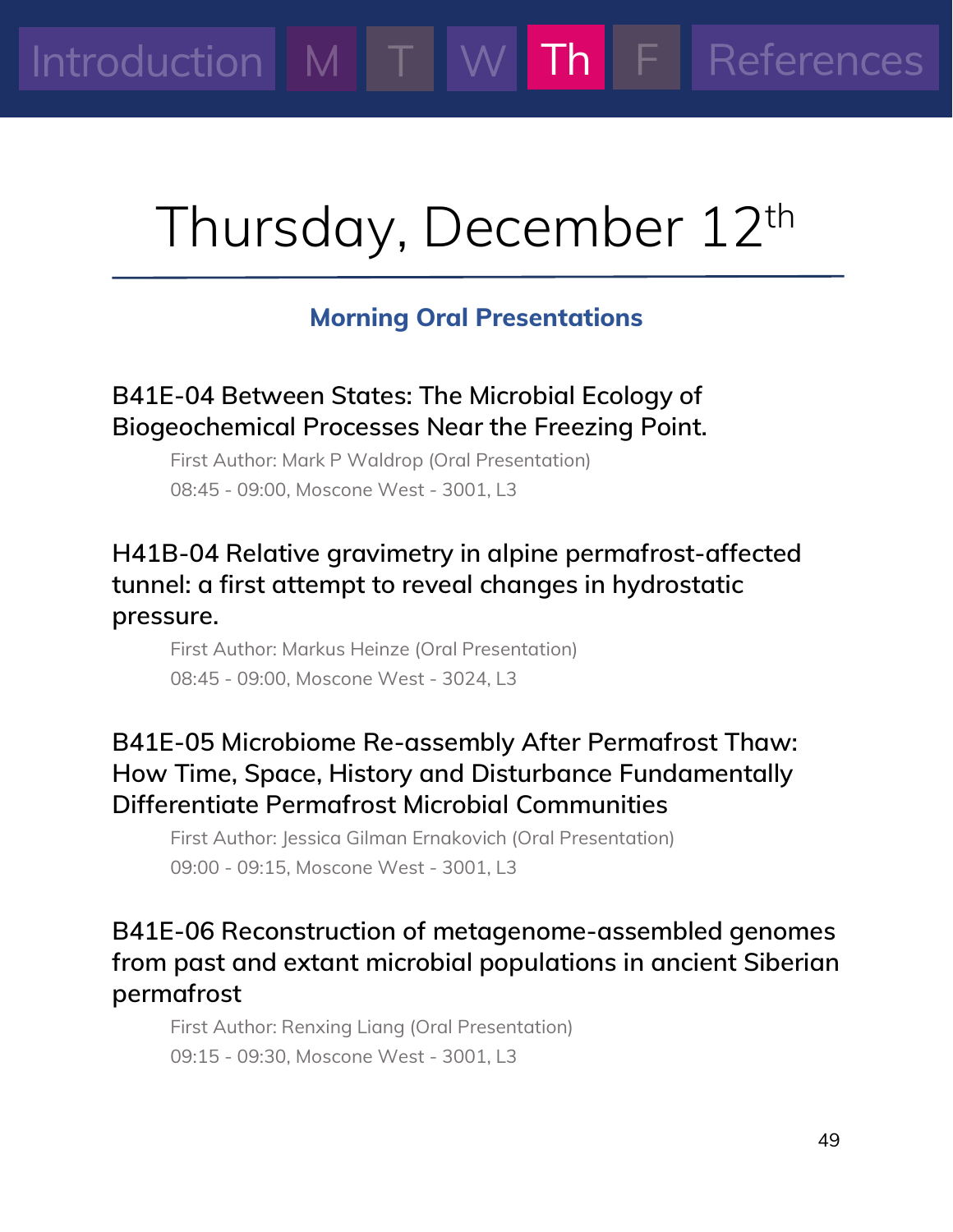ThReferences Introduction I M

#### **B41A-08 Wildfires in subarctic Canada have no impact on downstream mercury transport but cause decreased delivery of dissolved carbon and nutrients**

 First Author: Ryan H.S. Hutchins (Oral Presentation) 09:45 - 10:00, Moscone West - 3012, L3

#### **EP42A-04 Quantifying organic carbon mobilization and storage due to bank erosion in permafrost-dominated river floodplains**

 First Author: Madison Douglas (Oral Presentation) 10:20 - 12:20, Moscone West - 3011, L3

#### **H42A-04 The Fundamental Roles of Iron as a Mediator of Land-Water Interactions in Arctic Catchments**

 First Author: William B Bowden (Oral Presentation) 11:05 - 11:20, Moscone West - 3016, L3

#### **EP42B-06 Permafrost control on river migration along the Koyukuk River, AK**

 First Author: Jon Schwenk (Oral Presentation) 11:35 - 11:50, Moscone West - 3009, L3

#### **B32B-07 Spatial heterogeneity in groundwater and evaporative fluxes and their influence on lakes with varying methane dynamics within Mackenzie River Delta (Canada)**

 First Author: Hadley McIntosh Marcek (Oral Presentation) 11:50 - 12:05, Moscone West - 3007, L3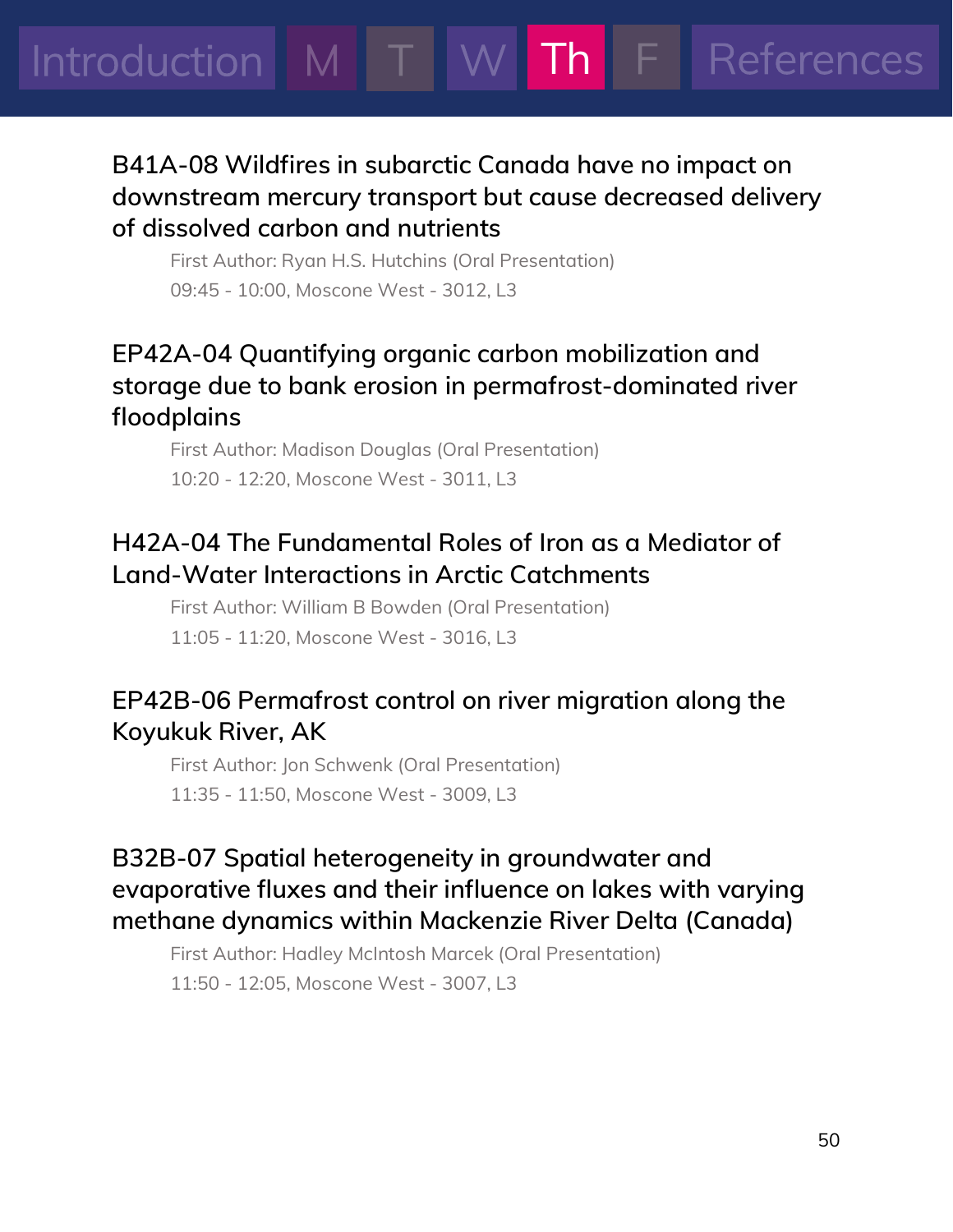#### **Morning Poster Presentations**

#### <span id="page-50-0"></span>**A41S-2639 Monitoring of Greenhouse Gas Emission from Permafrost Regions by the GOSAT Observations ofTropospheric CO2 and CH4**

 First Author: Nobuhiro Kikuchi (Poster Presentation) 08:00 - 12:20, Moscone South - Poster Hall

#### **B41I-2437 Microbial community responses to decadal drainage on a Siberian floodplain**

 First Author: Mincheol Kim (Poster Presentation) 08:00 - 12:20, Moscone South - Poster Hall

#### **B41J-2454 CH4 Flux from Sub-arctic Mire Lakes: A Look at Relationships Between Microbial Communities and Submerged Aquatic Vegetation**

 First Author: Tamara Sade Marcus (Poster Presentation) 08:00 - 12:20, Moscone South - Poster Hall

#### **B41L-2456 Evolution and optimized extension of the high Northern latitude eddy covariance network.**

 First Author: Martijn Pallandt (Poster Presentation) 08:00 - 12:20, Moscone South - Poster Hall

## **C41D-1490 Hazardous Permafrost Processes in Areas with Massive Ground Ice Occurrence in the Western Russian Arctic**

 First Author: Alexander I. Kizyakov (Poster Presentation) 08:00 - 12:20, Moscone South - Poster Hall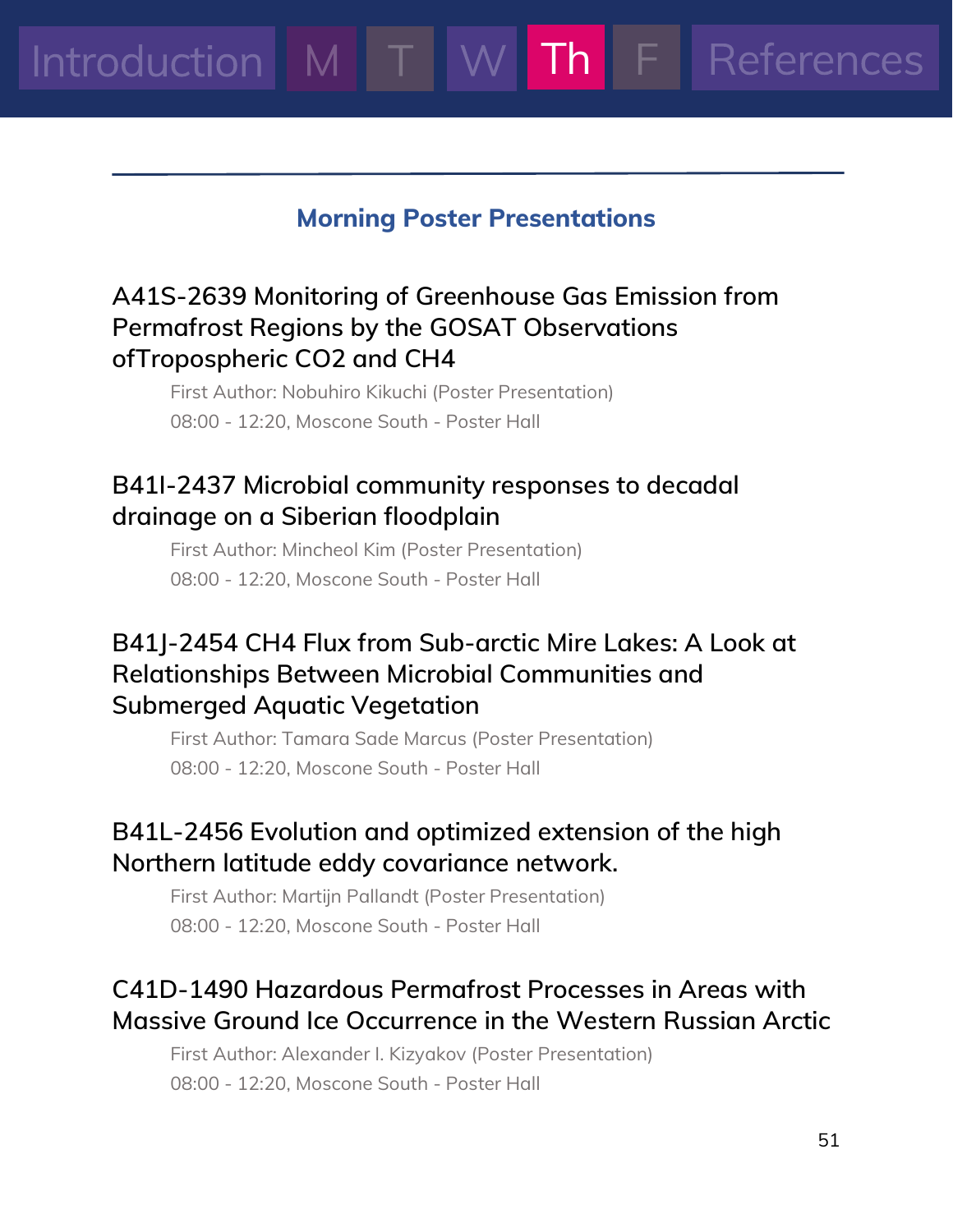ThReferences Introduction I M

#### **H41G-1758 Suitability of Bentonite for Long-term Radioactive Waste Disposal: Consideration of Climatic Change**

 First Author: Blaise Robertson Winnard (Poster Presentation) 08:00 - 12:20, Moscone South - Poster Hall

#### **H41J-1818 Assessing Baseline Stream Metal Concentrations in the Cumulative Impact Monitoring Program for Hydrocarbon Extraction by Hydraulic Fracturing of the Canol Shale Play, Central Mackenzie Valley, NT, Canada**

 First Author: David Eickmeyer (Poster Presentation) 08:00 - 12:20, Moscone South - Poster Hall

#### **H41S-2007 Evaluation of Permafrost Changes due to Climate Change in Northern Manitoba**

 First Author: Bekalu Erkabu (Poster Presentation) 08:00 - 12:20, Moscone South - Poster Hall

#### **OS41B-1677 Gas-Hydrates - Indian Scenario**

 First Author: Priyadarshi Kumar (Poster Presentation) 08:00 - 12:20, Moscone South - Poster Hall

#### **OS41C-1688 Interpretation of Logging Data from the Hydrate-01 Stratigraphic Test Well drilled in the Prudhoe Bay Unit, Alaska North Slope**

 First Author: Kiyofumi Suzuki (Poster Presentation) 08:00 - 12:20, Moscone South - Poster Hall

#### **P41C-3451 Fast methane diffusion at the interface of two clathrate structures**

 First Author: livia Eleonora Bove (Poster Presentation) 08:00 - 12:20, Moscone South - Poster Hall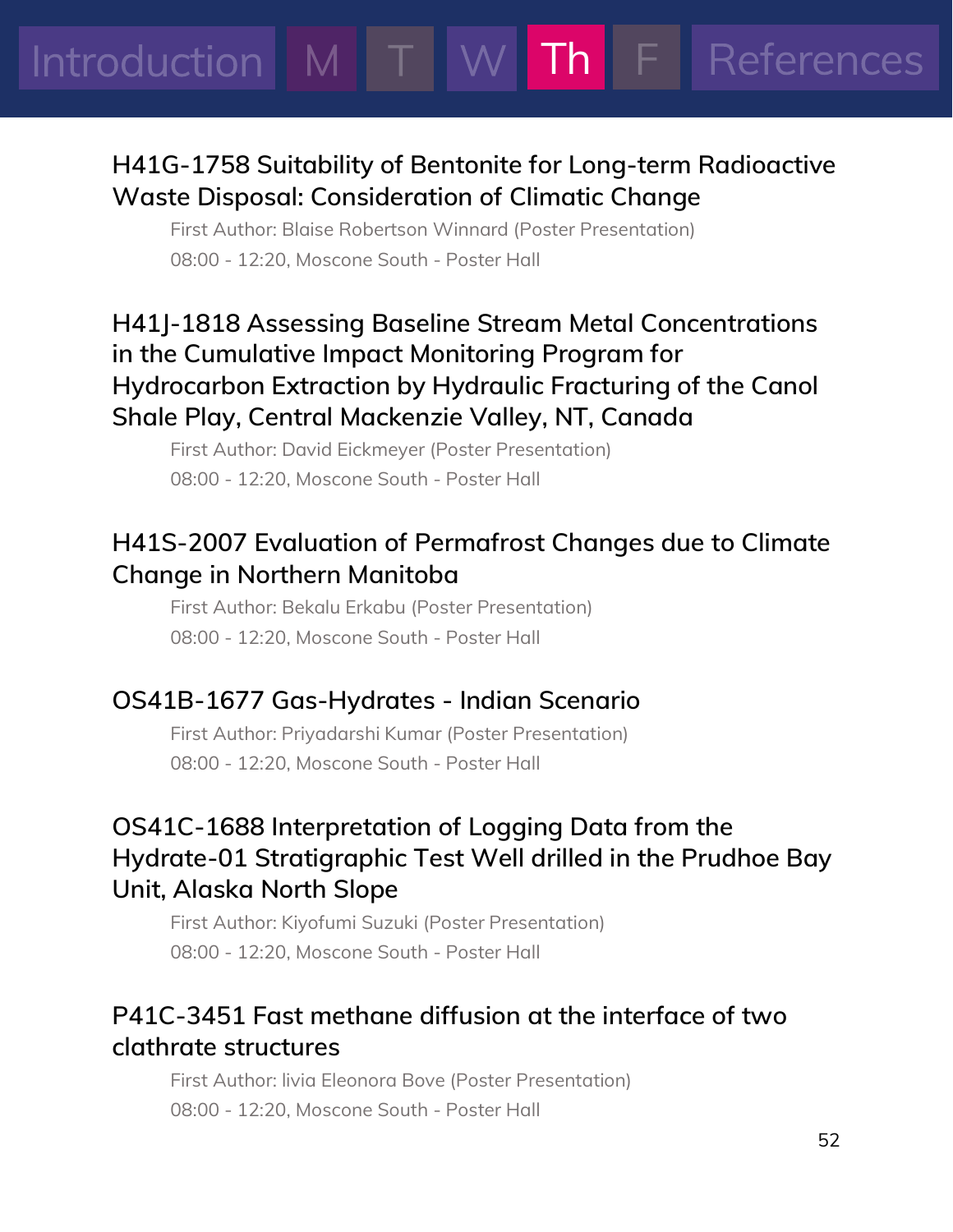#### ThReferences **Introduction** I M

#### **P41C-3454 Historical Habitability of Mid- and High-Latitude Martian Ground Ice**

 First Author: Hanna G Sizemore (Poster Presentation) 08:00 - 12:20, Moscone South - Poster Hall

#### **P41C-3457 Mapping Subsurface Ice and Water on Mars with Magnetic Induction Spectrometer**

 First Author: Svein-Erik Hamran (Poster Presentation) 08:00 - 12:20, Moscone South - Poster Hall

#### **P41C-3458 Mars Drilling: Development of a 1 m Class Rotary-Percussive Drill for Mars Permafrost**

 First Author: Gale Paulsen (Poster Presentation) 08:00 - 12:20, Moscone South - Poster Hall

#### **P41C-3465 The Northern Terminus of Ground-Ice Detections in Arcadia Planitia on Mars May Be Attributable to Surface Effects**

 First Author: Blake Irwin Maly (Poster Presentation) 08:00 - 12:20, Moscone South - Poster Hall

#### **PP41B-1542 Exploring biomarkers in Beringian Loess as an archive of orbital-scale Pleistocene climate change**

 First Author: Elizabeth K Thomas (Poster Presentation) 08:00 - 12:20, Moscone South - Poster Hall

#### **PP41C-1559 Microbial communities in the sedimentary substrate of the Laguna Timone maar, southern Patagonia (52ºS)**

First Author: Mauricio CalderÃ<sup>3</sup>n (Poster Presentation) 08:00 - 12:20, Moscone South - Poster Hall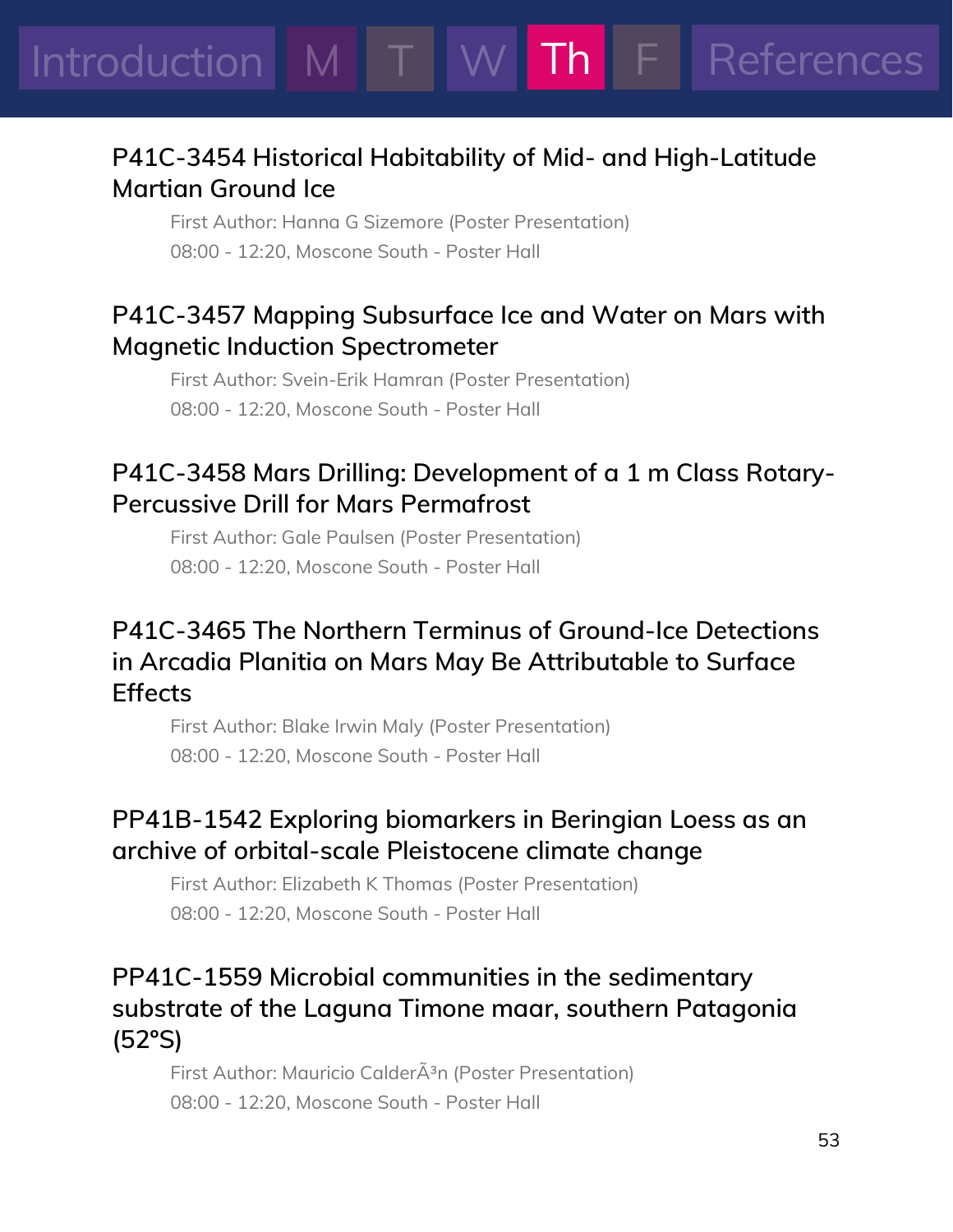#### **Afternoon Oral Presentations**

#### <span id="page-53-0"></span>**P43B-01 The Martian Underground: Sites of potential methane generation, accumulation, and release**

 First Author: Dorothy Z. Oehler (Oral Presentation) 13:40 - 13:52, Moscone South - 213-214, L2

#### **B43E-01 High-latitude terrestrial regions remain a CO2 sink over 1990-2015**

 First Author: Anna-Maria Virkkala (Oral Presentation) 13:40 - 13:55, Moscone West - 3001, L3

#### **B43E Vulnerability of Permafrost Carbon to Climate Change I**

 First Author: Christina Schaedel (Session) 13:40 - 15:40, Moscone West - 3001, L3

#### **B43E-05 Disturbed High Arctic Permafrost Watersheds: A Decade of Impact on Fluvial Organic Carbon Fluxes**

 First Author: Casey Robert Beel (Oral Presentation) 13:40 - 15:40, Moscone West - 3001, L3

#### **B43E-02 The Net Aquatic and Terrestrial Carbon Balances are Linked by Weather Events in a Headwater Arctic Catchment**

 First Author: George W Kling (Oral Presentation) 13:55 - 14:10, Moscone West - 3001, L3

**C43A-02 Impact of Climate Change on Water and Sediment Fluxes in Cold Region: an Example from the Source Region of the Yangtze River, High Mountain Asia**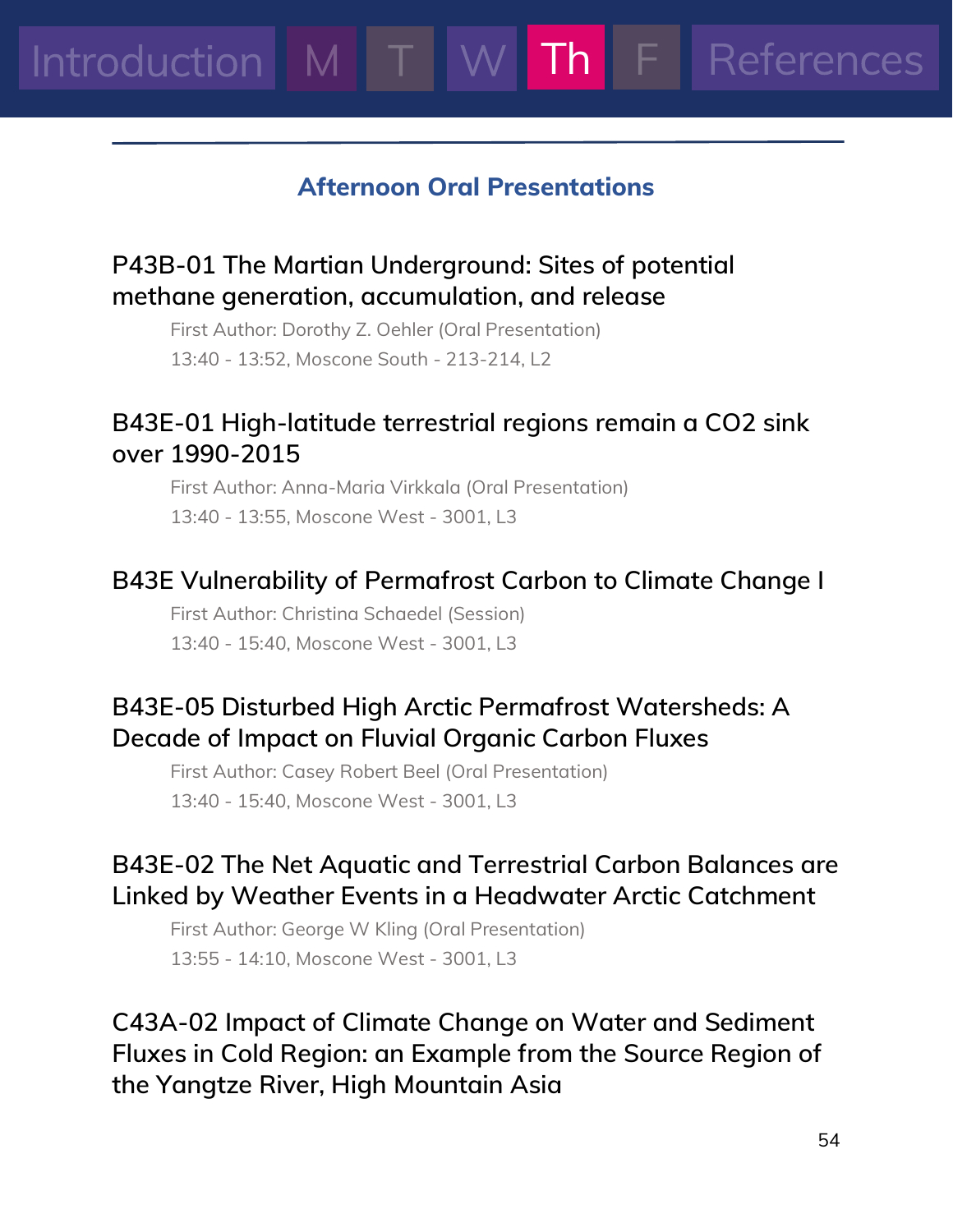First Author: Dongfeng Li (Oral Presentation) 13:55 - 14:10, Moscone West - 3022, L3

Ī

#### **B43E-03 The Effect of Permafrost Thaw on the Controls and Pathways of Decomposition that Regulate the Carbon Balance of Boreal Peatlands**

 First Author: Liam Heffernan (Oral Presentation) 14:10 - 14:25, Moscone West - 3001, L3

#### **B43E-04 Closing the winter gap - year-round measurements of soil respiration sources in Arctic tussock tundra**

 First Author: Claudia I Czimczik (Oral Presentation) 14:25 - 14:40, Moscone West - 3001, L3

#### **C43A-05 Characteristics and changes of glaciers, rock glaciers and glacial lakes in High Mountain Asia since the 1960s**

 First Author: Tobias Bolch (Oral Presentation) 14:40 - 14:55, Moscone West - 3022, L3

#### **B43E-06 Arctic Permafrost Soil Hydrology and Snow Cover Depth Critically Determine CO2 and CH4 emissions**

 First Author: Martin Heimann (Oral Presentation) 14:55 - 15:10, Moscone West - 3001, L3

#### **B43E-07 Listen for the Pop: The capture and quantification of ebullitive methane from thaw ponds using a high frequency acoustic bubble trap system**

 First Author: Sophia A Burke (Oral Presentation) 15:10 - 15:25, Moscone West - 3001, L3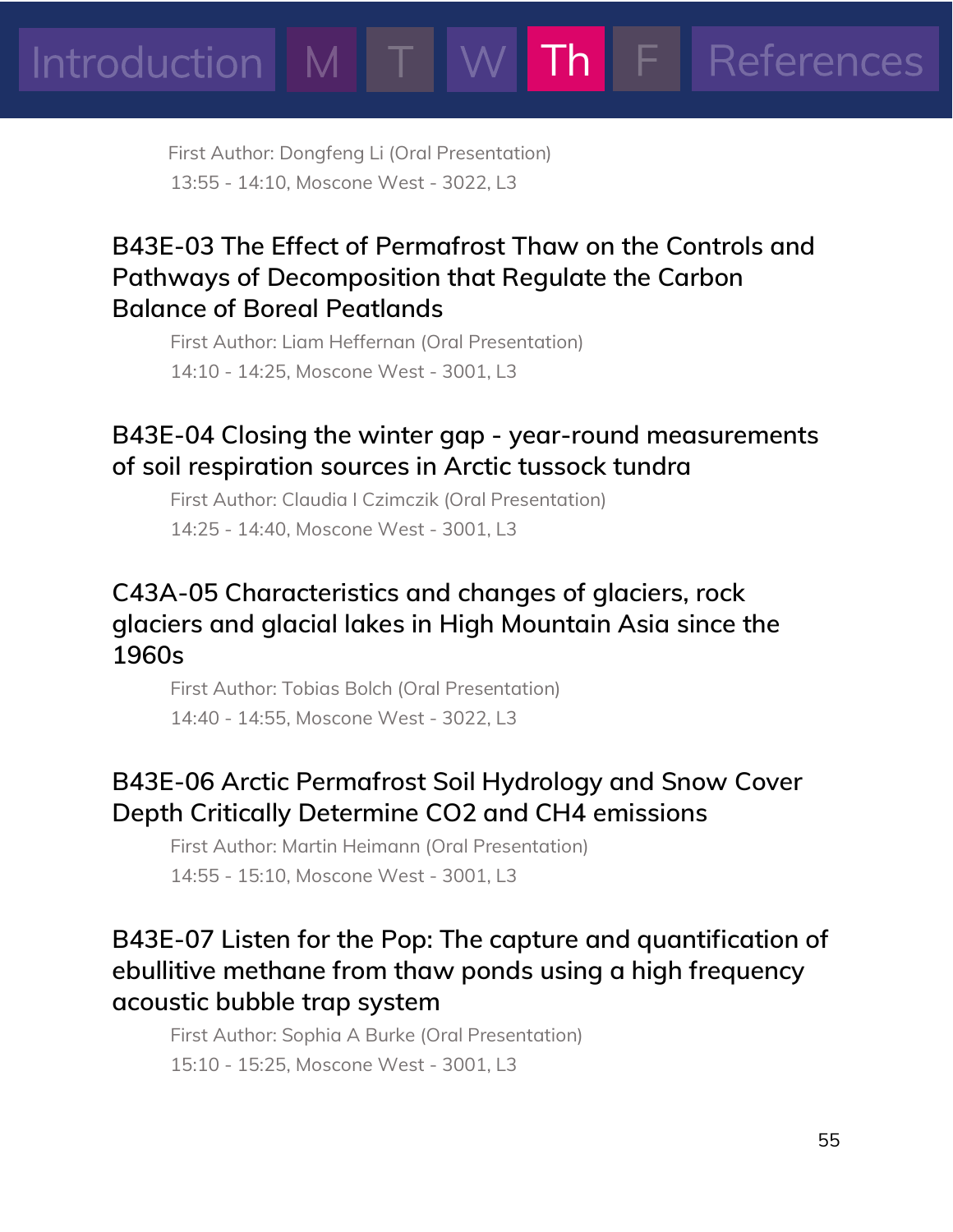ThReferences **Introduction** I M

#### **B43E-08 Effects of Warming and Permafrost Thaw on the Three Important Greenhouse Gases - Carbon Dioxide, Methane, and Nitrous Oxide**

 First Author: Carolina Voigt (Oral Presentation) 15:25 - 15:40, Moscone West - 3001, L3

#### **P43B-10 Martian Near-Surface S and Cl Brines in Fractured and Porous Regolith Could Trigger Microscale Soil Collapse and Cause Recurring Slope Lineae**

 First Author: Janice L Bishop (Oral Presentation) 15:28 - 15:40, Moscone South - 213-214, L2

#### **B44E Vulnerability of Permafrost Carbon to Climate Change II**

 First Author: Christina Schaedel (Session) 16:00 - 18:00, Moscone West - 3001, L3

#### **B44E-01 Carbon degradation and CO2 production within onshore and nearshore zones of eroding permafrost coasts**

 First Author: George Tanski (Oral Presentation) 16:00 - 18:00, Moscone West - 3001, L3

#### **B44E-03 Influence of permafrost and site history on losses of permafrost carbon after thaw**

 First Author: Kristen Manies (Oral Presentation) 16:00 - 18:00, Moscone West - 3001, L3

#### **B44E-08 The Vulnerability of Permafrost Carbon to Climate Change: Key Findings from a Decade of Synthesis**

 First Author: Edward Schuur (Oral Presentation) 16:00 - 18:00, Moscone West - 3001, L3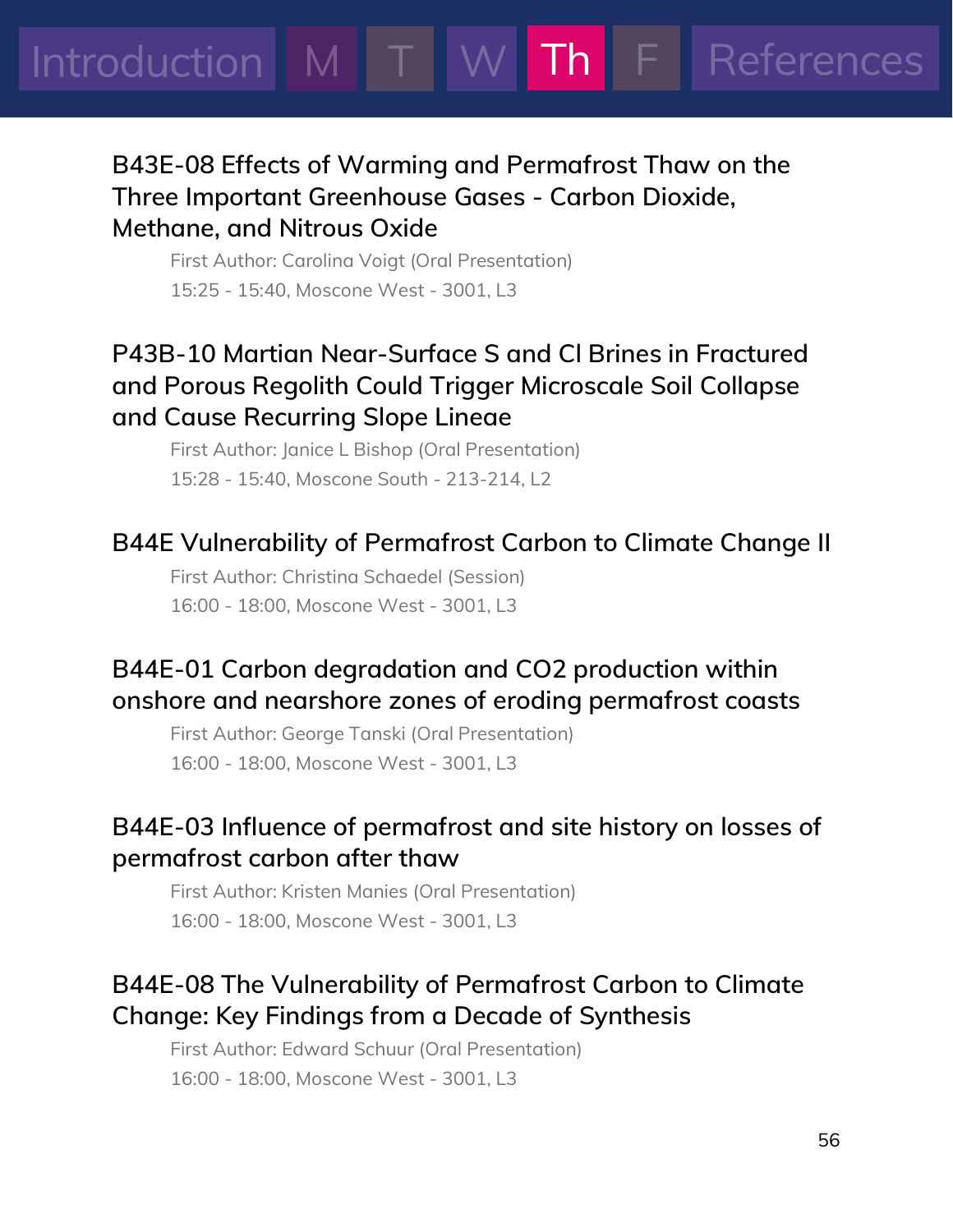ThReferences Introduction M

#### **B44E-02 Accessibility of permafrost carbon in a changing Arctic: Assessing the influence of experimentally- increased snowpack height on microbial carbon sources**

 First Author: Shawn Pedron (Oral Presentation) 16:15 - 16:30, Moscone West - 3001, L3

#### **C44A-02 Perspectives from the Next Generation of Cryosphere Scientists**

 First Author: Twila A Moon (Oral Presentation) 16:15 - 16:30, Moscone South - 201-202, L2

#### **B44E-04 Bacterial community composition changes independently of soil edaphic parameters with anthropogenic permafrost thaw**

 First Author: Brian D Lanoil (Oral Presentation) 16:45 - 17:00, Moscone West - 3001, L3

#### **B44E-05 Undecomposed Organic Particles Dominate the Carbon Storage in Permafrost Soils of the Lena River Delta, Arctic Russia**

 First Author: Isabel Prater (Oral Presentation) 17:00 - 17:15, Moscone West - 3001, L3

#### **NS44A-05 Using Near Surface Geophysics and Remote Sensing to Understand Hydrogeologic Controls on Recharge to Tropical Glaciated Valleys: Cordillera Blanca, Peru**

 First Author: Robin Glas (Oral Presentation) 17:00 - 17:15, Moscone West - 2010, L2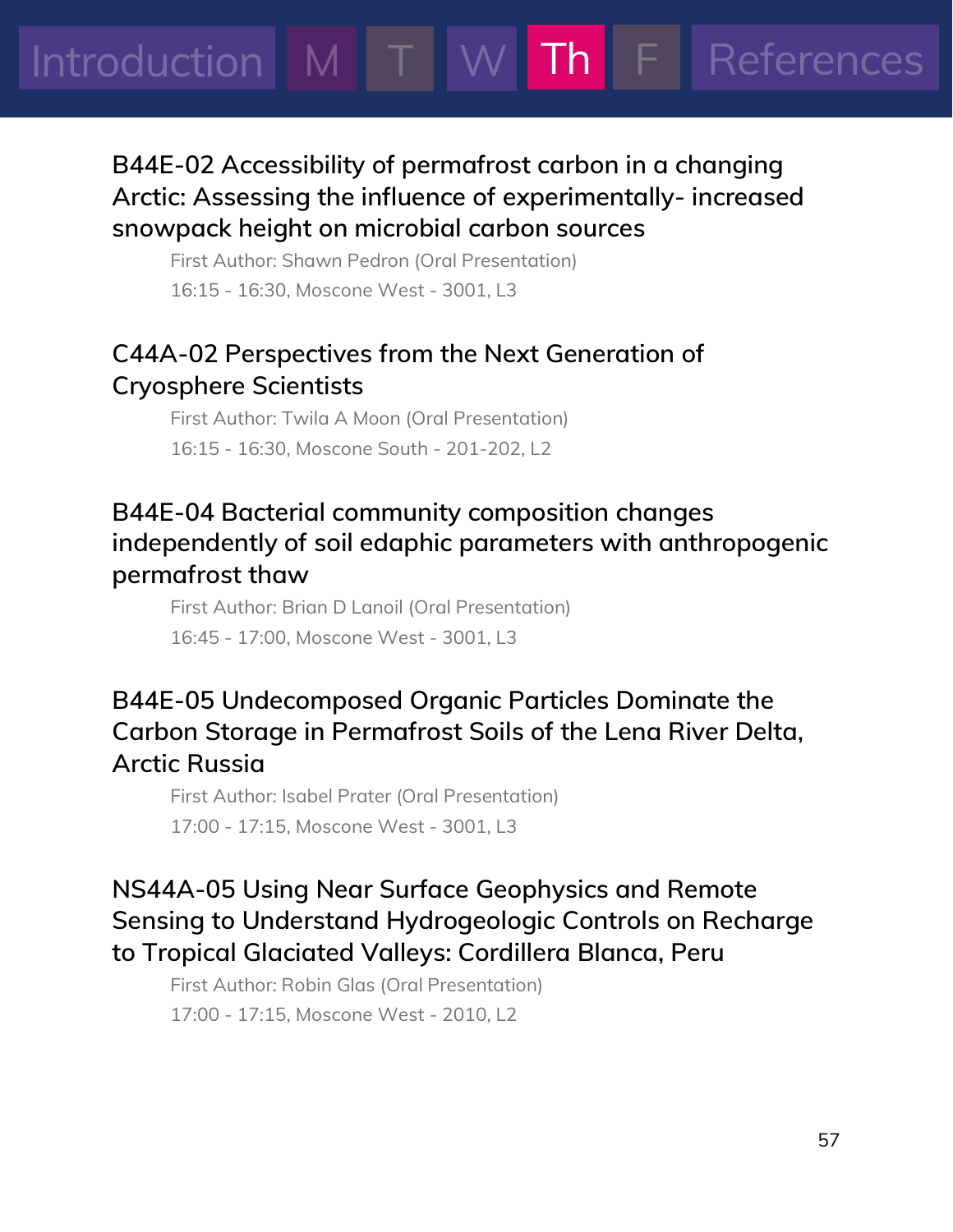ThReferences Introduction I M

#### **PA44B-05 Empowering indigenous women leaders to transform the narratives of communities affected by climate change.**

 First Author: Karla Brollier (Oral Presentation) 17:02 - 17:15, Moscone South - 301-302, L3

#### **B44E-06 Significant C source driven by elevated water table but sink by increasing thaw depth in Alaska tundra under experimental warming: A data assimilation study**

 First Author: Yiqi Luo (Oral Presentation) 17:15 - 17:30, Moscone West - 3001, L3

## **B44E-07 Improved Simulation of Cold-season Methane Emissions over Alaska-Permafrost with the E3SM Land Model (ELM)**

 First Author: Jing Tao (Oral Presentation) 17:30 - 17:45, Moscone West - 3001, L3

#### **Afternoon Poster Presentations**

#### <span id="page-57-0"></span>**A43P-2932 A miniaturized laser heterodyne radiometer for global ground-based observations of column CO2 and CH4**

 First Author: Emily Lynn Wilson (Poster Presentation) 13:40 - 18:00, Moscone South - Poster Hall

#### **A43P-2938 The New NOAA Barrow Atmospheric Baseline Observatory Near Utqiaġvik, Alaska – Facility Upgrades and New Collaboration Opportunities**

First Author: Brian A Vasel (Poster Presentation)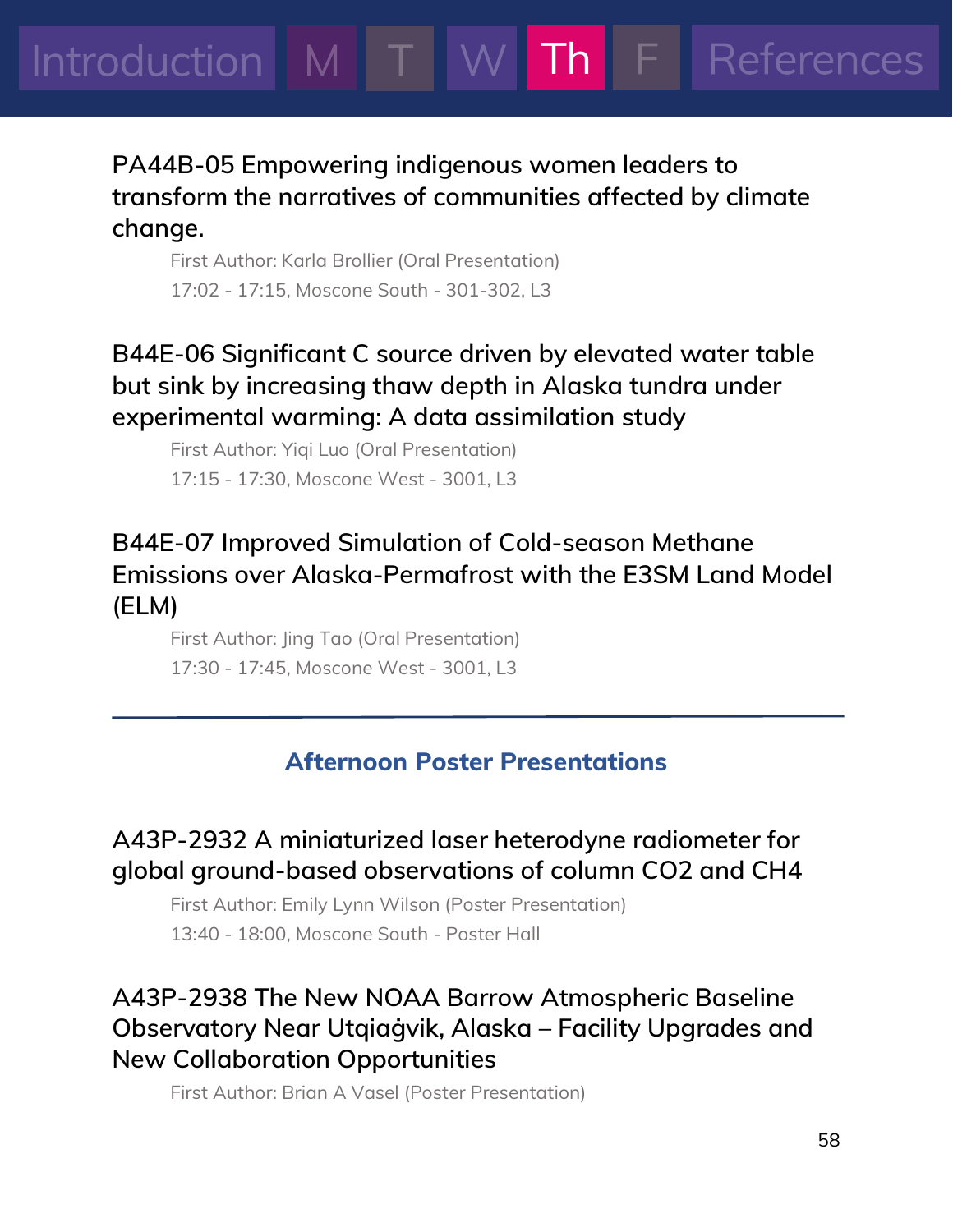ThReferences Introduction

13:40 - 18:00, Moscone South - Poster Hall

#### **B43I-2602 Aquatic Carbon Exports from Alpine and Boreal Wetlands to Headwater Streams**

 First Author: Courtlyn Carpenter (Poster Presentation) 13:40 - 18:00, Moscone South - Poster Hall

#### **B43J-2613 Organic Matter Dynamics in Arctic Lagoons: Linking Seasonal and Spatial Patterns to Terrestrial Inputs and Ocean Exchange**

 First Author: James W McClelland (Poster Presentation) 13:40 - 18:00, Moscone South - Poster Hall

#### **C43D-1515 Heat needed to melt ice: the Cryosphere's contribution to the Earth's Energy Imbalance**

 First Author: Fiammetta Straneo (Poster Presentation) 13:40 - 18:00, Moscone South - Poster Hall

#### **EP43E-2405 Measuring and modeling periglacial hillslope processes, Seward Peninsula, western Alaska**

 First Author: Joanmarie Del Vecchio (Poster Presentation) 13:40 - 18:00, Moscone South - Poster Hall

#### **EP43E-2406 The Distribution and Occurrence of Solifluction Lobes and their Role in Mediating Hillslope Biogeochemistry**

 First Author: Michael Mulugetta Fratkin (Poster Presentation) 13:40 - 18:00, Moscone South - Poster Hall

#### **EP43E-2407 Decadal impacts of wildfire and climate change on permafrost degradation in Arctic Alaska**

First Author: Yaping Chen (Poster Presentation)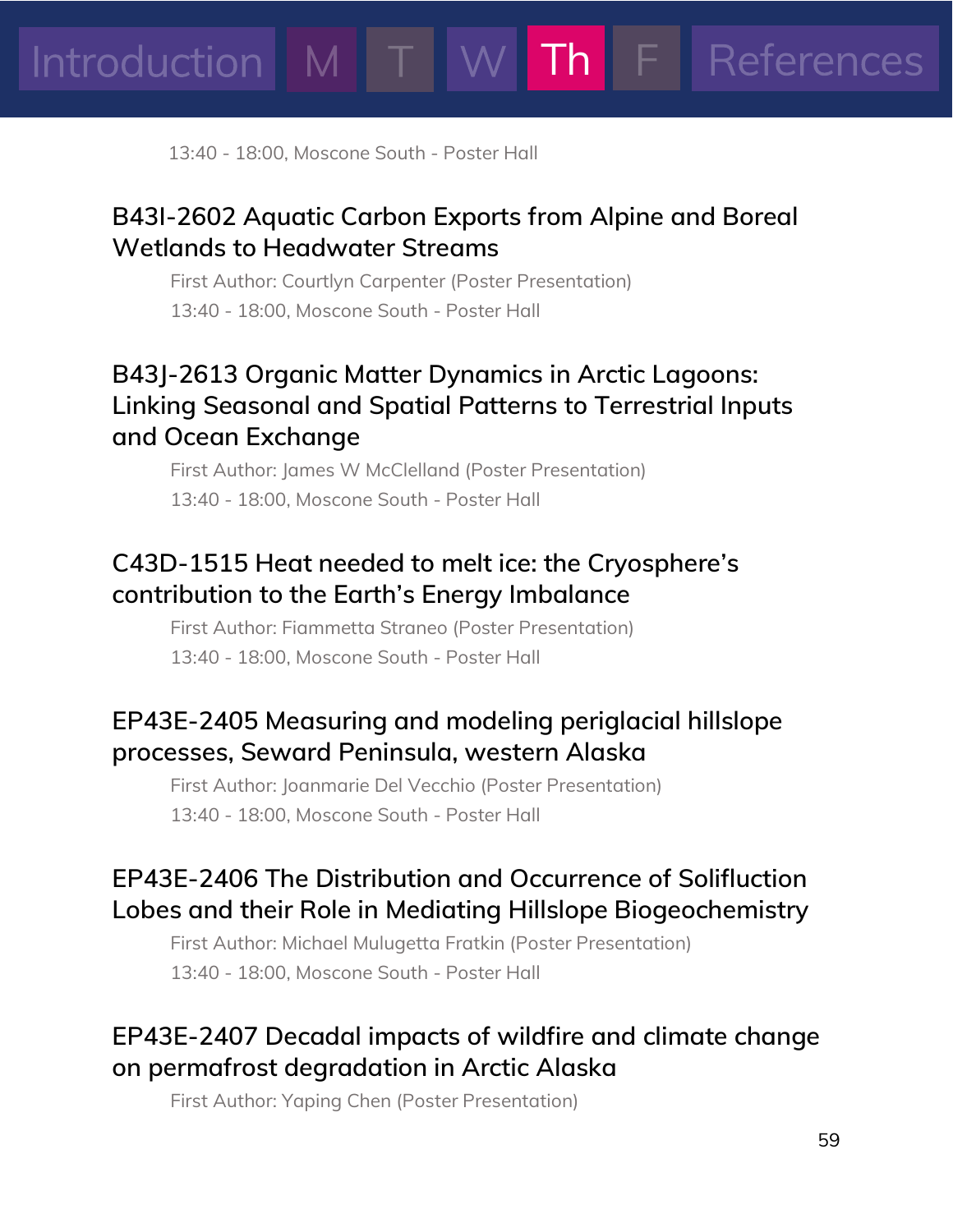#### Th**References** Introduction

13:40 - 18:00, Moscone South - Poster Hall

Ϊ

## **H43G-2057 CRITICAL PEAT project : The importance of hydrology for Carbon Reactivity along with atmosphere peatland interactions. Preliminary results from the Frasne peatland monitoring (Jura Mountains, France).**

 First Author: Alexandre Lhosmot (Poster Presentation) 13:40 - 18:00, Moscone South - Poster Hall

### **H43G-2078 Seasonal and event-based concentration discharge relationships from contrasting Arctic headwater catchments**

 First Author: Arial Shogren (Poster Presentation) 13:40 - 18:00, Moscone South - Poster Hall

#### **H43G-2081 Evidence for accelerated climate-driven weathering and sulfate export in high alpine environments**

 First Author: John T Crawford (Poster Presentation) 13:40 - 18:00, Moscone South - Poster Hall

#### **H43I-2138 Parameter Sensitivity of the National Hydrologic Model Alaska Domain**

 First Author: Theodore B Barnhart (Poster Presentation) 13:40 - 18:00, Moscone South - Poster Hall

#### **H43I-2148 Macro-scale Hydrologic Modeling for Depression-Dominated Cold Climate Regions**

 First Author: Mohsen Tahmasebi Nasab (Poster Presentation) 13:40 - 18:00, Moscone South - Poster Hall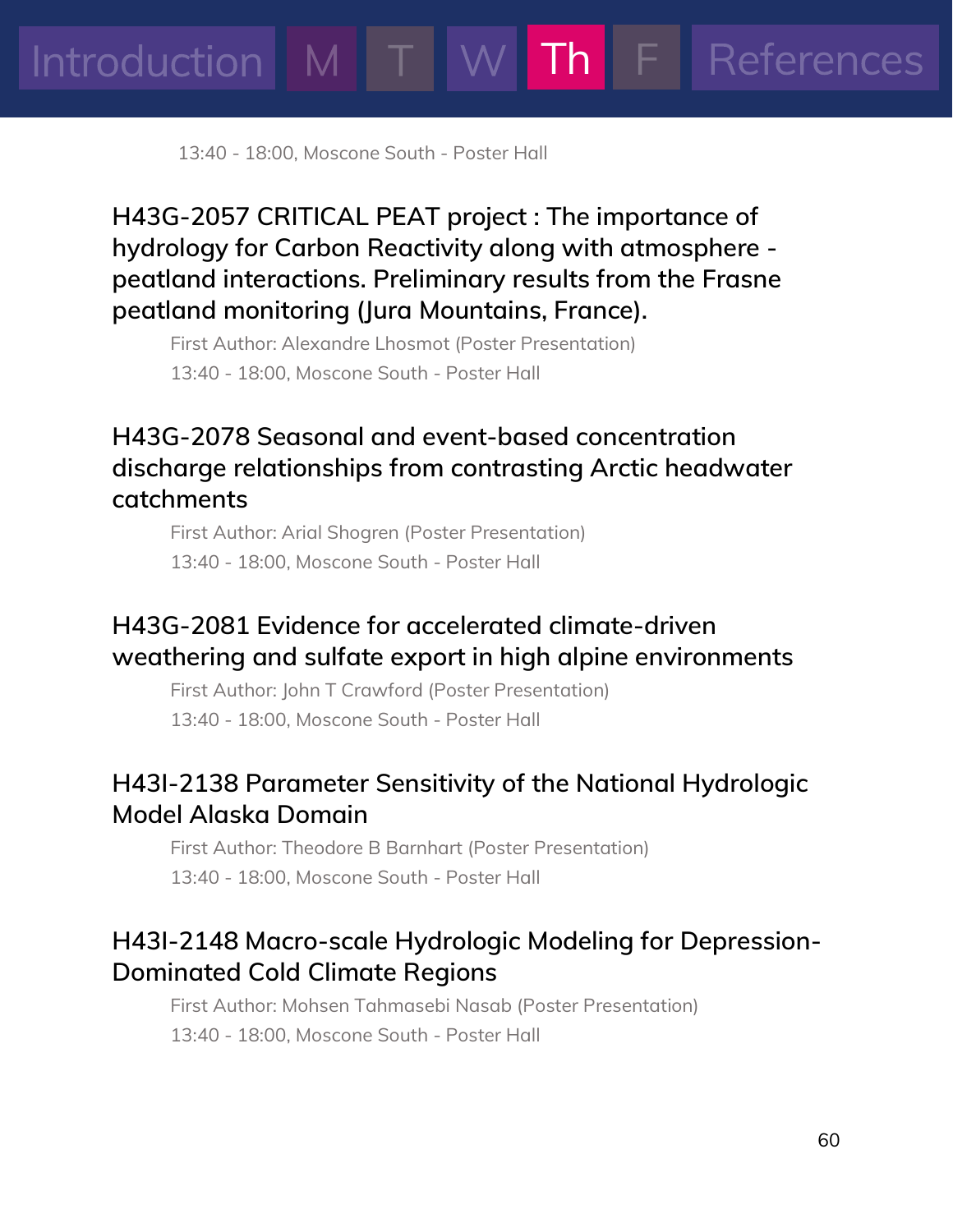Th**References** Introduction

#### **H43N-2250 Field-scale surface soil moisture from satellites for hydrology, water resources, agriculture, and disaster prevention**

 First Author: Seungbum Kim (Poster Presentation) 13:40 - 18:00, Moscone South - Poster Hall

#### **H43N-2259 Artificial intelligence/machine learning and remote sensing reveals over six decades of surface-water dynamics in Alaska with connections to climate change.**

First Author: Neal J. Pastick (Poster Presentation) 13:40 - 18:00, Moscone South - Poster Hall

#### **P43D-3491 Martian methane and other in-situ resources for sustaining human exploration of Mars and outer solar system**

First Author: Michael D Max (Poster Presentation)

13:40 - 18:00, Moscone South - Poster Hall

#### **P43F-3520 Developing consistent criteria for assessing the origins of pitted cones on Mars**

 First Author: James Wray and Angela Dapremont (Poster Presentation) 13:40 - 18:00, Moscone South - Poster Hall

#### **PA43D-1182 Strengthening evidence-based policy for peatlands: potential and pitfalls for quantification of C accumulation and loss using fallout radionuclides**

First Author: Nicole K Sanderson (Poster Presentation)

13:40 - 18:00, Moscone South - Poster Hall

#### **V43H-0188 Quench-induced fragmentation of magma during subaqueous eruptions**

 First Author: Ingo Sonder (Poster Presentation) 13:40 - 18:00, Moscone South - Poster Hall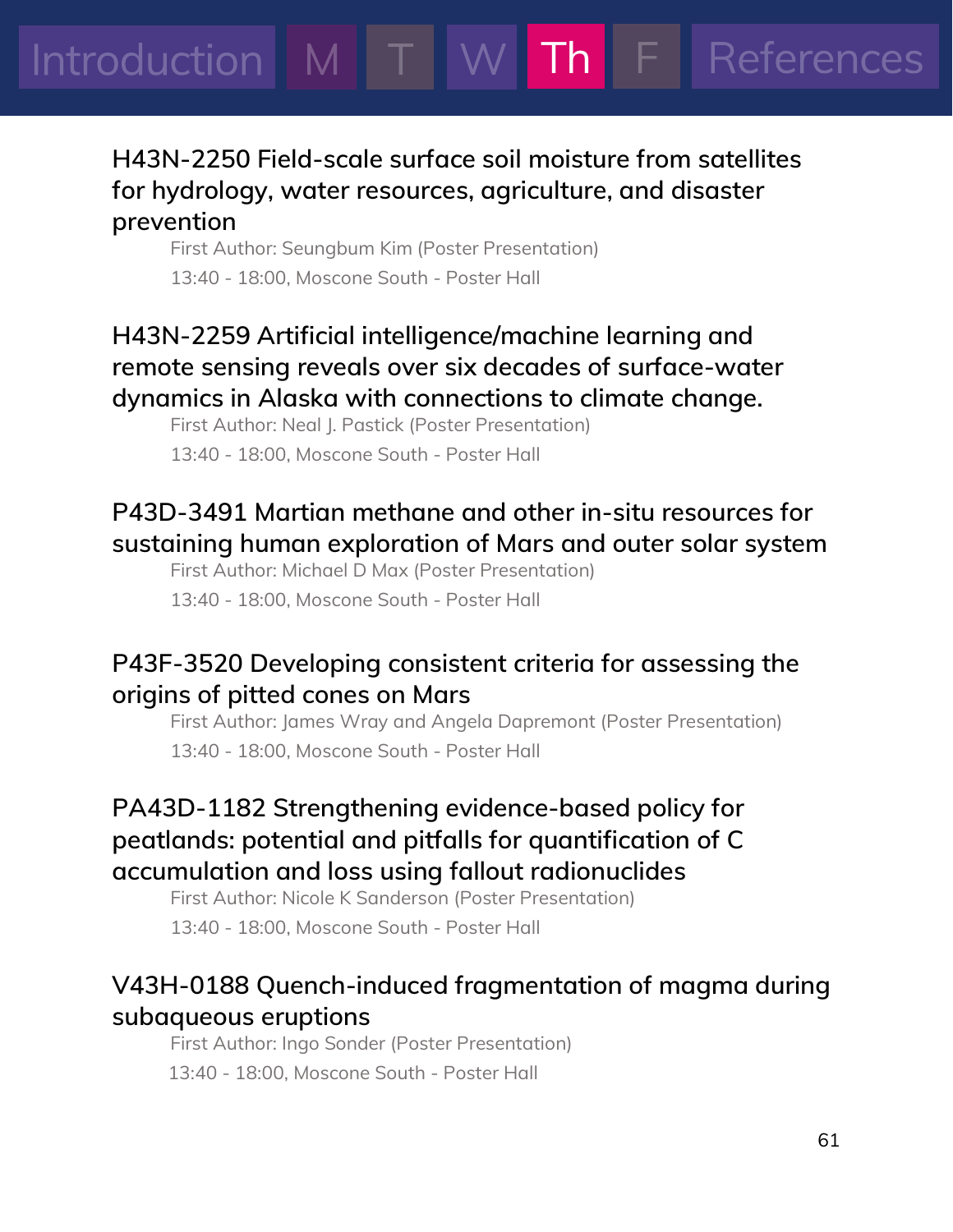## <span id="page-61-0"></span>Friday, December 13th

#### **Morning Oral Presentations**

#### <span id="page-61-1"></span>**B51D-05 Wetland methane biogeochemistry: Can geophysical approaches improve our understanding of these spatially and temporally heterogeneous processes?**

 First Author: Ruth K Varner (Oral Presentation) 08:48 - 09:00, Moscone West - 3005, L3

#### **C52A-05 Permafrost Carbon Network: Research synthesis to quantify the permafrost carbon feedback**

 First Author: Christina Schaedel (Oral Presentation) 11:20 - 11:35, Moscone West - 2006, L2

#### **P52C-06 Evolution of Water and D/H on Mars**

 First Author: Bruce Martin Jakosky (Oral Presentation) 11:35 - 11:50, Moscone South - 215, L2

#### **Morning Poster Presentations**

#### <span id="page-61-2"></span>**A51H-2773 Terrestrial biogenic secondary organic aerosol composition on the North Slope of Alaska**

 First Author: Claire Elizabeth Moffett (Poster Presentation) 08:00 - 12:20, Moscone South - Poster Hall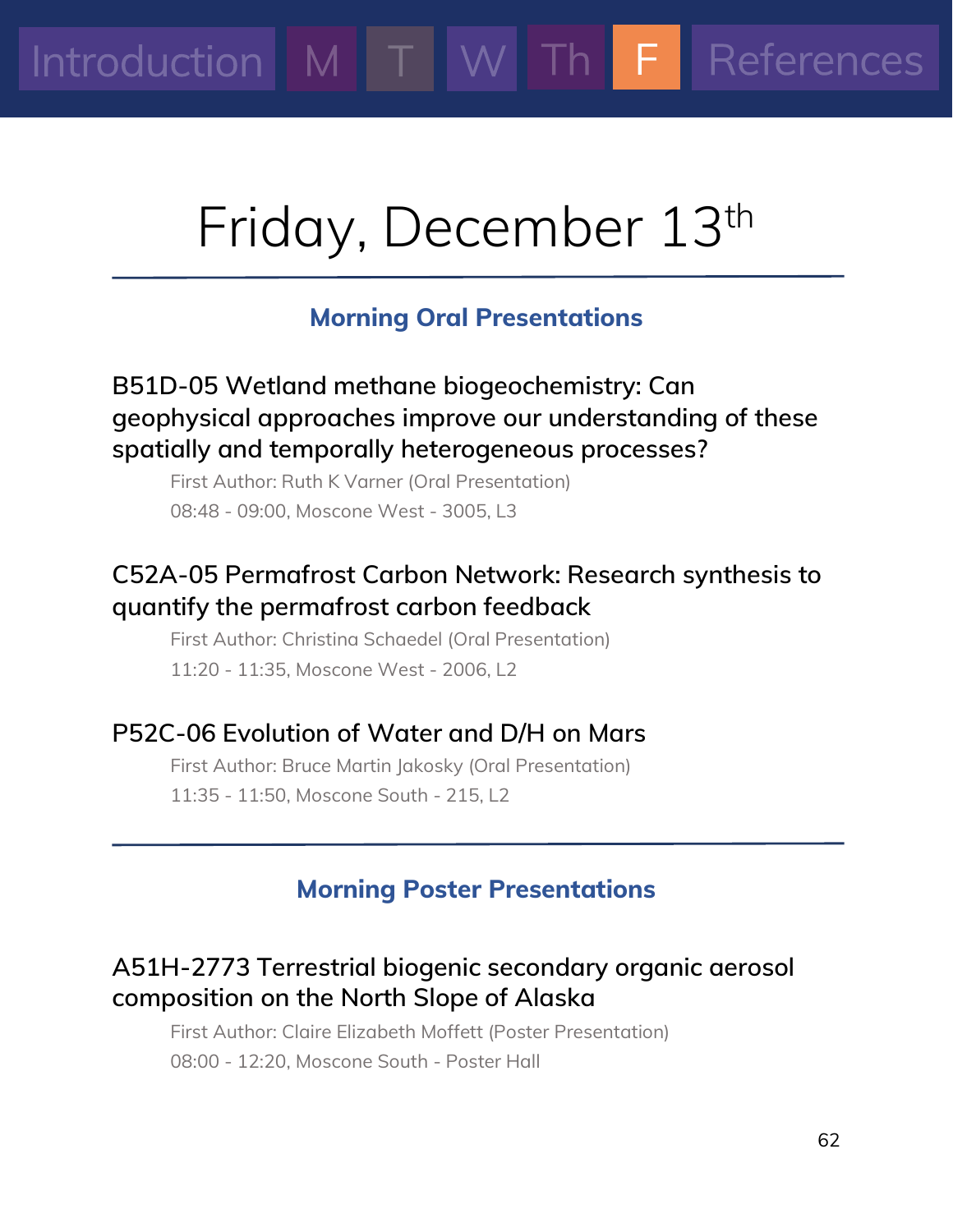FReferences **Introduction** I M

#### **A51H-2774 Widespread Arctic lead pollution since 1000 BCE documents ancient and medieval European lead-silver smelting, major historical events, and northern-hemisphere Industrialization**

 First Author: Nathan Chellman (Poster Presentation) 08:00 - 12:20, Moscone South - Poster Hall

#### **B51F-2314 Viromes from Northern Minnesota Reveal Peatland Habitat Endemism of Globally Distributed Viral Populations**

 First Author: Anneliek ter Horst (Poster Presentation) 08:00 - 12:20, Moscone South - Poster Hall

#### **B51I-2352 Potential impacts of mercury released from thawing permafrost**

 First Author: Paul F Schuster (Poster Presentation) 08:00 - 12:20, Moscone South - Poster Hall

#### **B51I-2353 Mercury Patterns in Permafrost Peatland Streams and Ponds**

 First Author: Lauren Thompson (Poster Presentation) 08:00 - 12:20, Moscone South - Poster Hall

#### **B51I-2354 Mercury isotopic constraints on mercury cycling across a permafrost thaw gradient in Stordalen Mire, Sweden**

 First Author: Maria Florencia Fahnestock (Poster Presentation) 08:00 - 12:20, Moscone South - Poster Hall

#### **B51K-2380 UAV-based mapping of galloping thermokarst implications for methane emissions**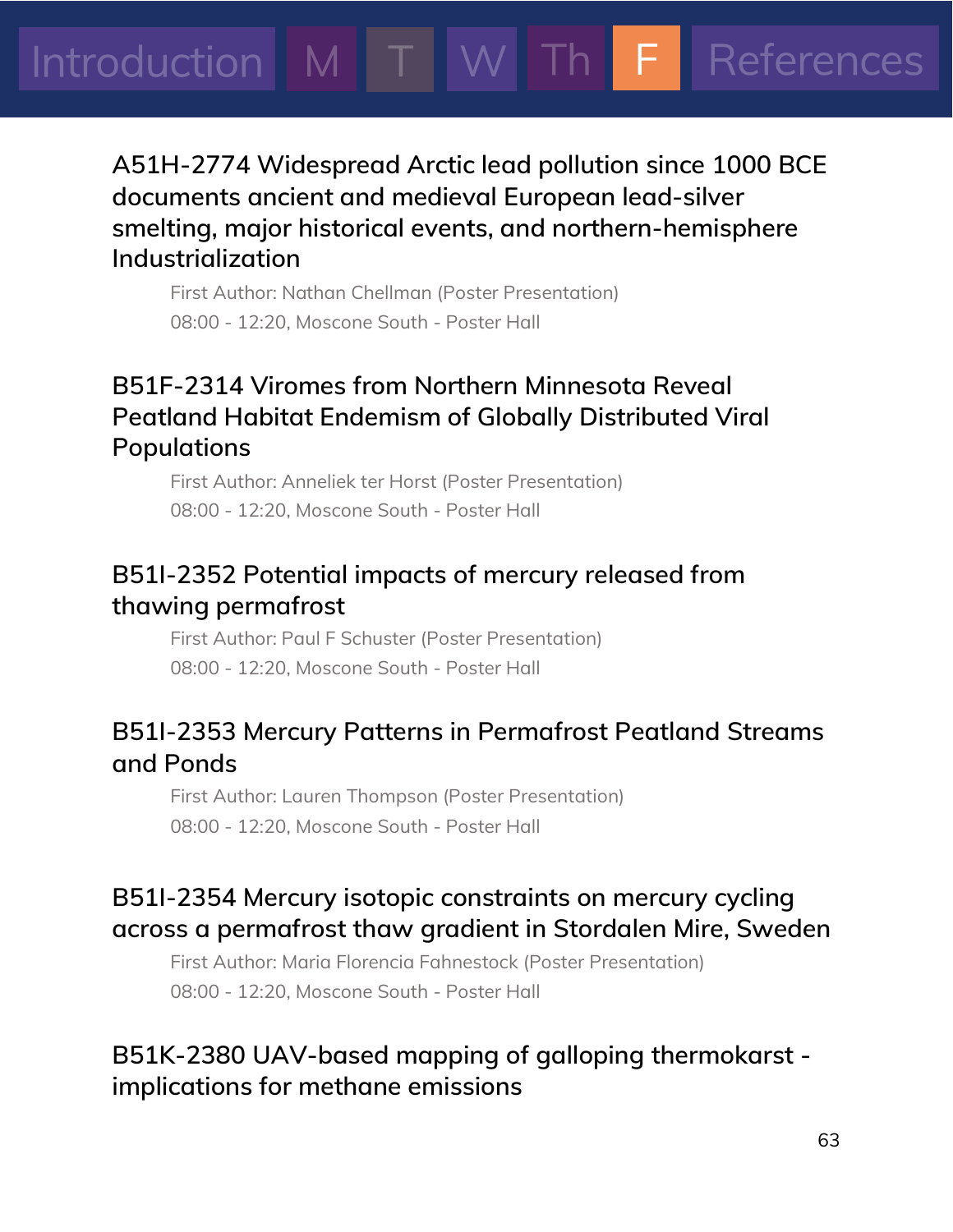#### F**References Introduction**

First Author: Johan Scheller (Poster Presentation) 08:00 - 12:20, Moscone South - Poster Hall

Ī

#### **B51K-2384 A new UAS System for Airborne Eddy Covariance Measurements of Heat and Carbon Fluxes**

 First Author: Torsten Sachs and Mathias Zöllner (Poster Presentation) 08:00 - 12:20, Moscone South - Poster Hall

#### **C51B-1264 Analysis on the responses of the Asian water tower to climate warming and the consequent cryospheric changes**

 First Author: Taihua Wang (Poster Presentation) 08:00 - 12:20, Moscone South - Poster Hall

#### **C51B-1277 Role of Permafrost and Seasonally Frozen Ground in Groundwater System of Northern Himalayan Mountains**

 First Author: Yingying Yao (Poster Presentation) 08:00 - 12:20, Moscone South - Poster Hall

#### **GC51E-1115 Environmental Drivers of Arctic Methane Emissions Hot Spots Determined from Remote Sensing Datasets**

 First Author: Latha Baskaran (Poster Presentation) 08:00 - 12:20, Moscone South - Poster Hall

#### **GC51P-1006 Permafrost ALT Estimation along the Qinghai-Tibet Railway through InSAR and Modeling**

 First Author: Ping Lu (Poster Presentation) 08:00 - 12:20, Moscone South - Poster Hall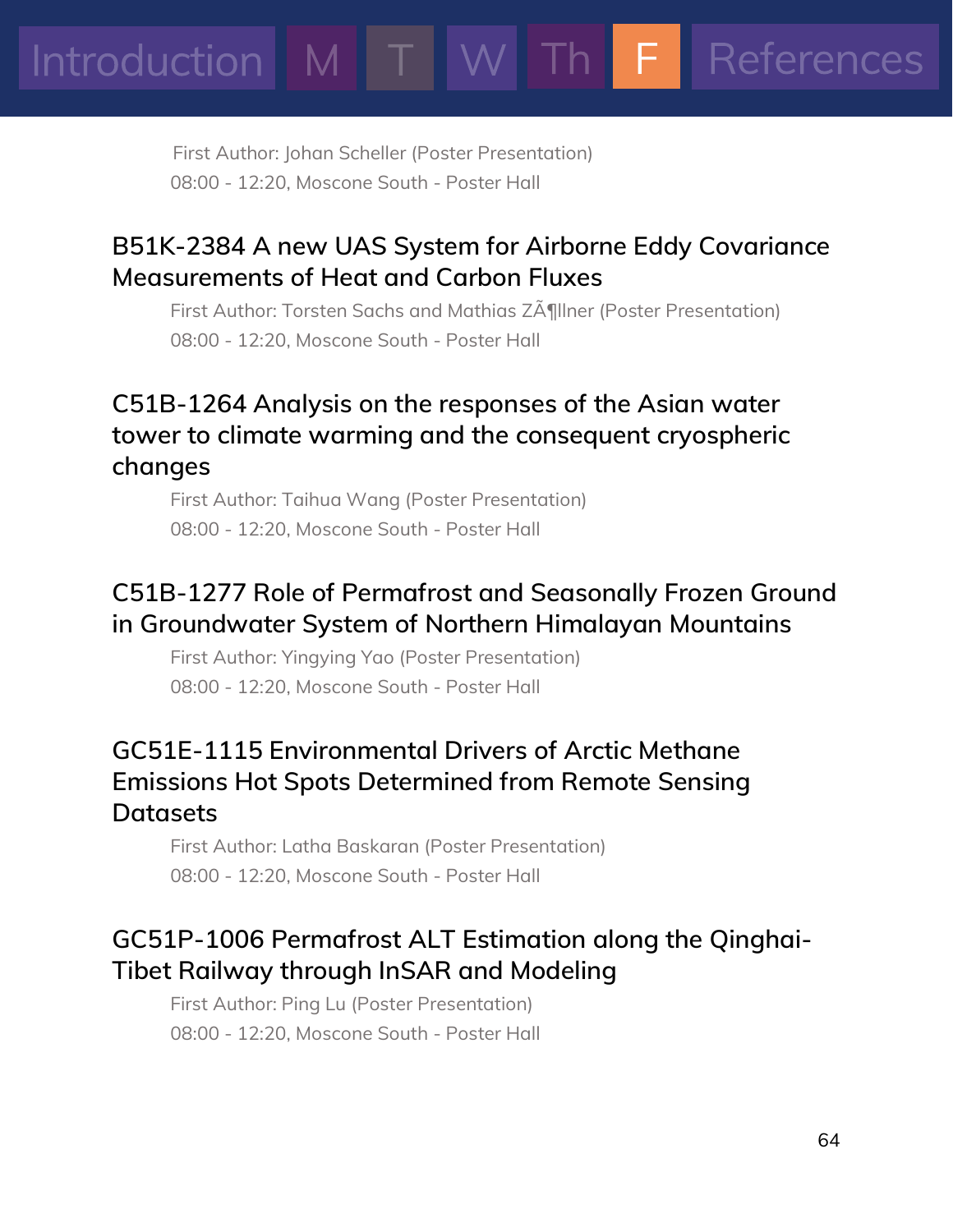FReferences **Introduction** I M

### **GC51P-1026 Monitoring permafrost changes in the Yangtze River source region of the Qinghai-Tibetan Plateau using differential SAR interferometry**

 First Author: Lingxiao Wang (Poster Presentation) 08:00 - 12:20, Moscone South - Poster Hall

#### **H51S-1751 Comparing L-band Radiometry and in Situ Permittivity at 50 MHz of Agricultural Soils During a Freeze/Thaw Validation Campaign**

 First Author: Renato Pardo (Poster Presentation) 08:00 - 12:20, Moscone South - Poster Hall

#### **GC51L-1071 Plant Functional Traits Vary with Soil Temperature on Periglacial Patterned Ground of the Rocky Mountains in Montana**

 First Author: Martha E Apple (Poster Presentation) 08:00 - 12:20, Moscone South - Poster Hall

## **GC51P-1018 Response of sediment flux in headwater of the Yangtze River to climate and environment changes**

 First Author: Fan Zhang (Poster Presentation) 08:00 - 12:20, Moscone South - Poster Hall

**GC51P-1061 Three-in-one: measuring snow depth, surface soil moisture, and frozen ground elevation changes by GPS Interferometric Reflectometry at a site in Northwestern Qinghai-Tibet Plateau** 

First Author: Jiahua Zhang (Poster Presentation) 08:00 - 12:20, Moscone South - Poster Hall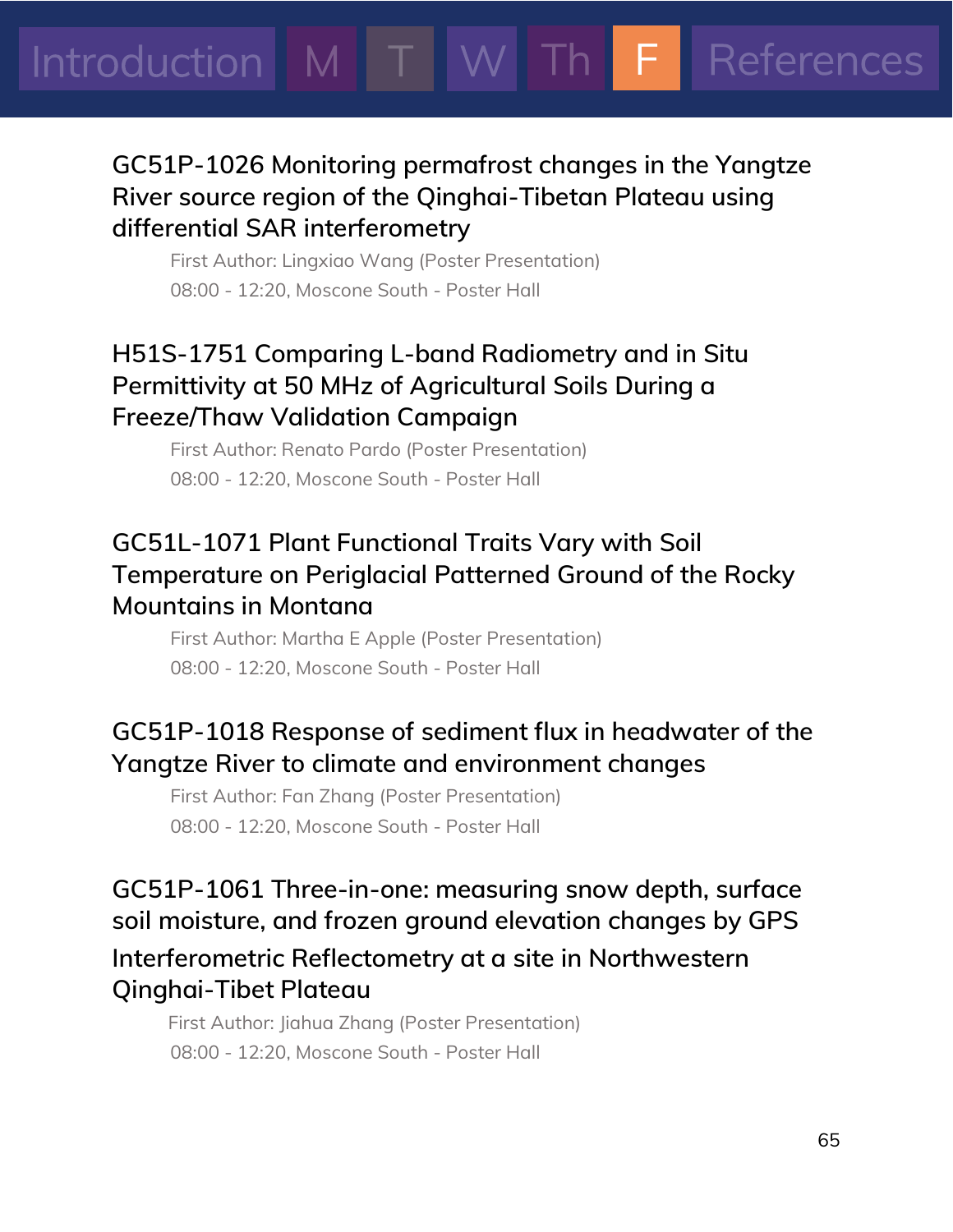FReferences Introduction I M

### **PA51D-0900 Convergence NNA:Coordinate a Transdisciplinary Research Network to Identify Challenges of and Solutions to Permafrost Coastal Erosion and Its Socioecological Impacts in the Arctic**

 First Author: Ming Xiao (Oral Presentation) 08:00 – 12:20, Moscone South – Poster Hall

#### **Afternoon Oral Presentations**

#### <span id="page-65-0"></span>**NH53A-02 The interaction between permafrost, frost cracking and paraglacial processes and their link to rockfalls**

 First Author: Daniel Draebing (Oral Presentation) 13:55 - 14:10, Moscone West - 2016, L2

#### **V53C-02 The dynamics of magma fragmentation and pyroclast dispersal during a recent explosive volcanic eruption in Elysium Planitia, Mars**

 First Author: Pranabendu Moitra (Oral Presentation) 13:55 - 14:10, Moscone South - 152, Upper Mezz.

#### **OS53A-05 Predicting submarine slope instability along Arctic continental margins**

 First Author: Jeffrey Obelcz (Oral Presentation) 14:40 - 14:55, Moscone West - 2002, L2

#### **H53E-06 Potential applications of SMAP brightness temperature to improve permafrost monitoring in Arctic tundra area**

First Author: Yonghong Yi (Oral Presentation)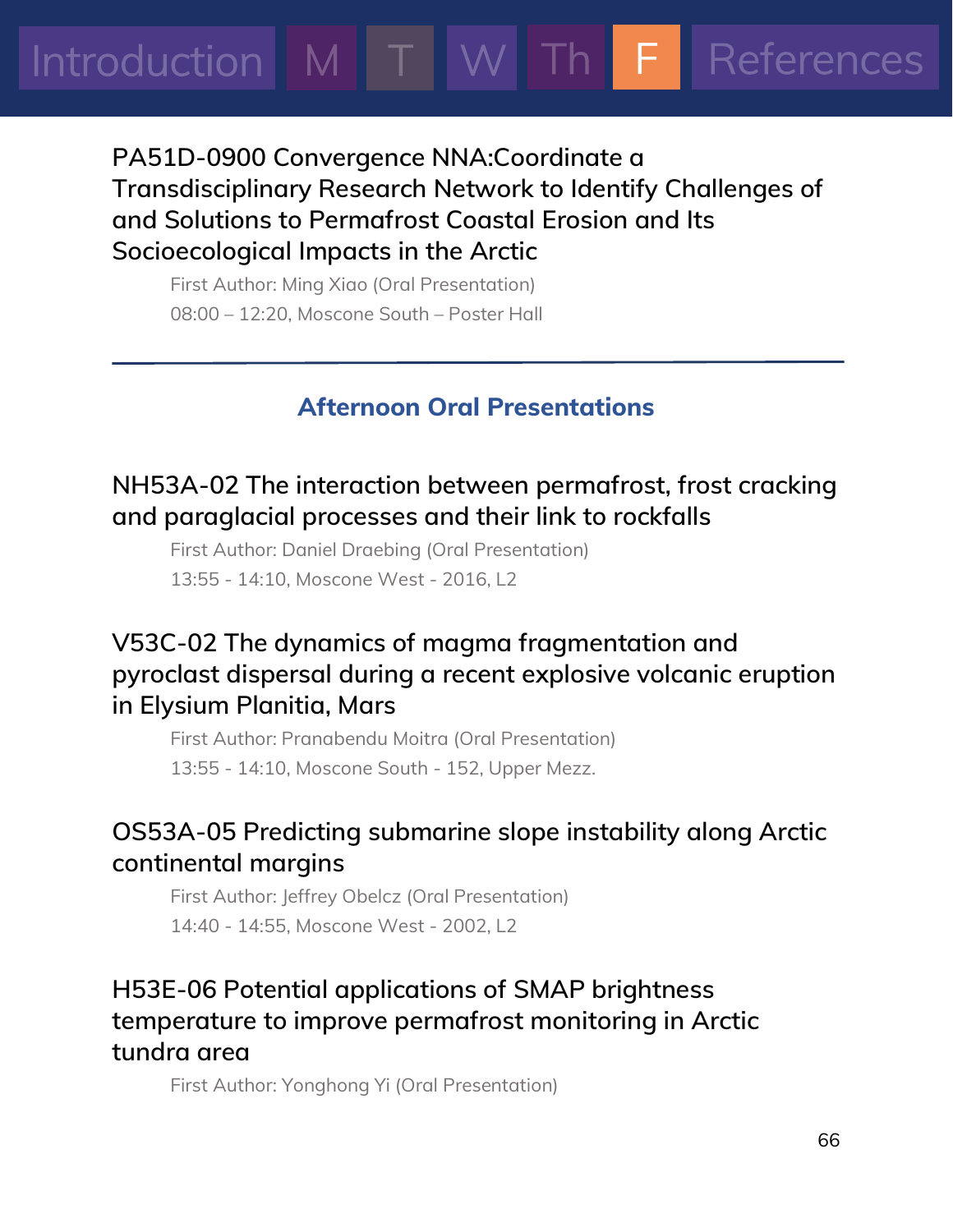14:55 - 15:10, Moscone West - 2000, L2

#### **P54B-07 Putative Pingos may Populate Portions of Occator Crater, Ceres**

 First Author: Kynan Hughson (Oral Presentation) 17:21 - 17:33, Moscone South - 211-212, L2

#### **Afternoon Poster Presentations**

#### <span id="page-66-0"></span>**B53G-2476 Quantifying the Effects of Warming and Ecosystem Change on Arctic Soil Microbial Communities**

 First Author: Jeffrey Ryan Propster (Poster Presentation) 13:40 - 18:00, Moscone South - Poster Hall

#### **EP53F-2199 The Pleistocene-Holocene Transition in Eastern Glacier National Park as Evidenced by Lake Sediment Lithostratigraphy**

 First Author: Noah Slade (Poster Presentation) 13:40 - 18:00, Moscone South - Poster Hall

#### **EP53F-2206 Land use versus climate controls on erosion at a farmed headwater catchment in central Pennsylvania**

 First Author: Perri Silverhart (Poster Presentation) 13:40 - 18:00, Moscone South - Poster Hall

#### **GC53G-1249 Identifying rock glacier in western China using deep learning and satellite data**

 First Author: Min Feng (Poster Presentation) 13:40 - 18:00, Moscone South - Poster Hall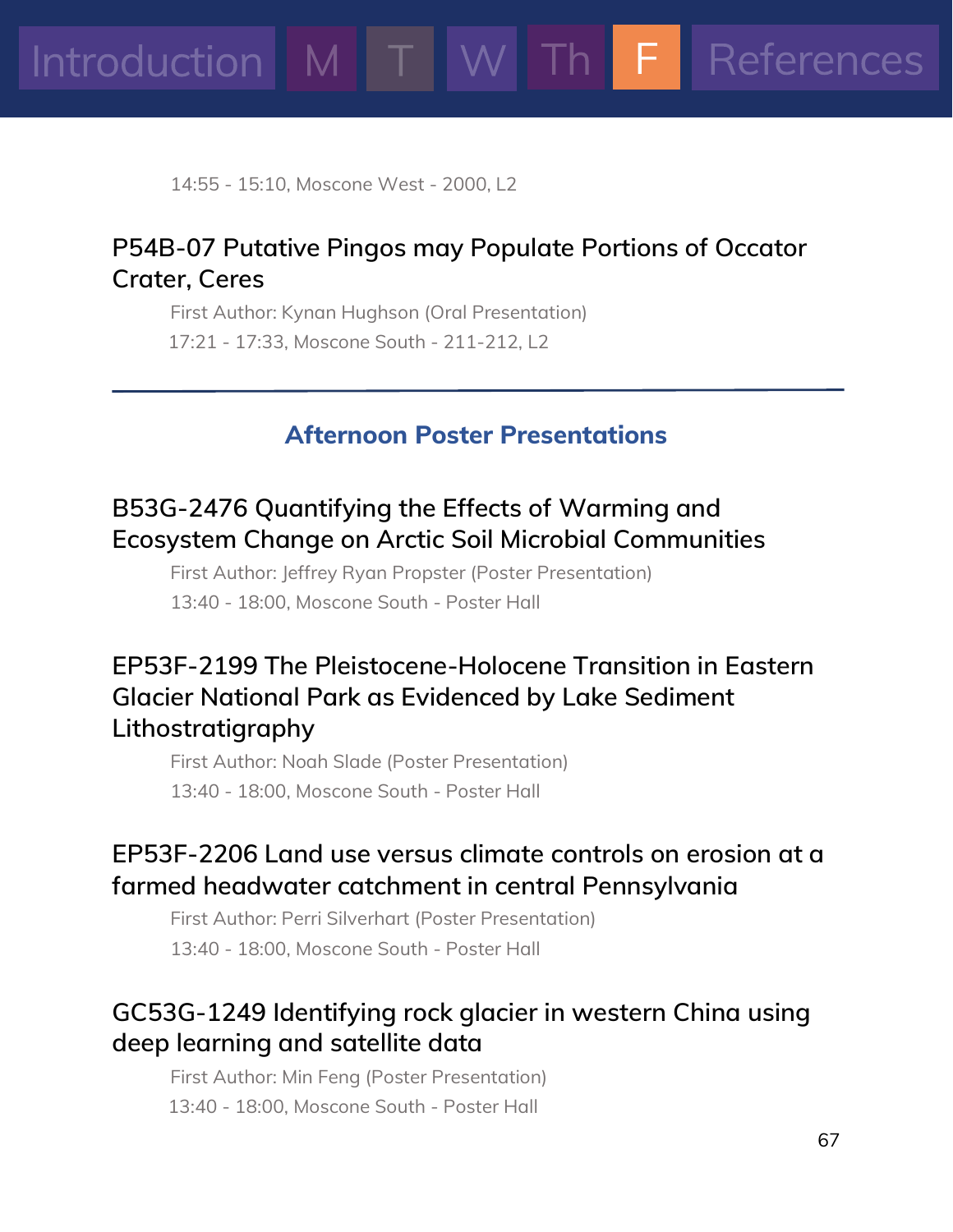FReferences Introduction M

#### **H53J-1897 Tracing to Sources of River Water by Using Environmental Isotopes and Hydrogeochemical Methods in a Cold Alpine Catchment with Seasonally Frozen Ground**

 First Author: Zhao Pan (Poster Presentation) 13:40 - 18:00, Moscone South - Poster Hall

#### **H53M-1966 Does Spatially Variable Melting Seasonal Ground Ice Lead to Spatially Variable Potential Evapotranspiration? Implications for a Boreal Peatland**

First Author: Brandon Van Huizen and Richard M Petrone (Poster Presentation) 13:40 - 18:00, Moscone South - Poster Hall